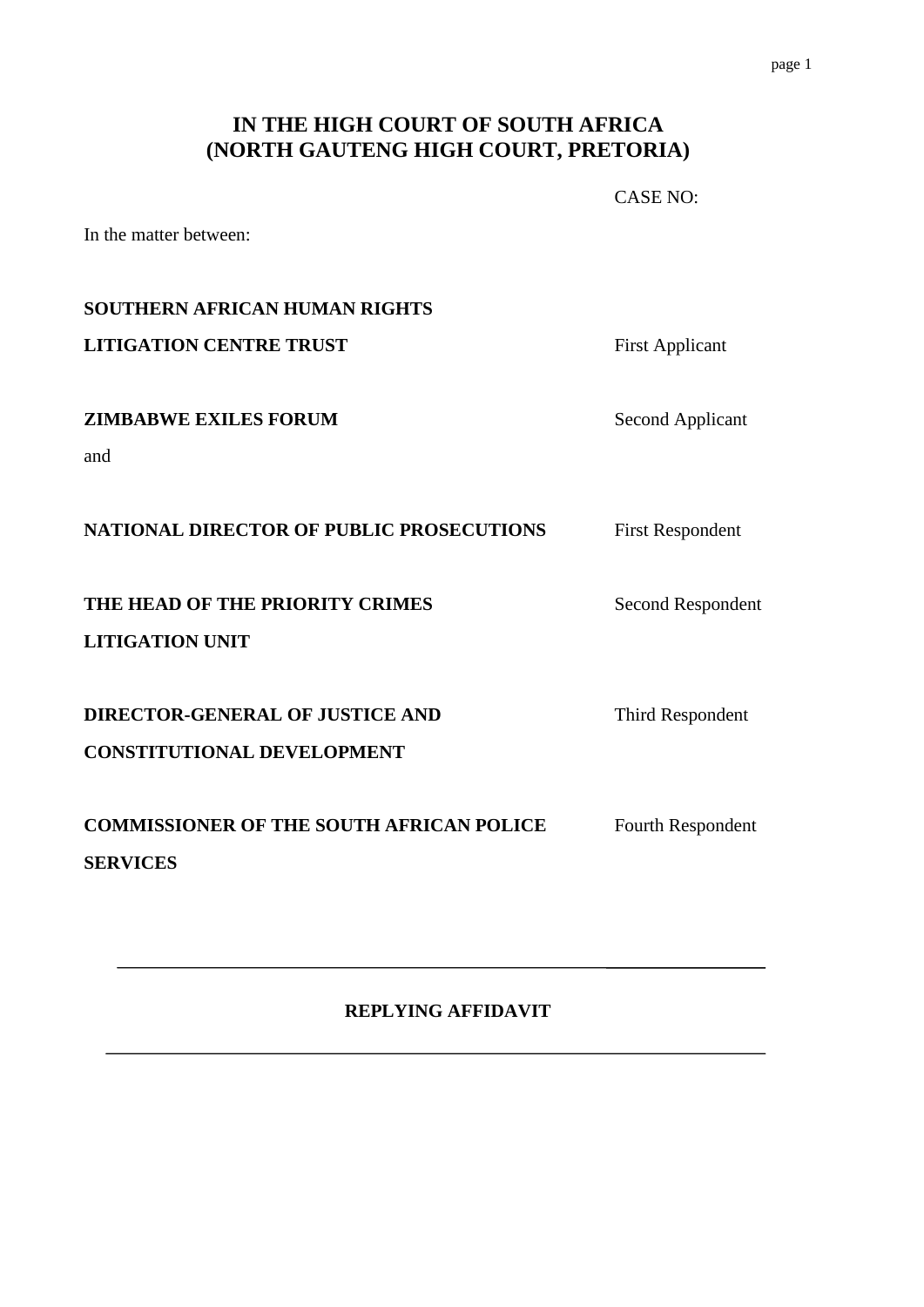### **TABLE OF CONTENTS**

| The legal context created by the ICC Act and the obligations upon the Respondents when making     |
|---------------------------------------------------------------------------------------------------|
|                                                                                                   |
| The investigative authority and concomitant obligations vested in the Respondents in terms of the |
|                                                                                                   |
| The supporting affidavit of Brigadier Marion and the unjustified reliance placed thereon by the   |
|                                                                                                   |
|                                                                                                   |
| The hearsay regarding the Minister and Deputy Minister and the conspicuous absence of a           |
|                                                                                                   |
|                                                                                                   |
|                                                                                                   |
|                                                                                                   |
|                                                                                                   |
|                                                                                                   |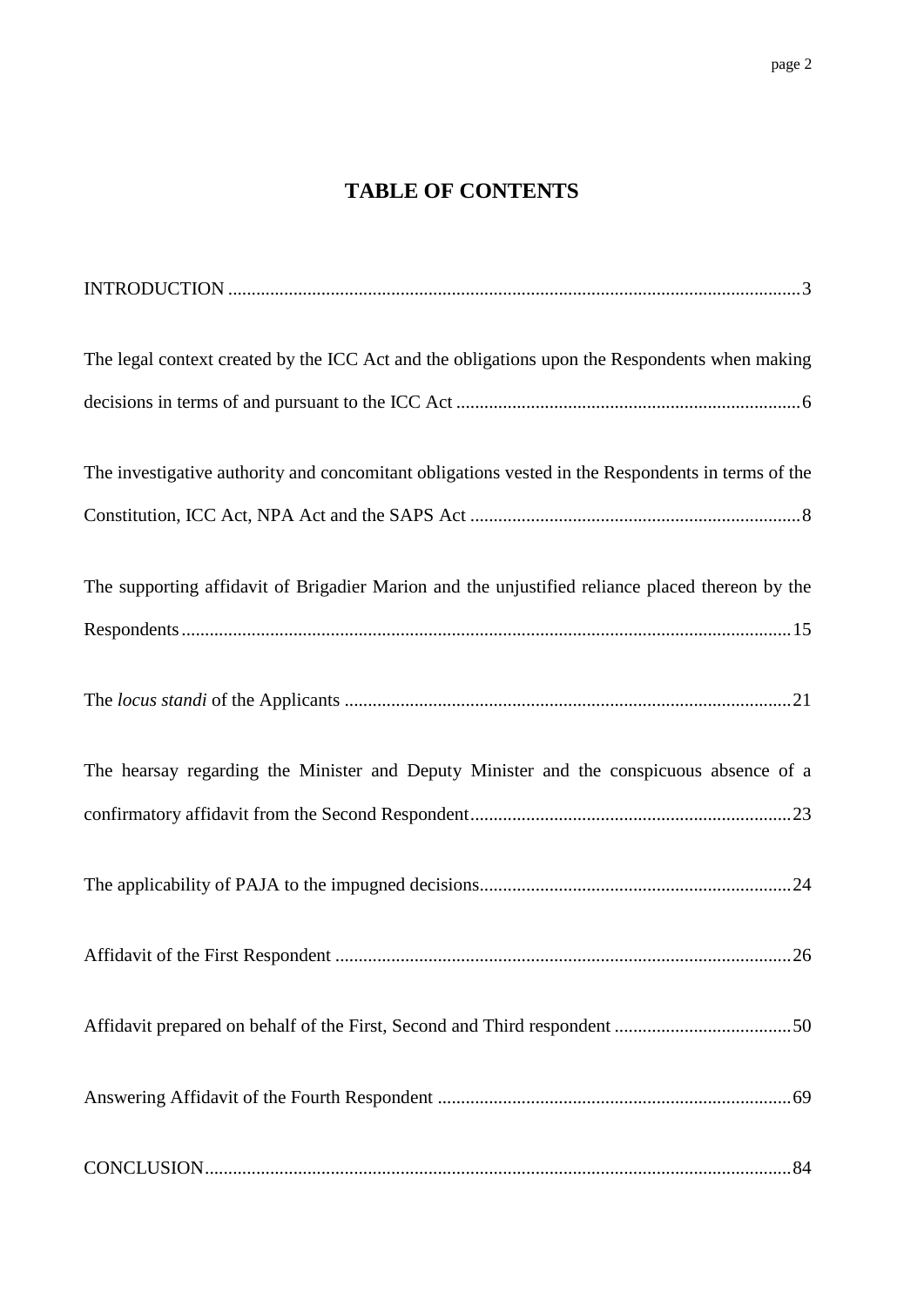#### page 3

#### <span id="page-2-0"></span>**INTRODUCTION**

I, the undersigned

#### **NICOLE FRITZ**

do hereby make oath and state that:

- 1. I am duly authorised to depose to this replying affidavit on behalf of the Applicants, and I deposed to the founding and supplementary affidavits in this matter.
- 2. The averments made herein are to the best of my knowledge true and correct and are, unless indicated by the context, within my personal knowledge. Where I make legal submissions, I do so on the basis of advice that the Applicants received from their legal representatives.
- 3. I have read the answering affidavits filed on behalf of the Respondents in this application. I respond to those affidavits below. To the extent that I fail to respond to any averment in this affidavit which is inconsistent with what I have set out in my founding and supplementary affidavits in this application, it must be taken to be denied rather than admitted.
- 4. Terms that are defined in my founding and supplementary affidavits bear the same meaning in this replying affidavit, except where the context otherwise indicates.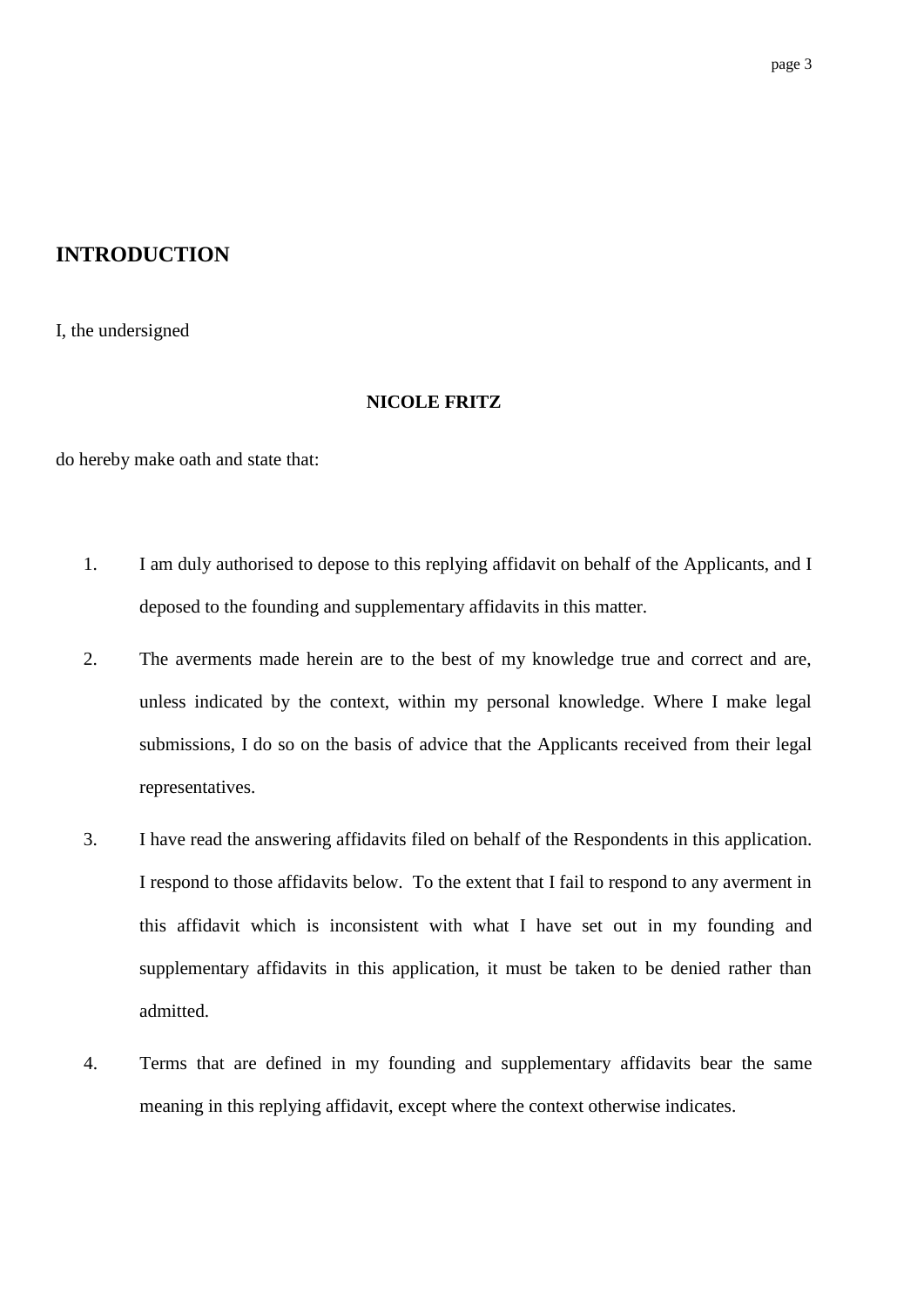- 5. The answering affidavits submitted by the Respondents are in large part an attempt ex post facto to expand on and to justify the reasons previously submitted by the Fourth Respondent in terms of the record of proceedings under rule 53 for refusing to initiate an investigation and the acceptance and endorsement thereof by the First Respondent.
- 6. Their responses demonstrate that their refusal to initiate an investigation is, in general terms, based on a combination of the following grounds:
	- 6.1. An investigation into the Torture Docket submitted by the Applicants would negatively impact on South Africa"s foreign relations with Zimbabwe;
	- 6.2. The crime in question is an "entirely foreign matter" and any action on the part of the South African authorities would constitute an infringement of Zimbabwe"s sovereignty;
	- 6.3. The ICC Act or any other law does not place any obligation on the Respondents to initiate an investigation into crimes contemplated by this Act;
	- 6.4. Even if the abovementioned grounds were not relevant an investigation is:
		- 6.4.1. not possible because South African law does not provide for the investigative machinery to investigate crimes contemplated in the ICC Act;
		- 6.4.2. the Respondents have limited investigative capacity or lack the legal authority to investigate crimes contemplated in the ICC Act; and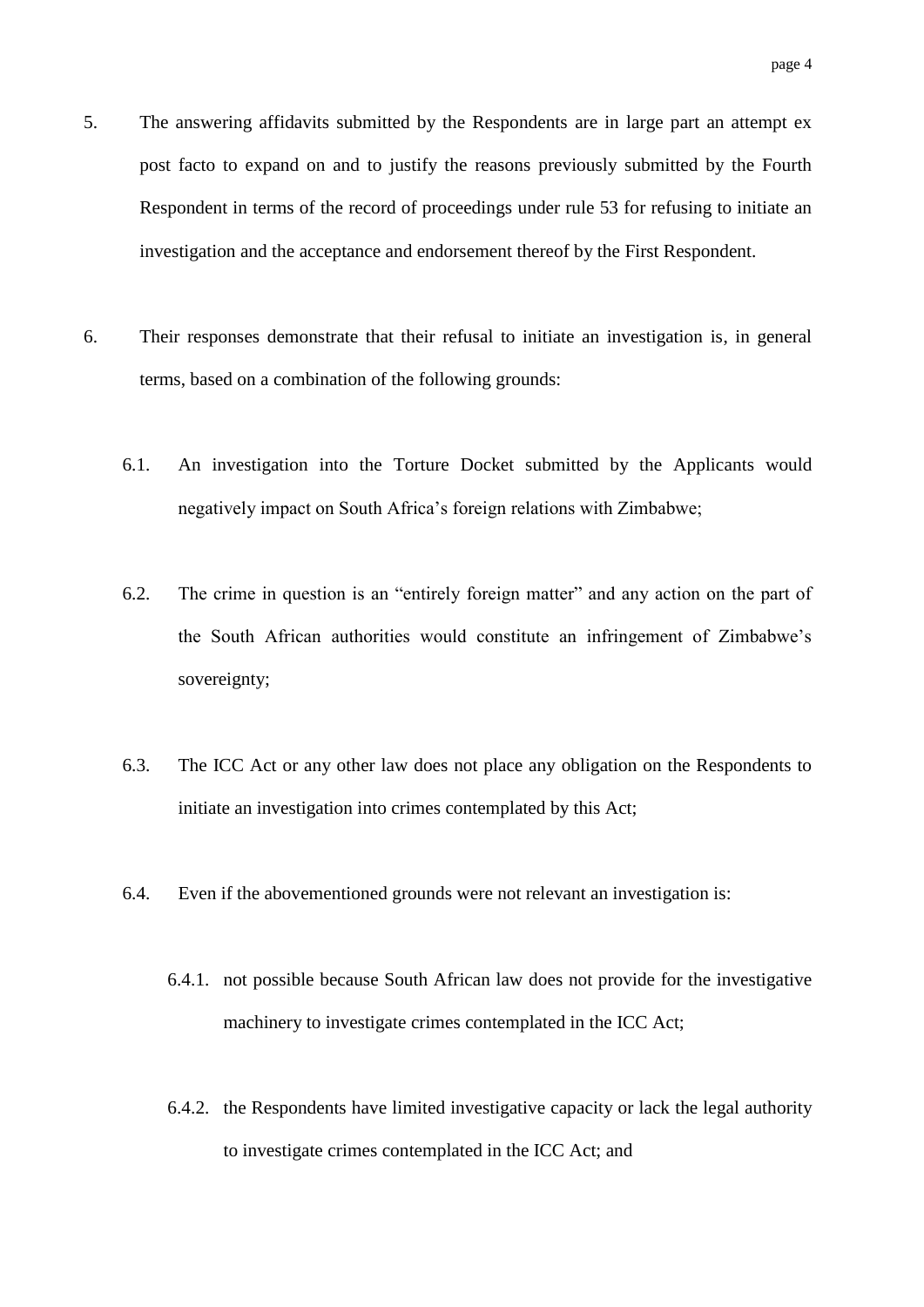- 6.4.3. the information in the Torture Docket submitted by the Applicants provides no basis for the initiation of an investigation
- 7. The Respondents also argue as a preliminary point that the Applicants lack the necessary *locus standi* to bring this application and maintain that PAJA is not applicable to the impugned decisions. The Fourth Respondent also raises as a preliminary point that the Zimbabwe Human Rights Commission is the appropriate avenue for the Applicants to have pursued.
- 8. As I will demonstrate further below each of these "grounds" is without merit.
- 9. On the contrary, the Respondents" reliance on the abovementioned grounds is further proof on their own version that a number of considerations that they were legally obliged to take into account when seized with the Applicants" request, read with the evidence provided, were ignored.
- 10. Before dealing in a line-by-line fashion with the Respondents' averments, it is accordingly necessary for me to highlight the following issues, the bulk of which I have previously explained in my founding and supplementary founding affidavits, but which the Respondents have demonstrably failed to appreciate:
	- 10.1. *First*: the legal context created by the ICC Act and the obligations upon the Respondents that arise when making decisions in terms of and pursuant to the ICC Act;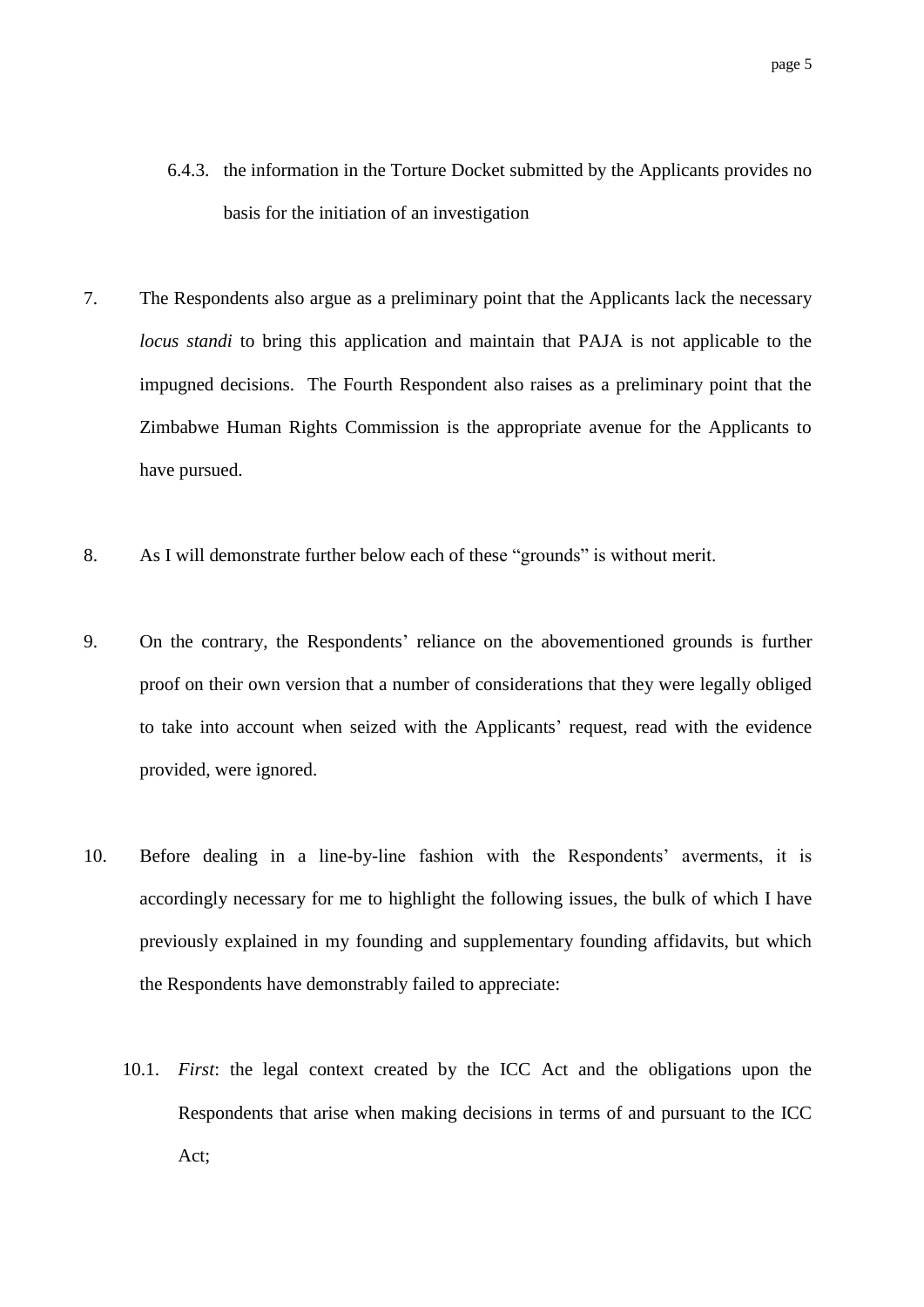- 10.2. *Second*: the investigative authority and the concomitant obligations vested in the Respondents in terms of the Constitution, ICC Act, NPA Act and South African Police Services Act 68 of 1995 (SAPS Act);
- 10.3. *Third*: the supporting affidavit of Brigadier Marion and the unjustified reliance placed thereon by the Respondents; and
- 10.4. *Fourth*: the *locus standi* of the Applicants.
- 11. I deal with each immediately below.

## <span id="page-5-0"></span>**The legal context created by the ICC Act and the obligations upon the Respondents when making decisions in terms of and pursuant to the ICC Act**

- 12. I have already dealt at length with the legal context created by the ICC Act in paragraphs 80 to 92 of my founding affidavit and at paragraphs 53 to 60 of my supplementary affidavit. I am constrained to submit that the Respondents' answering affidavits demonstrate a failure properly to have understood that legal context.
- 13. In their answering affidavits the Respondents have advanced a number of purported justifications for their refusal to initiate an investigation. These "justifications" provide further support for the review relief sought by the Applicants because they demonstrate –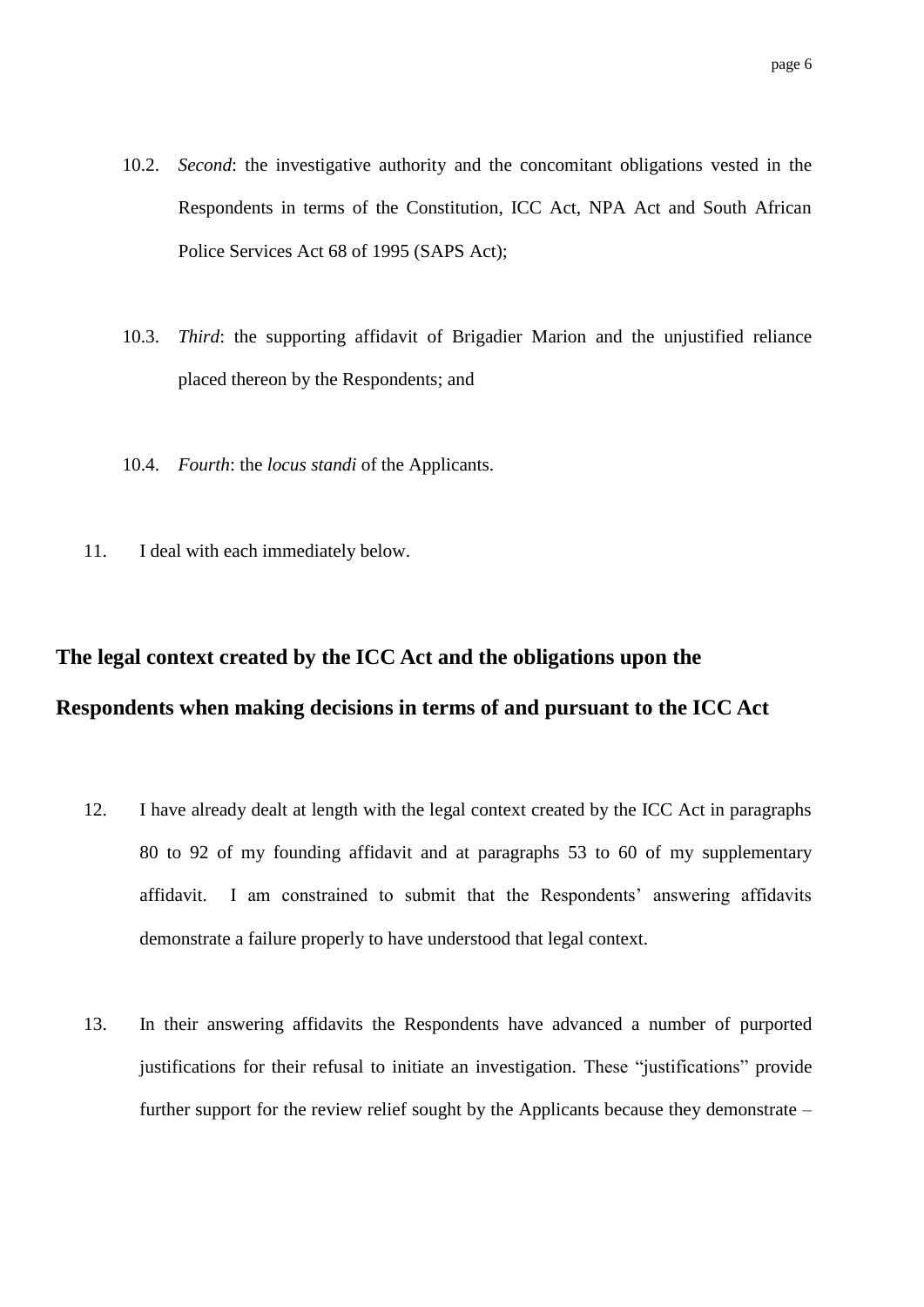on the Respondents' version  $-$  a failure to appreciate the purpose and objects of the ICC Act and binding international law.

- 14. The ICC Act explicitly confers extraterritorial jurisdiction for crimes against humanity regardless of whether the crime was committed in South Africa or abroad. Section 4(3)(c) of the ICC Act deems a crime contemplated in the Act to have been committed in South Africa for the purposes of conferring jurisdiction on South African courts.
- 15. The ICC Act, in providing for universal jurisdiction at a national level, is part of the regime foreseen by the Rome Statute. The Rome Statute is premised on the international community's commitment to combat impunity for a limited number of narrowly defined crimes that under our legislation are described as "priority" crimes.
- 16. Parliament's enactment of the ICC Act evinces a recognition by South Africa that certain core values and the existence of overriding international interests commonly shared and accepted by the international community require an enforcement mechanism that transcends the interests of sovereignty, and that at the very least any decision not to prosecute or investigate international crimes must be supported by cogent reasons.
- 17. The Respondents' contention that any investigation on their part would offend Zimbabwe"s sovereignty demonstrates a fundamental misunderstanding of the Rome Statute, the ICC Act and international criminal law.
- 18. The Respondents also maintain that the ICC Act does not place any obligation on the Respondents to initiate an investigation. It will be reiterated below that this is not the case. Specific obligations are in fact placed on the Respondents and their members.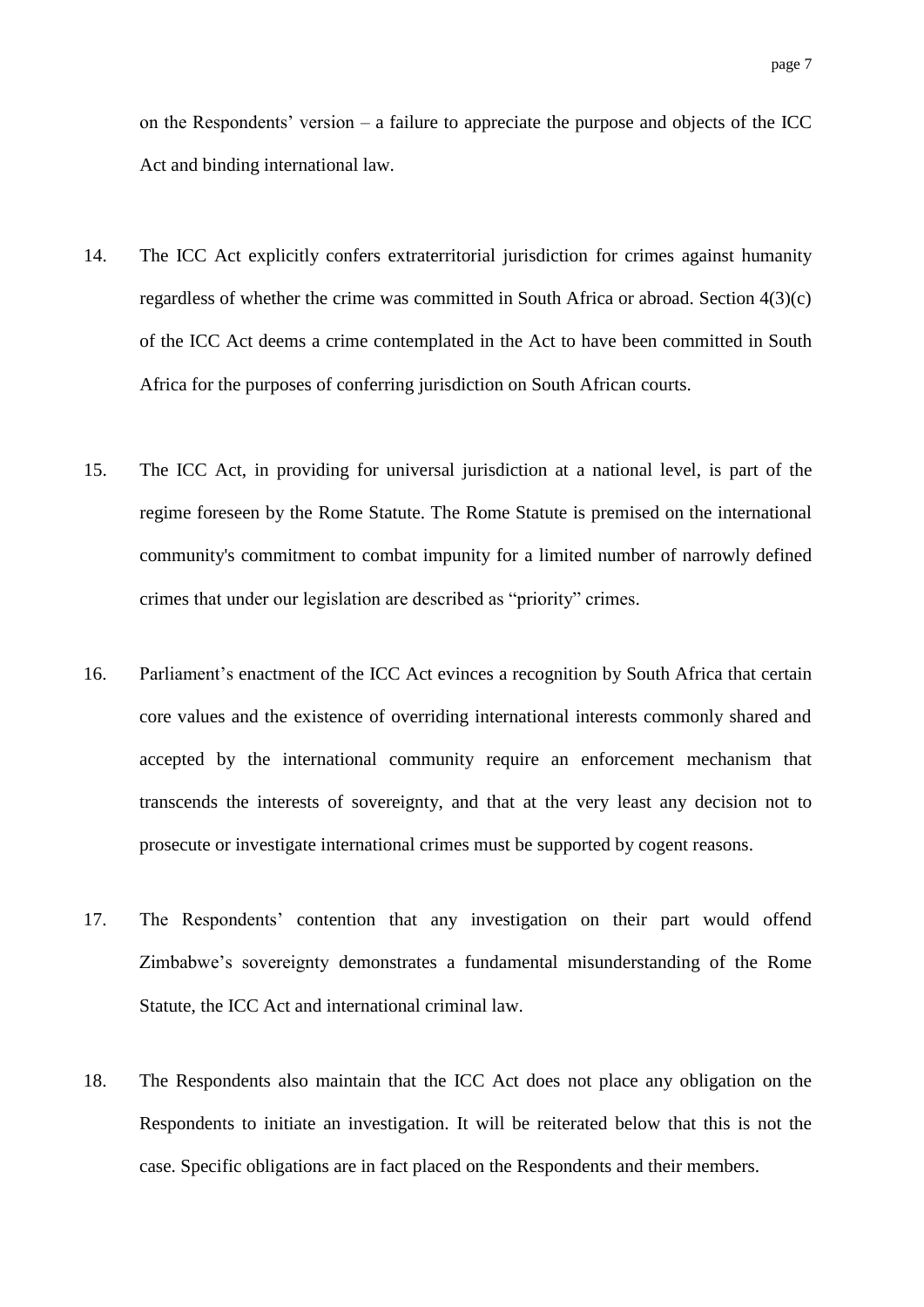19. In failing properly to appreciate the obligations imposed by the ICC Act, its purpose and objects and the crime of torture as a crime against humanity, the Respondents" decision not to institute an investigation was taken unlawfully. I therefore maintain that the impugned decision was vitiated by material errors of law and falls to be reviewed and set aside in terms of PAJA and/or in terms of the principle of legality.

## <span id="page-7-0"></span>**The investigative authority and concomitant obligations vested in the Respondents in terms of the Constitution, ICC Act, NPA Act and the SAPS Act**

20. This is the first occasion in a review in the High Court that the provisions of the ICC Act have been invoked. The affidavits of the Respondents demonstrate a failure by the authorities to deal with a request submitted in terms of the ICC Act read with the Presidential Proclamation, the NPA Act and the SAPS Act. This is evident from the delays, referrals and reasons proffered for ultimately refusing to initiate an investigation. Instead of complying with their obligations to ensure the realisation of the purpose and objects of the ICC Act, the Respondents have adopted the most parsimonious interpretation possible of their roles and obligations in the investigation of international crimes. Indeed, through the limited and insular roles they perceive for themselves, the Respondents have not only set an unlawful and artificial bar to their investigation and prosecution of crimes against humanity, they have effectively rendered the ICC Act nugatory.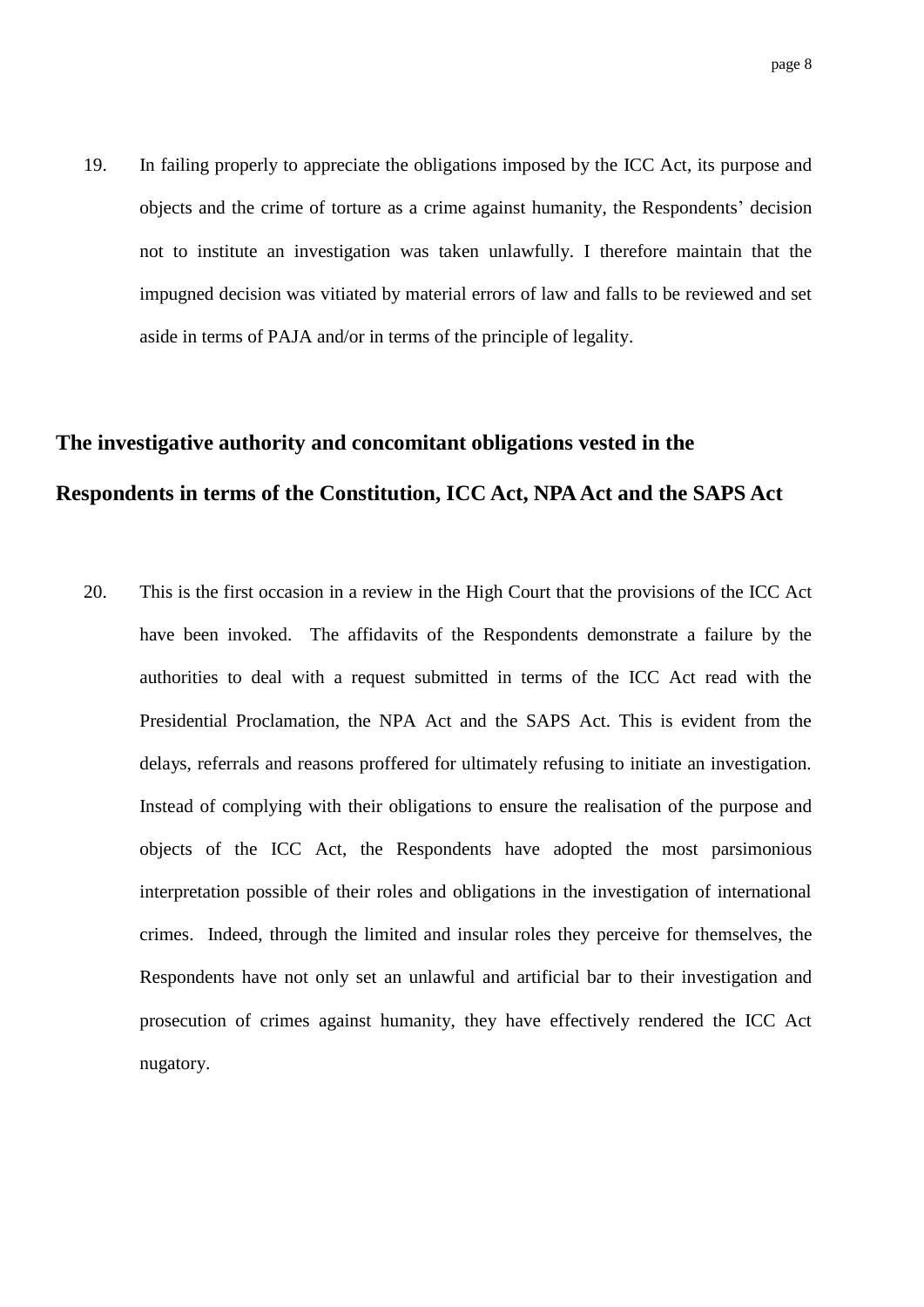- 21. In answer the Respondents submit that the Applicants were not justified in directing their request for an initiation of an investigation to the Second Respondent (the Head of the PCLU) because the Second Respondent and the NPA have no authority in law to initiate investigations.
- 22. Not only is that contention at odds with a view expressed by the Second Respondent (and to which I return further below), I am advised that it is also fundamentally flawed. It is based on a misinterpretation of the law and demonstrates a failure on the part of the Respondents to appreciate and fulfil the investigative roles vested in the NPA and the SAPS and their members when seized with a request in terms of the ICC Act. I am advised that full legal argument will be presented in this regard at the hearing. It suffices to mention that:
	- 22.1. The First Respondent maintains that they have no investigative power, despite the PCLU, in terms of the Presidential Proclamation, being responsible for managing and directing investigations contemplated in the ICC Act, and notwithstanding the fact that the NPA's own Prosecutorial Guidelines envisage such investigative powers and the oversight role that the NPA is able to exercise in the investigation of high-priority cases.
	- 22.2. I am further advised that the SAPS Act identifies crimes contemplated in the ICC Act as priority crimes. In terms of section 17A of the SAPS Act the Directorate for Priority Crimes Investigation (the Directorate) is responsible for the investigation of these crimes. Section 17B of the SAPS Act requires the Directorate to ensure that it implements, "*where appropriate, a multi-disciplinary*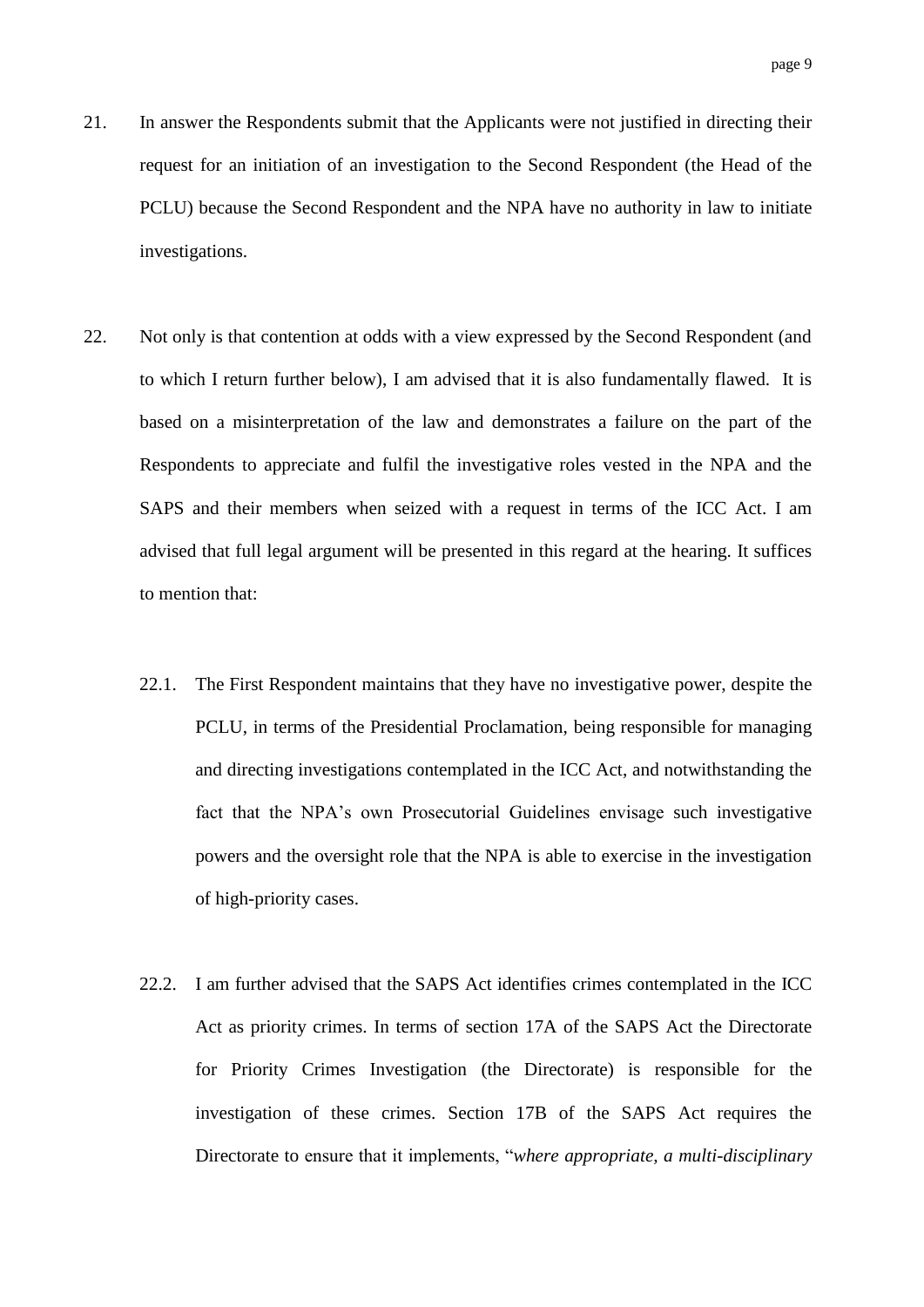*approach and an integrated methodology involving the cooperation of all relevant Government departments and institutions*."

22.3. Section 17D(3) gives the Head of the Directorate discretion, if he or she "*has reason to suspect that a national priority offence has been committed, to request the National Director of Public Prosecutions to exercise the powers of section 28 of the NPA Act*." The Fourth Respondent and the relevant members of the SAPS have not demonstrated that they had no reason to suspect that national priority offences had been committed. Indeed, in the light of the Torture Docket and other reports regarding international crimes committed in Zimbabwe it would be disingenuous for them to suggest that there is no reason to suspect that torture as a crime against humanity was committed in Zimbabwe. The Respondents rely on the supporting affidavit of Brigadier Marion as an ostensible reason for not initiating an investigation. I deal with the affidavit of Brigadier Marion elsewhere in this affidavit. For the present purposes it warrants mention that Brigadier Marion identified what he perceived to be deficiencies in the Torture Docket. I deny that such deficiencies – such as they were – could ever have been a basis for the Respondents to avoid their responsibilities under the relevant legislation. But in any event, to the extent that Brigadier Marion"s concerns had any merit, it is inexplicable that the Head of the Directorate did not exercise his discretion to request, as he was entitled in law, the NPA for assistance or to enquire from the Applicants whether they could assist, or for the SAPS themselves to undertake their own investigations to remedy whatever defects they perceived. Indeed, it is telling that the Respondents never once interviewed or sought to interview any of the witnesses referred to in the Torture Docket, and never conducted any of their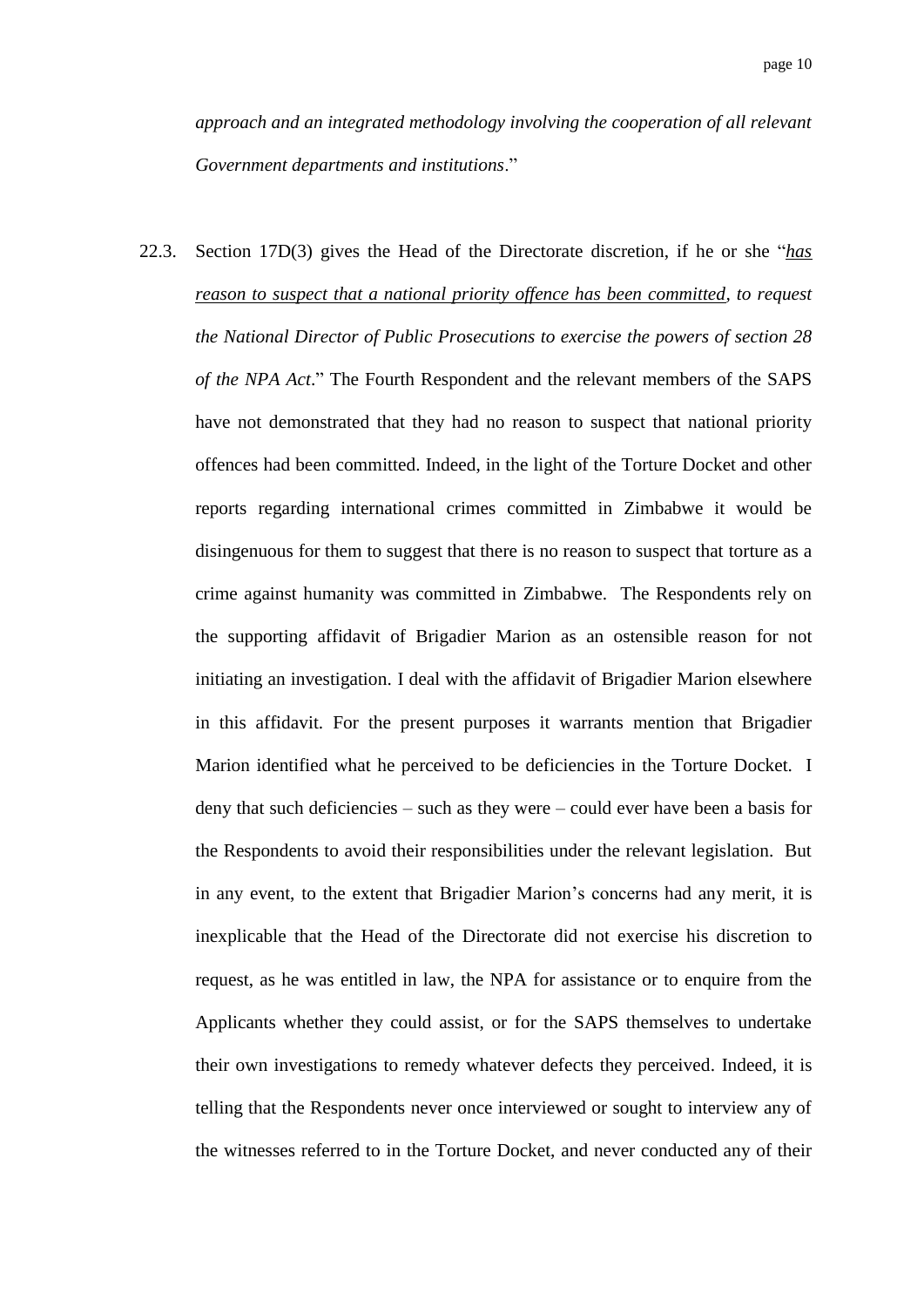own investigations outside of that contained in the Torture Docket. The failure to exercise that discretion is further proof that the Respondents failed to appreciate the nature of the obligation upon them to take whatever steps were open to them meaningfully to investigate and if necessary prosecute torture as a crime against humanity.

- 22.4. Section 17F of the SAPS Act further envisages a "multi-disciplinary approach". Section 17F(1) provides that "*Government departments shall, when required to do so, take reasonable steps to assist the Directorate in the achievement of its objectives.*" The Directorate's objective is to investigate priority crimes.
- 22.5. Section 17F(4) of the SAPS Act requires that the "*National Director of Public Prosecutions must ensure that a dedicated component of prosecutors is available to assist and cooperate with members of the Directorate in conducting its investigations*." I submit that the PCLU, in terms of the Presidential Proclamation, is the body that in law is available to assist the Directorate in conducting its investigations.
- 23. Therefore, the Presidential Proclamation read together with the NPA Act and the SAPS Act envisage the "multi-disciplinary" involvement of both the NPA and SAPS in the investigation of crimes contemplated in the ICC Act. The Respondents have attempted to compartmentalise these functions, despite clear authority to the contrary and in resisting this review application adopt an attitude facially at odds with the legislation under which they are meant to operate.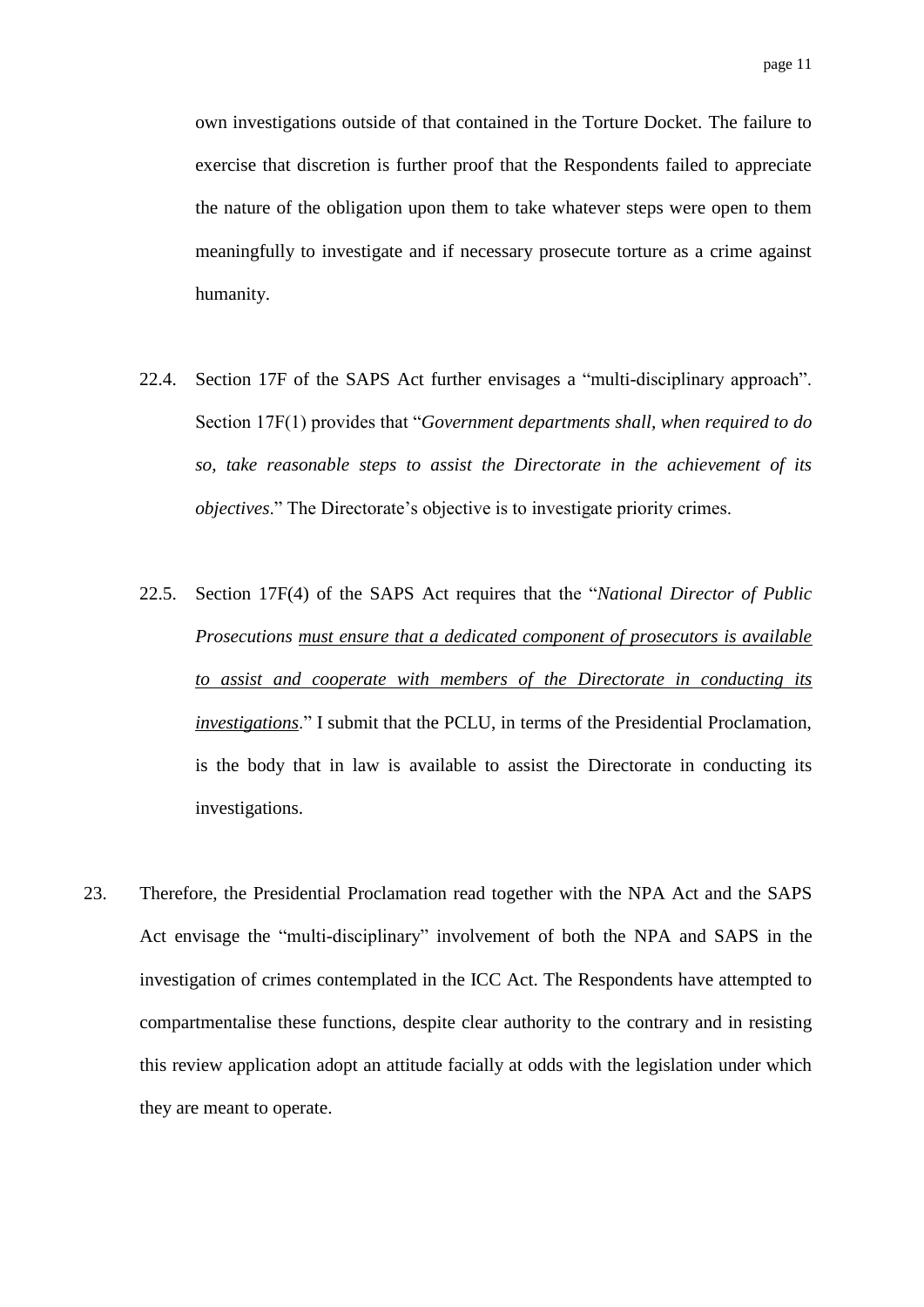- 24. I am advised that further legal argument will be advanced in this regard at the hearing. For now it is sufficient for me to reiterate the following: the law requires investigative cooperation between the SAPS and the NPA and the adoption of a multi-disciplinary approach to ensure that priority crimes are properly investigated. Parliament has clearly indicated that priority crimes, such as those contemplated in the ICC Act are, given their seriousness, deserving of special attention. I submit that the Respondents may not frustrate the legislature's intention in adopting the ICC Act by attempting to shield themselves behind unduly narrow interpretations of their responsibilities.
- 25. While the NPA"s response through the Second Respondent to the Applicants" request was at first appropriate and consistent with the relevant obligations I have already described, in its later acceptance of the reasons proffered by SAPS it ultimately failed properly to involve itself in the investigation phase of the Applicants' request and thereby through the First Respondent also abdicated its responsibility in respect of these crimes.
- 26. I am advised that in light of the above, and as will be expanded on in legal argument, that the NPA and its members do have a role to play in the investigation of crimes contemplated in the ICC Act. The PCLU, in its management and direction of investigations of crimes contemplated in the ICC Act, is required to work closely with the Directorate, who in terms of the SAPS Act is responsible for investigations of priority crimes. The Respondents" reference to "established practices" of the NPA and the SAPS are not relevant to the ICC Act crimes and their investigation. The investigation and prosecution of these priority crimes are not to be made subject to or small-drawn by whatever existing practices may be in place. The short point is that the Respondents are obliged to practice (or develop practices in line with) what the law requires of them. In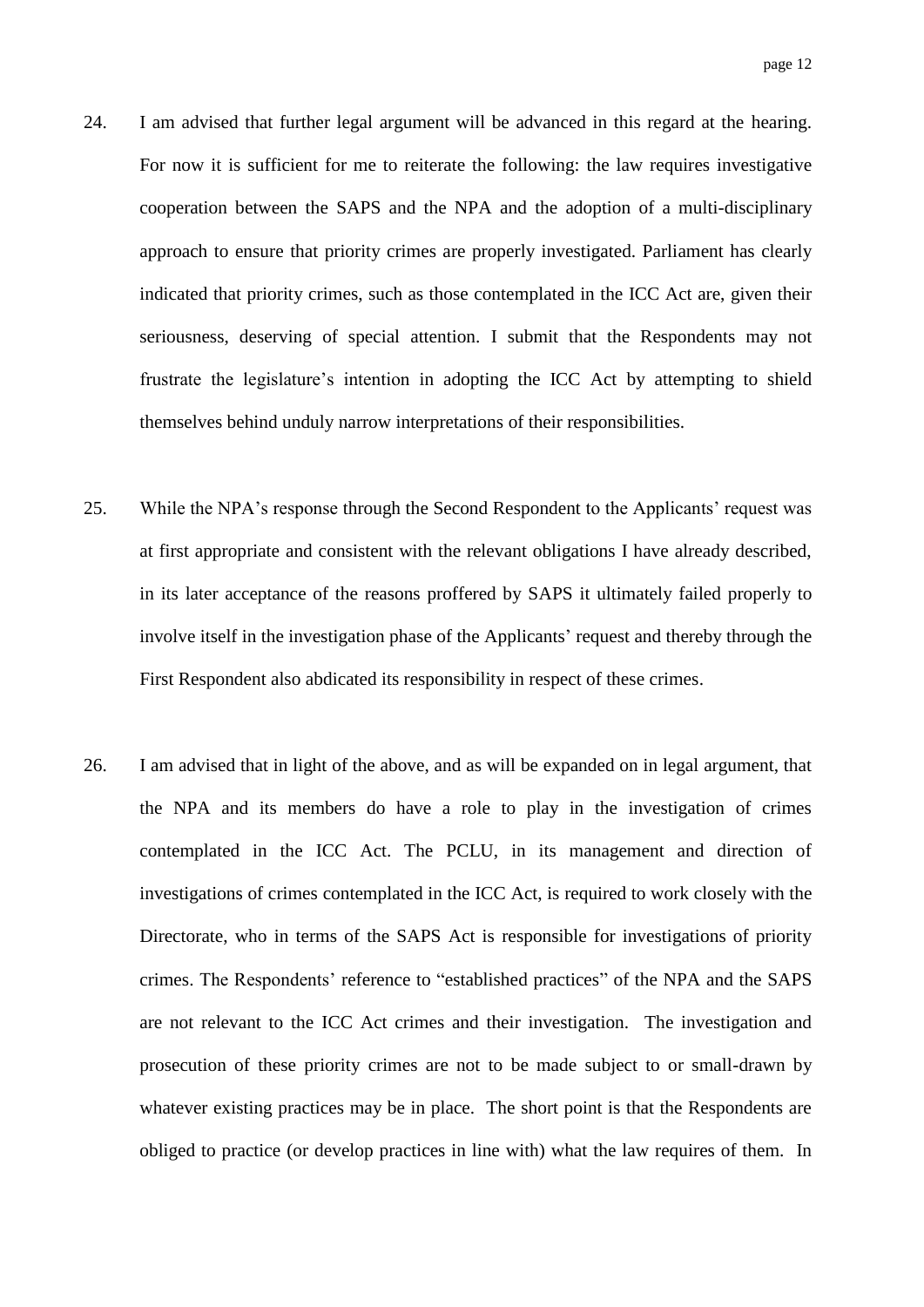this regard Parliament has put in place a structure for the investigation and prosecution of these crimes, a structure that in the present circumstances was at worst wilfully ignored, or at best woefully misunderstood.

- 27. By failing to act in accordance with the investigative roles conferred on the NPA and the SAPS I therefore maintain that on the Respondents' version:
	- 27.1. The First Respondent incorrectly construed his authority to initiate an investigation as being contingent on the initiation of an investigation by the SAPS. The First and Second Respondent were empowered and obliged to work closely in a multi-disciplinary fashion with the SAPS in the investigation of these priority crimes;
	- 27.2. The Fourth Respondent, through the Directorate, did not apply his mind to the request and the evidence presented therewith. The Fourth Respondent thus failed properly to exercise his discretion in failing to enlist the assistance of the First Respondent;
	- 27.3. It is unfortunate, with respect, that the first time a "multi-disciplinary" approach has been adopted by these Respondents in relation to the crimes in issue has been in their collective opposition to this application and their mutually reinforcing attempts to justify why individually and jointly they avoided their duties. This collective exercise in avoidance of responsibility is ultimately unlawful. That is because their basis for not instituting an investigation was vitiated by a material error of law and is reviewable in terms PAJA.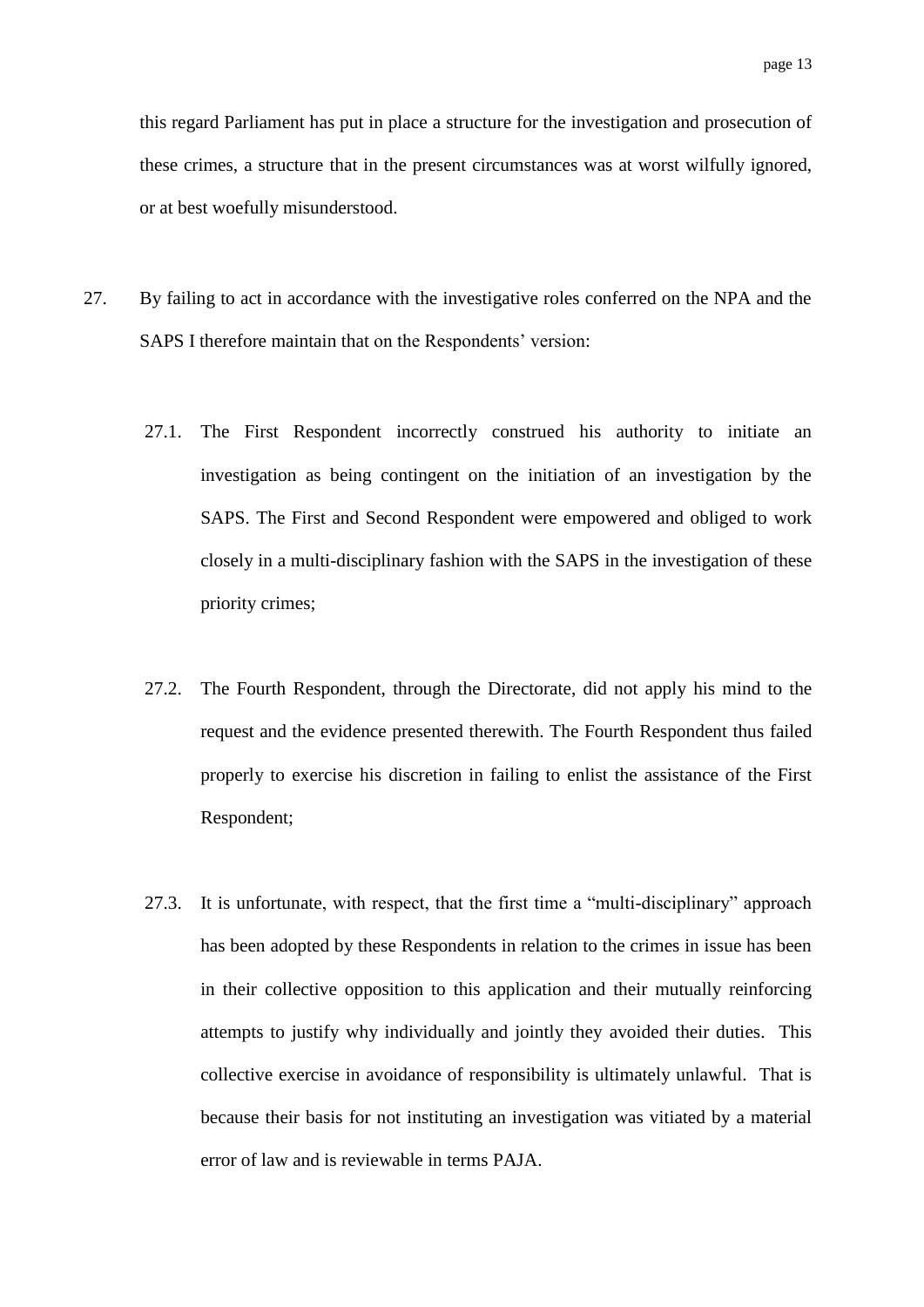- 27.4. In this regard I also restate my submissions made in paragraphs 61 to 67 of my supplementary affidavit.
- 28. In light of the above and in response to the issues raised in the answering affidavit of the First Respondent at paragraph 7 and repeated in the answering affidavit prepared on behalf of the First, Second and Third Respondent at paragraph 15 I am advised and submit that:
	- 28.1. The Applicants were justified in directing their request for an initiation of an investigation to the PCLU in its capacity as a component of the NPA and not the SAPS and I stress that in any event the request was ultimately submitted to the SAPS.
	- 28.2. It is clear that the NPA does have the authority in law to initiate an investigation, or at the very least in a multi-disciplinary fashion to be involved in such an investigation, including in an oversight role.
	- 28.3. Although the First Respondent was permitted to refer the Applicants' request for an initiation of an investigation to the Fourth Respondent, the NPA was required to remain actively involved in the consideration and investigation of the Applicants' request and was not permitted to abdicate its responsibility.
	- 28.4. The Acting National Commissioner, on behalf of the Fourth Respondent, may only decline to initiate an investigation on the basis of proper reasons and by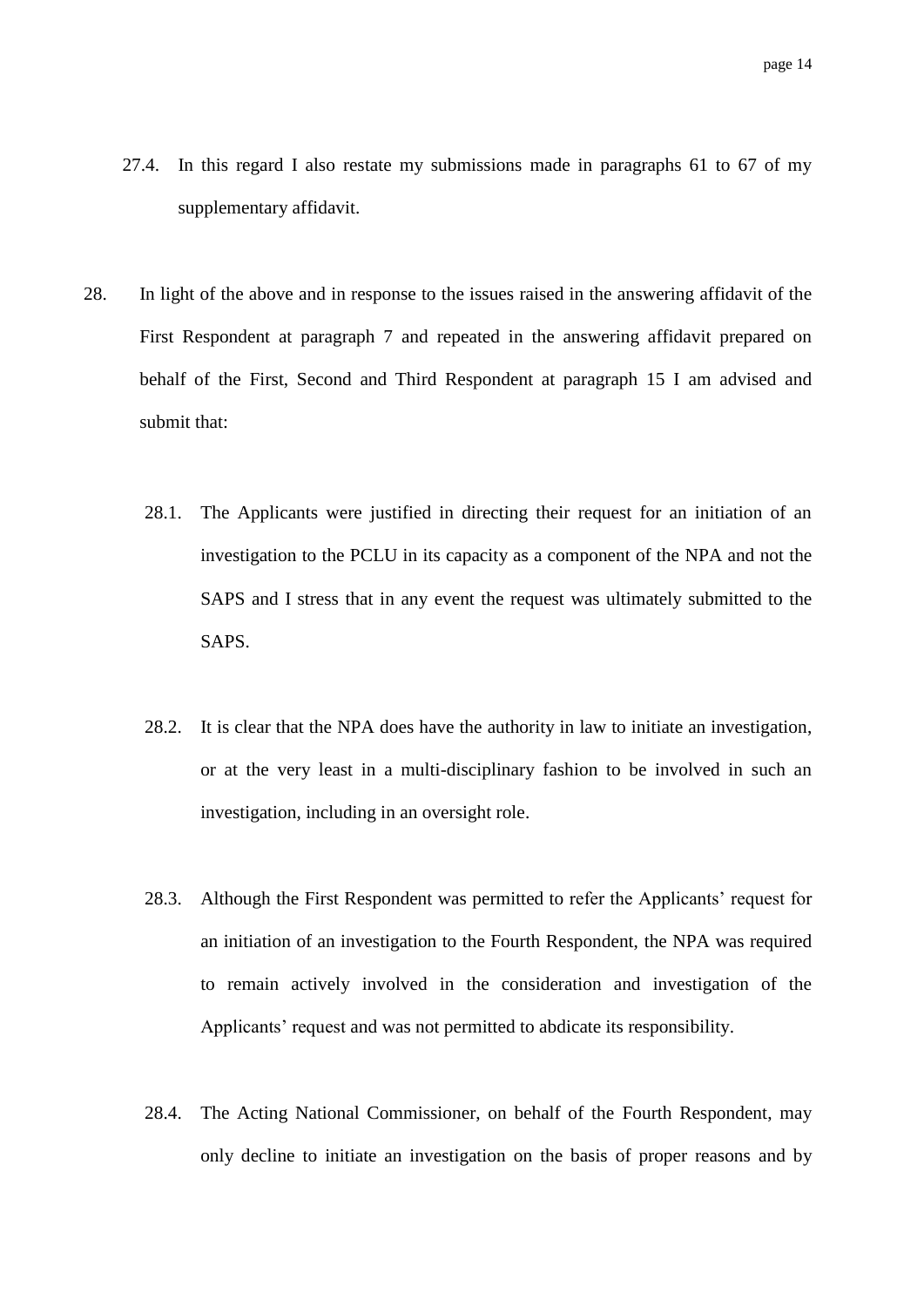failing to ensure that the Directorate acted in accordance with the SAPS Act, the Acting National Commissioner relied on reasons vitiated by an error of law rendering the decision unjustified.

28.5. I furthermore maintain that the delays in making a decision constitute a breach of section 179 and 237 of the Constitution.

### <span id="page-14-0"></span>**The supporting affidavit of Brigadier Marion and the unjustified reliance placed thereon by the Respondents**

- 29. The Respondents rely heavily on the supporting affidavit of Brigadier Marion to justify their refusal to initiate an investigation. I am advised and submit that their reliance is misplaced.
- 30. In the first place, it is patent from the opening portions of Brigadier Marion"s affidavit that he was asked the wrong question. He tells this Court (at para 4, record 1227) that his brief was to study the documents in order to establish whether the material "constituted a Court-driven investigation into the allegations which [the First Applicant] sought to be investigated". That incorrect starting position led Brigadier Marion to a further incorrect enquiry: namely, whether the material in the docket was appropriate for a prosecutor to "*make a properly informed decision whether or not to prosecute and in the event of a prosecution being instituted, to ensure the conviction of the accused*" (at para 7, record 1228). The appropriate question for Brigadier Marion to answer is whether the material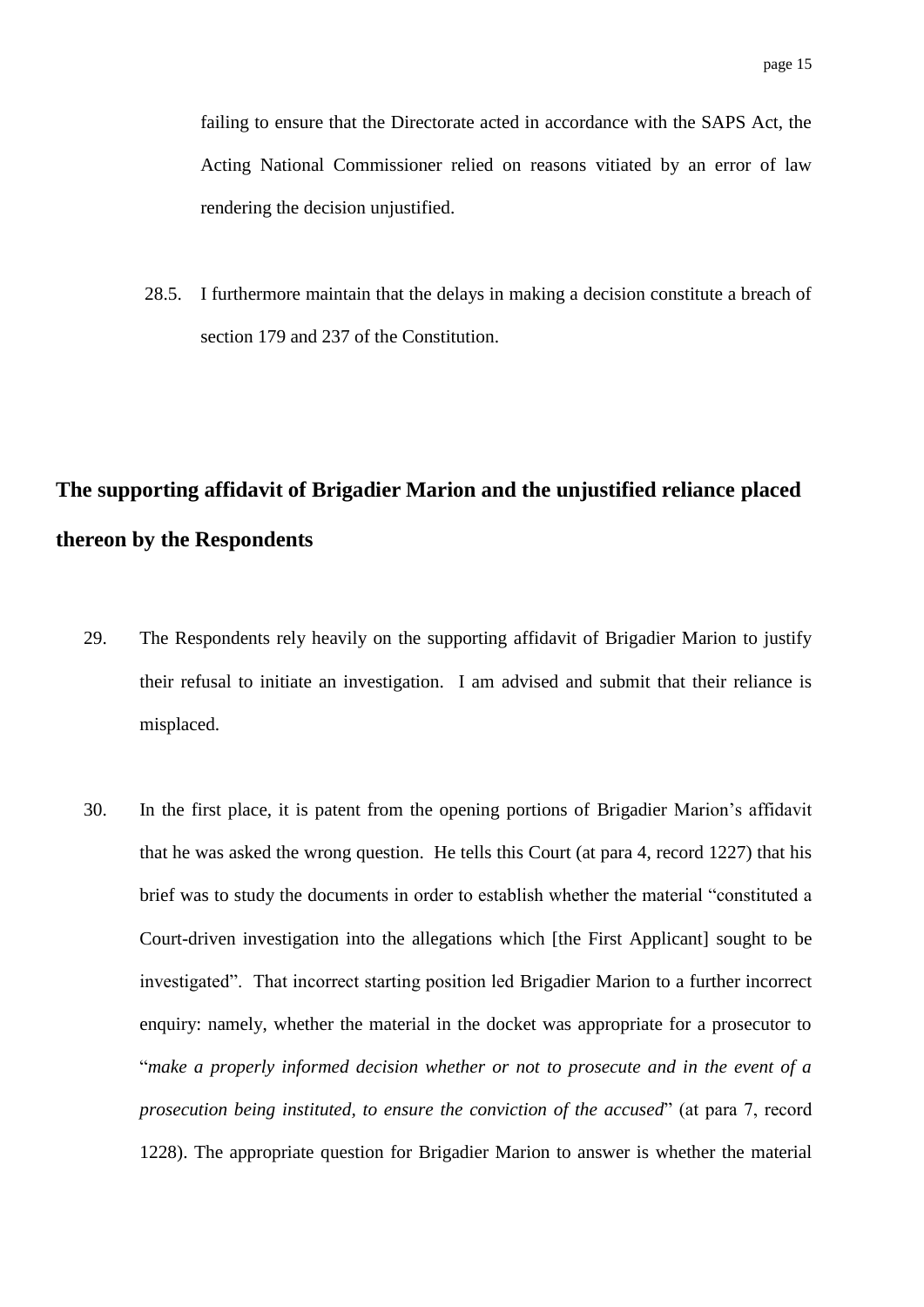constituted a sufficient basis to initiate an investigation. That is a question that Brigadier Marion patently never asked himself and therefore never answered.

- 31. I observe that in any event even on Brigadier Marion"s own version it was open to the Respondents to undertake further investigation based on the information which was provided to them in the Torture Docket. Brigadier Marion states in the last sub-paragraph of paragraph 14 (record 1254): "*Were I to take the dossier compiled by the First Applicant to a South African prosecutor, I have no doubt that he or she would not be prepared to make a decision on the matter, but direct that the further investigations outlined above, be conducted."* (emphasis added).
- 32. Brigadier Marion"s apparent hesitation to do so is based on the fact that much of the information would have to be gathered in Zimbabwe. As previously outlined, this is not necessarily the case as many of the victims are in South Africa or are available to come to South Africa in order to speak to an investigator.
- 33. Brigadier Marion appears unwilling to even explore this option due to questions of 'partiality' caused by the Applicants' investigation. This is not a sufficient reason to refuse to at the very least speak to the complainants of such crimes. In fact, speaking to the complainants and comparing the information with the statements collected by the Applicants must be a useful and minimum exercise in determining the validity of the allegations. Indeed, Brigadier Marion does not, and cannot, reject what is stated in the docket as being untrue. I stress that neither Marion nor any of the other Respondents ever sought to interview the witnesses referred to in the Torture Docket; nor did the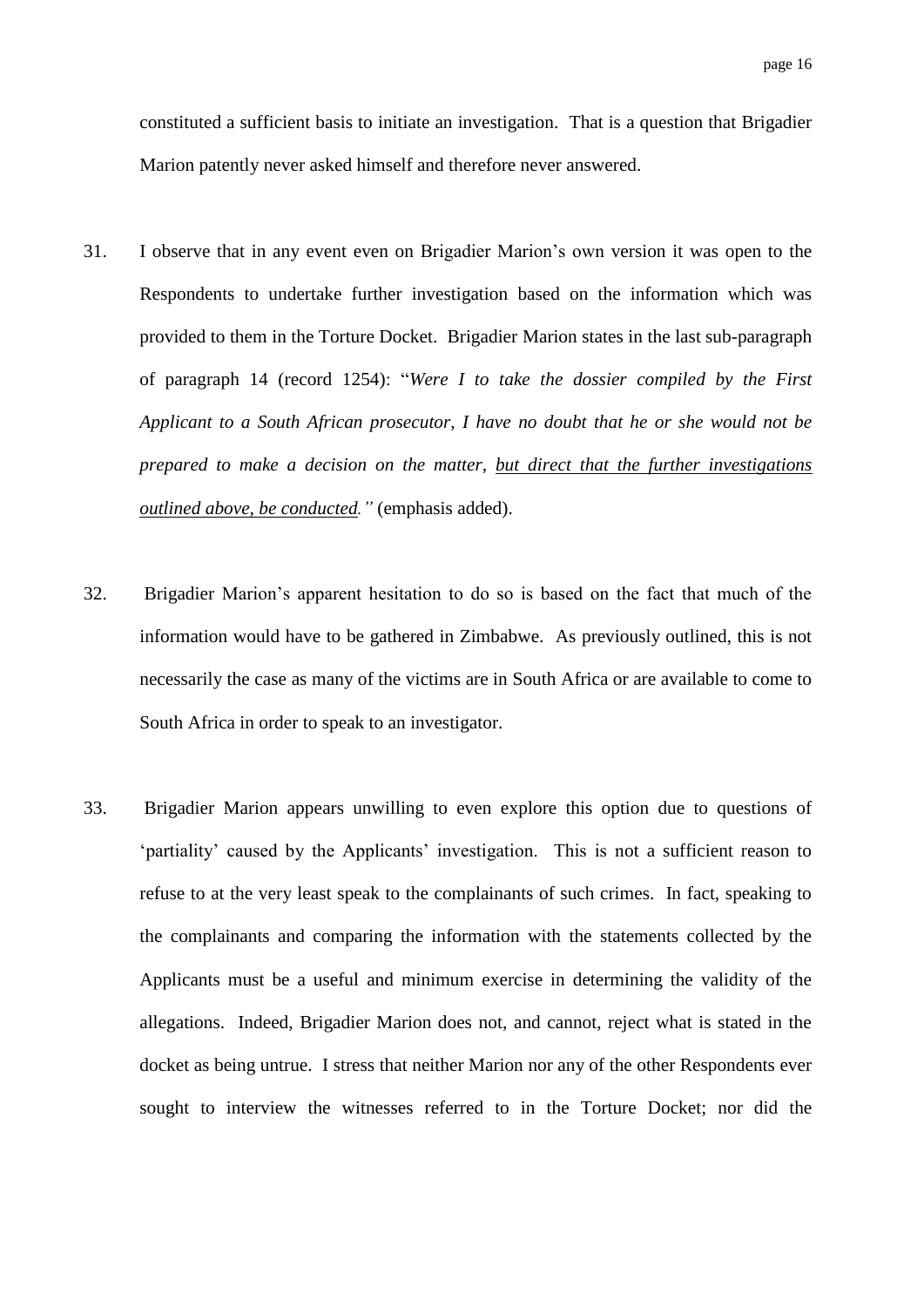Respondents or Marion ever conduct their own investigations to corroborate the information contained in the Docket.

- 34. I deny that the conduct of the Applicants in investigating the crimes committed against the victims included in the docket prevents the Respondents from initiating their own investigation. It appears a sad misallocation of resources that Brigadier Marion was appointed in February 2010 to assist in resisting this application, and yet the Respondents made no similar investigative skill and expertise available at the outset in order to engage the Applicants' request made some two years earlier.
- 35. The fact of Brigadier Marion"s affidavit alone is confirmation that the Applicants are entitled to their review relief and is a basis for an appropriate costs order against the Respondents for their failure until this Court application was launched to respond properly to the Applicants' request for an investigation.
- 36. Brigadier Marion"s deposition and the detailed content contained therein demonstrate the capacity within the police to conduct an investigation into the crimes concerned. In a domestic setting, the police often encourage members of the public to report crimes and make statements for the police to investigate. It is at odds with the purpose and objective of the ICC Act and the responsibilities of the South African state in terms of the Constitution that such civic responsibility is discouraged for crimes committed on a regional or international level. Yet that is precisely what the Respondents purport to do in their answering papers.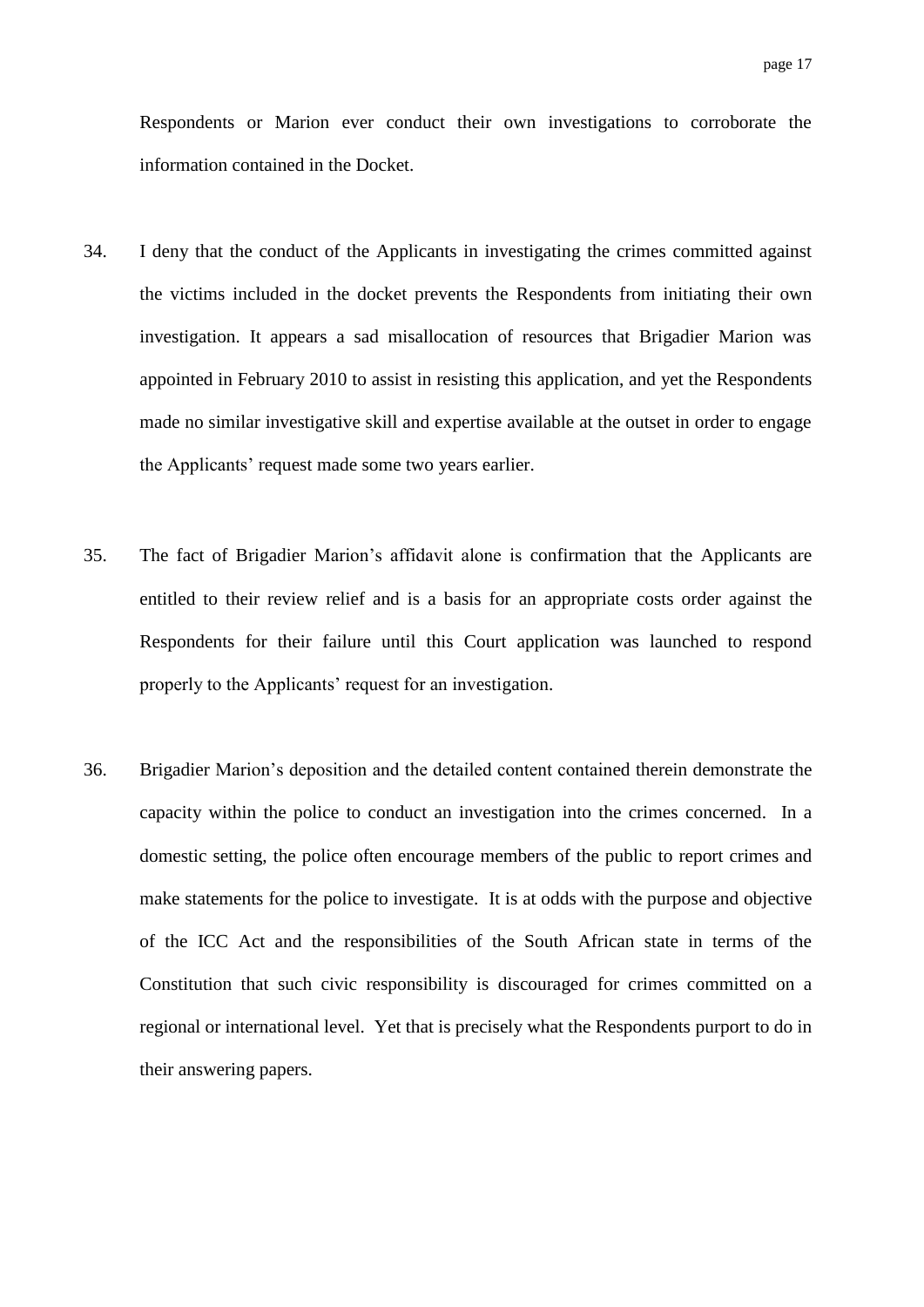- 37. Brigadier Marion"s affidavit also points to another fatal flaw in the Respondents" refusal to conduct an investigation, that being that "*it would not be practical to expect SAPS to conduct such an extensive and time-consuming investigation, even if it had a legal basis upon which to do so*" (paragraph 20 – Brigadier Marion"s affidavit). This is tantamount to the police refusing to conduct an investigation into the most serious of crimes because it would be too expensive or time-consuming. The legislature has clearly directed that state organs be responsible for conducting such investigations and potential prosecutions and it is the responsibility of those state organs to manage their own resources in order to fulfil this responsibility. The lack of state resources to fulfil constitutional and statutory responsibilities will be further addressed during legal submissions. Suffice it to say that the Constitutional Court has consistently stressed that administrative difficulties are no excuse for the State"s failure to fulfil its obligations. I submit that this must particularly be so in relation to the investigation and prosecution of "priority" crimes. Indeed, the Respondents' approach makes a mockery of the meaning of "priority".
- 38. I deny that statements produced in the press have in any way compromised this investigation. If there were any truth to the claim then I submit that it is axiomatic that the Respondents would have raised such concerns with the Applicants at the time the statements were made. Their failure to do so is consistent with their failure properly to consider the Applicants' request at the time it was sent to them.
- 39. I specifically deny the allegation made in paragraph 23 that it was the First Applicant who has placed the Harvest House incident in the public domain. The Harvest House "incident" was widely reported on by the media in Zimbabwe and elsewhere at the time it occurred and was thus clearly "in the public domain" before the First Applicant"s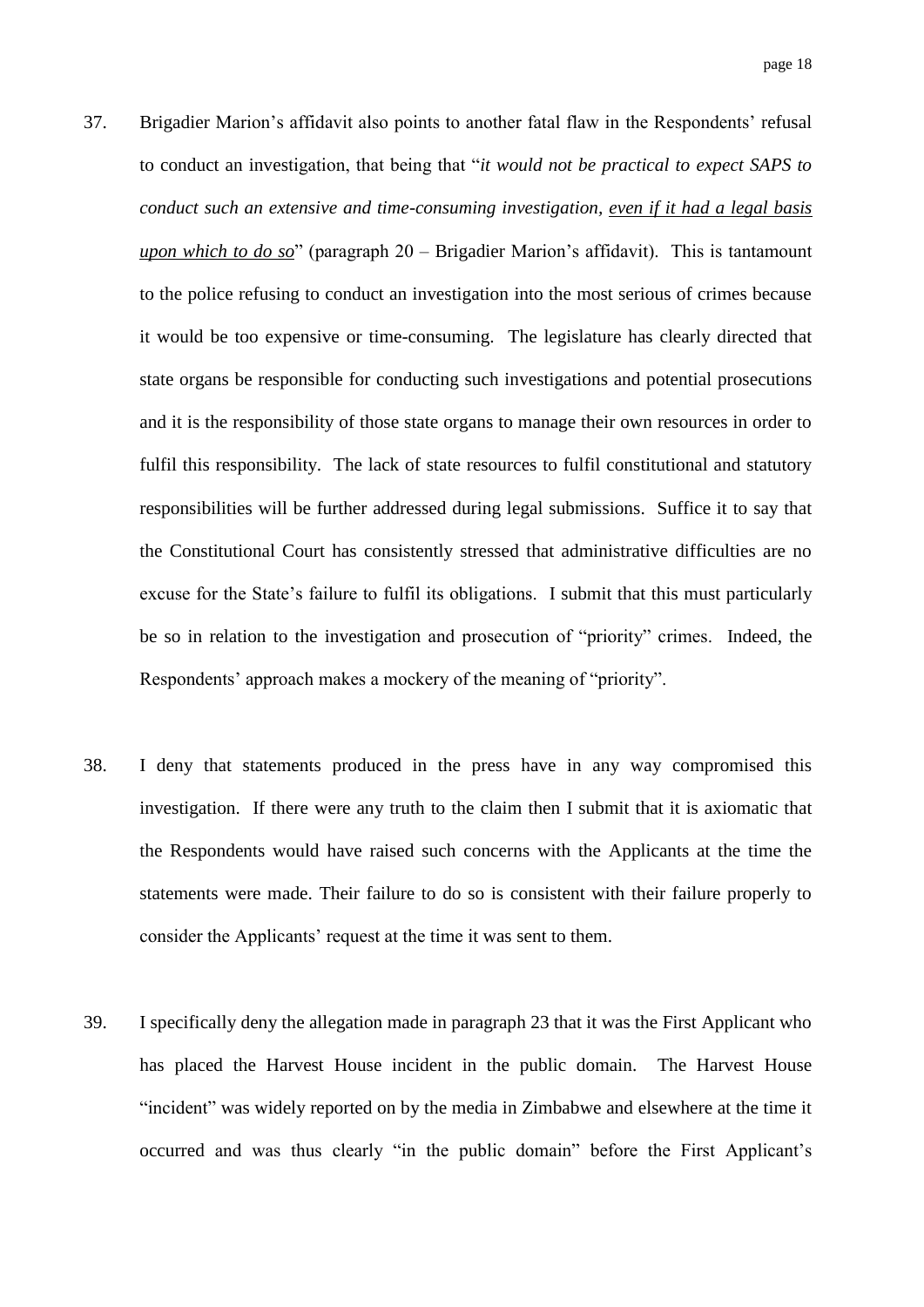submission of the Torture Docket. The First Applicant was approached regarding information on this matter of obvious public interest. To the extent that the Applicants" request to the Respondents contributed towards greater transparency and accountability in respect of the "incident", I submit that the Applicants acted responsibly as a member of civil society and a concerned public interest organisation.

- 40. I furthermore deny that the conduct of the Applicants in any way placed the victims in the docket in danger or violated the agreement between the PCLU and the Applicants regarding the identity of victims in the media, and I furthermore deny that the Applicants released the names of the victims.
- 41. I further observe that Brigadier Marion has relied on the Movement Control System database of the Department of Home Affairs in order to determine whether specific persons were in South Africa at any time after the events at Harvest House. Although this information may be construed as hearsay as the records are held by a different department (although apparently accessible by him), Brigadier Marion states that certain parties implicated in the docket (both perpetrators and victims) have been present in South Africa at different times. Of course, there is no explanation given for why this type of investigation was not done earlier in response to the Applicants' request that the named perpetrators be in**v**estigated. What Brigadier Marion has confirmed is that the State has the wherewithal at its disposal to perform this type of investigatory work.
- 42. I further note that Brigadier Marion"s belief is that eleven of the alleged torturers have never been to South Africa but he does not deal at all with the fact that the Movement Control System records only those persons who report to an immigration officer upon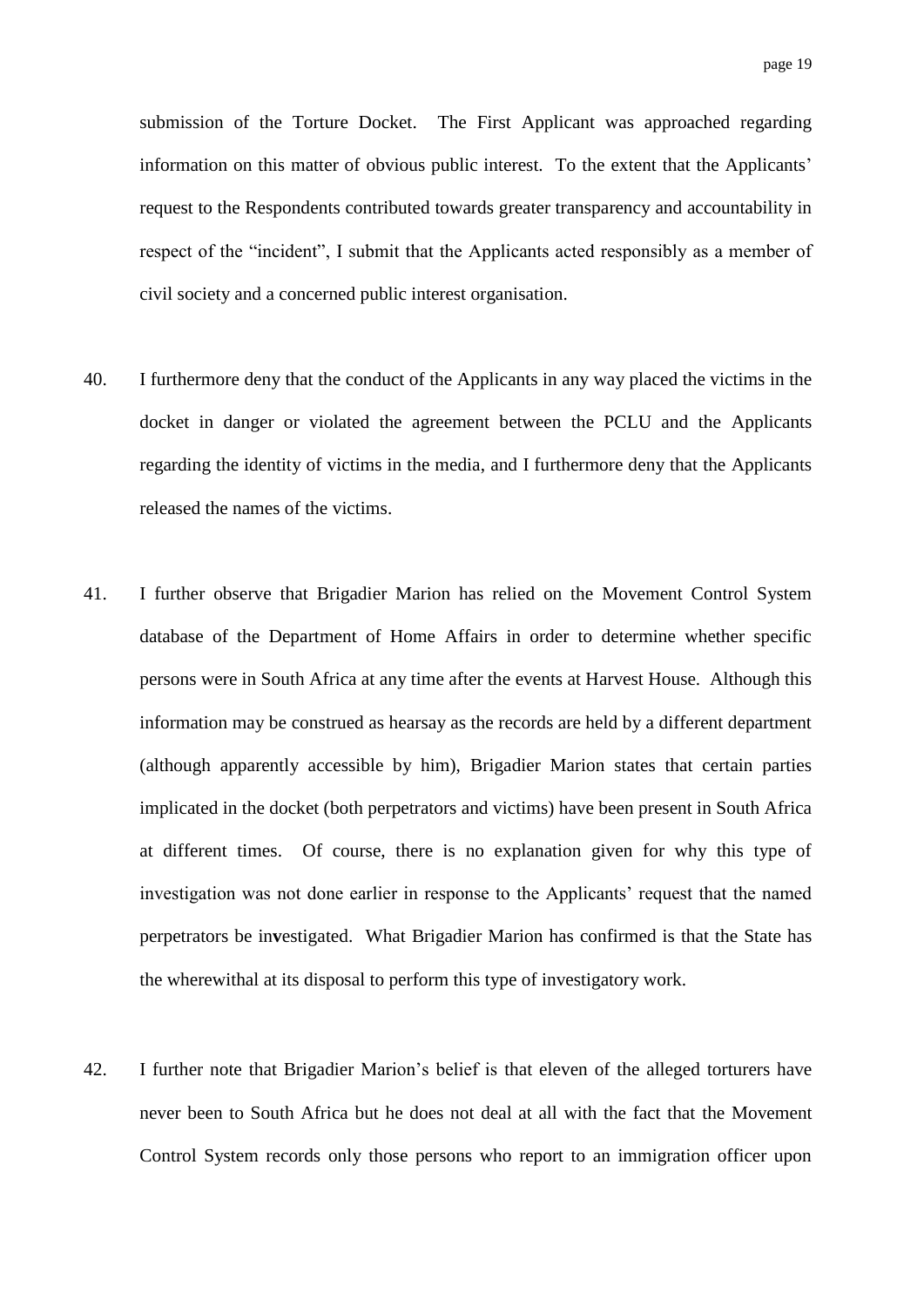arrival at the border. It is a fact that there are large numbers of undocumented people, particularly from Zimbabwe, who are in the country and would never have been recorded on the database. This Court may take judicial notice of the fact that the Department of Home Affairs has initiated a special project in September 2010 specifically to document undocumented Zimbabwe nationals. It cannot be discounted therefore that some or all of the eleven alleged perpet**r**ators may have been in South Africa or come to South Africa on a regular basis. In any event, it is not sufficient for the Respondents to complain that some of the perpetrators may not have come to South Africa. The only relevant point is that one or more do or have come to South Africa – and Brigadier Marion"s evidence confirms that this is the case.

- 43. I will refer later to the Canadian response to Zimbabwean policemen implicated in torture. On the Respondents" version the Canadian"s denied visas to such policemen to travel to Canada. Brigadier Marion"s evidence confirms that visas must have been issued to those perpetrators that travelled to South Africa. There is no explanation for why such visas were issued to individuals to travel to South Africa, or why the Respondents together with other relevant Organs of State did not consider similar action to their Canadian counterparts as a means of action against the alleged perpetrators, given that Zimbabwean citizens are issued visas on arrival in South Africa.
- 44. Lastly, Brigadier Marion states that much of the evidence-gathering would have to be done in Zimbabwe. I deny that this is so, not least of all because of the evidence already contained in the Torture Docket. I have furthermore carefully considered the affidavits by the Respondents. There is no suggestion that the Government of Zimbabwe has ever been approached with a request that the South African authorities be allowed to conduct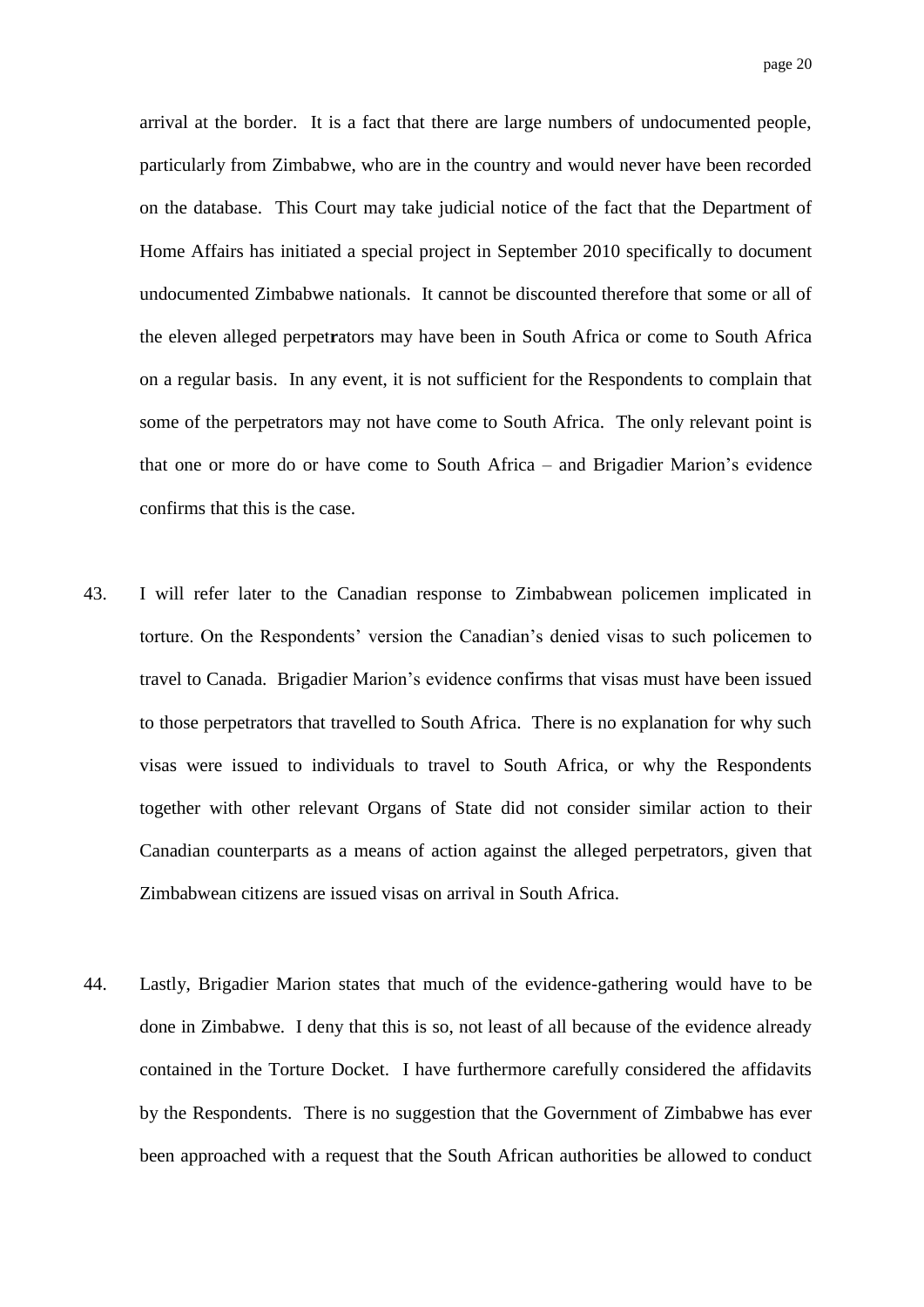such investigations, or for mutual legal assistance. Even if there was evidence that a request was made but no assistance was forthcoming from Zimbabwe, that could never be a basis for refusing to initiate an investigation. The ICC Act envisages universal jurisdiction, but does not make the exercise of that jurisdiction contingent on the assistance of a foreign State. On the contrary, the very notion of universal jurisdiction is predicated on the assumption that such assistance may not be forthcoming.

- 45. The Respondents in general and SAPS in particular have adopted in answer a defeatist and obstructionist attitude that no investigations are possible. That is an expedient explanation because the attitude has been adopted without any of the Respondents ever speaking to or taking statements from the victims of the crimes or offering to meet with the Applicants, or indeed performing their own investigations beyond that contained in the Docket.
- 46. In short, to the extent that Brigadier Marion"s affidavit is of any assistance, it is that it highlights how with sufficient will there is within the SAPS the means to investigate these crimes.

#### <span id="page-20-0"></span>**The** *locus standi* **of the Applicants**

47. As a further preliminary discussion I point out that the Respondents contend that the Applicants do not have the necessary *locus standi* to bring this application. It is alleged that no right contained in the Bill of Rights has been infringed or is threatened due to the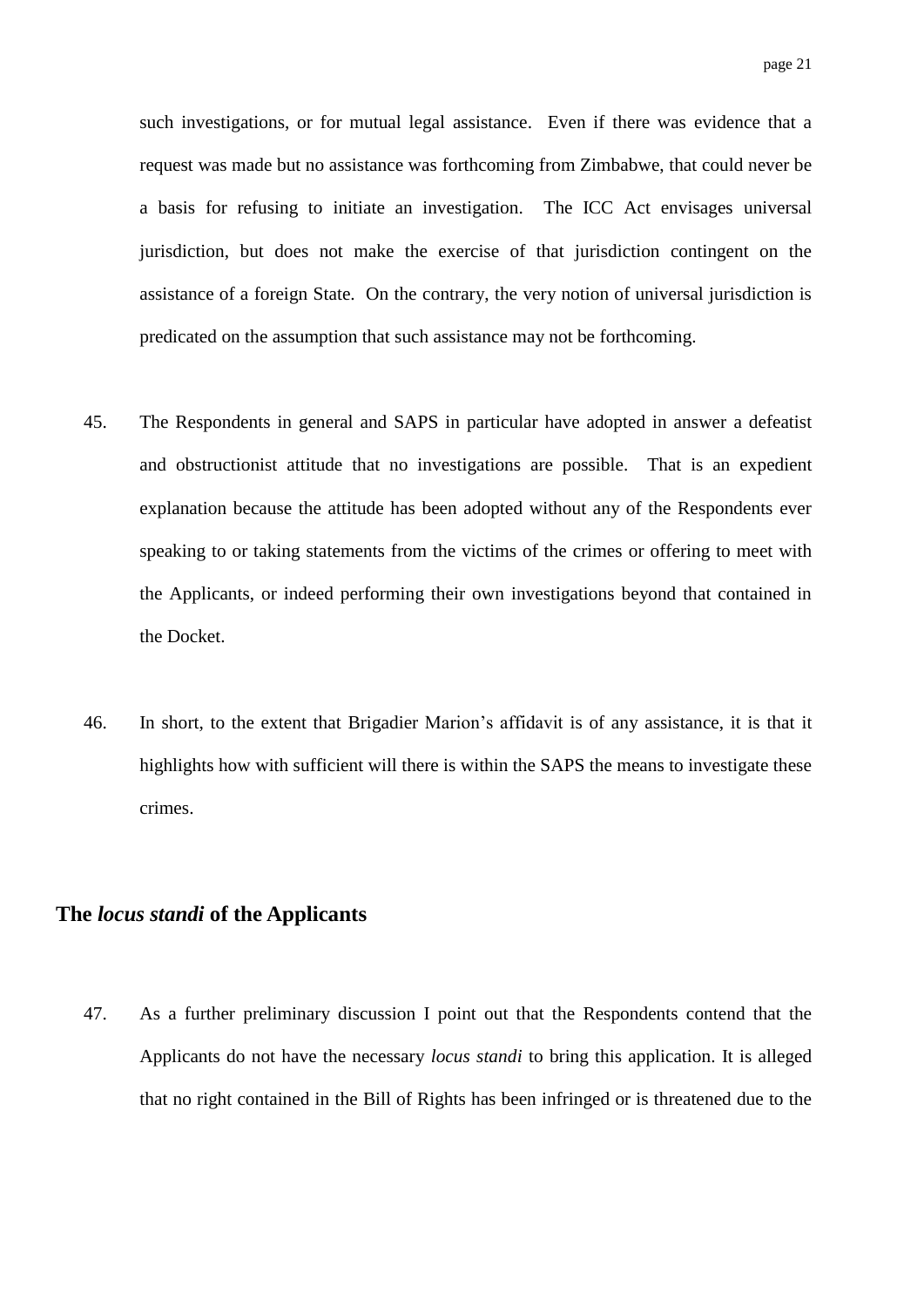Respondents' conduct and therefore the Applicants cannot rely on the provisions of section 38 of the Constitution to bring this application.

- 48. It is also suggested that even if the Applicants can demonstrate that a right has been infringed, the only rights affected are those of the torture victims who are Zimbabwean citizens and not present in South Africa and are therefore not entitled to the protection of the Bill of Rights because the protections afforded by the Constitution cannot be applied extraterritorially.
- 49. I am advised that the narrow interpretation afforded by the Respondents to section 38 of the Constitution is not consistent with the jurisprudence on standing. Moreover, I submit, and it will be so argued, that even at common law the Applicants would have standing in this matter.
- 50. I also point out that section 4(3)(c) of the Act deems that all crimes contemplated in the ICC Act, wherever they may occur, are committed in South Africa. For the purposes of standing it is therefore legally irrelevant that the victims were tortured in Zimbabwe. The victims are to be regarded as being tortured in South Africa and are therefore to be afforded the protections guaranteed in the Bill of Rights and the right to have the crime of torture adjudicated in a South African court. Any interpretation to the contrary would render the ICC Act redundant, and would make a mockery of the universal jurisdiction principle that Parliament has endorsed.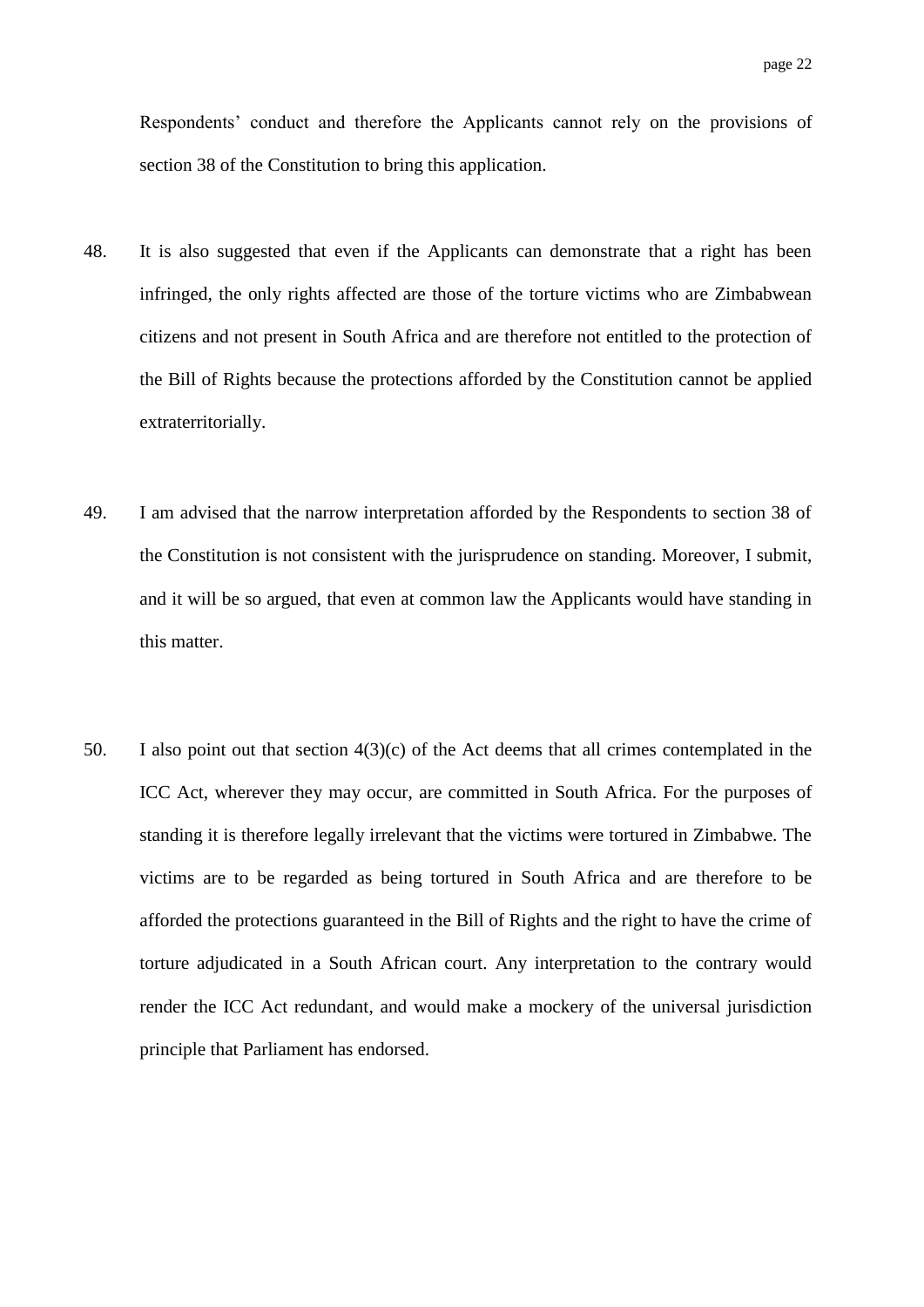51. I therefore maintain that the Applicants have the necessary standing to bring this application and restate my submissions made in my founding affidavit at paragraphs 12 to 19.

### <span id="page-22-0"></span>**The hearsay regarding the Minister and Deputy Minister and the conspicuous absence of a confirmatory affidavit from the Second Respondent**

- 52. The First Respondent refers in his affidavit (at paras 23 to 25, record 1312) to a meeting held between himself and the Minister and Deputy Ministers of Justice and Constitutional Development at which meeting those Ministers apparently informed the First Respondent of political reasons why the Applicants" Torture Docket should not be investigated.
- 53. The "evidence" about what was said by the Minister and Deputy Minister at the belated meeting is inadmissible hearsay. There is no confirmatory affidavit from either individual and no basis is made out for an exception to the hearsay rule.
- 54. The Respondents are hereby expressly invited to file such confirmatory affidavits prior to the hearing of this matter.
- 55. I furthermore note that at various places in the Respondents" answering affidavits (highlighted further below) the deponents purport to distance themselves from the views expressed by the Second Respondent, the Head of the PCLU, including his view that the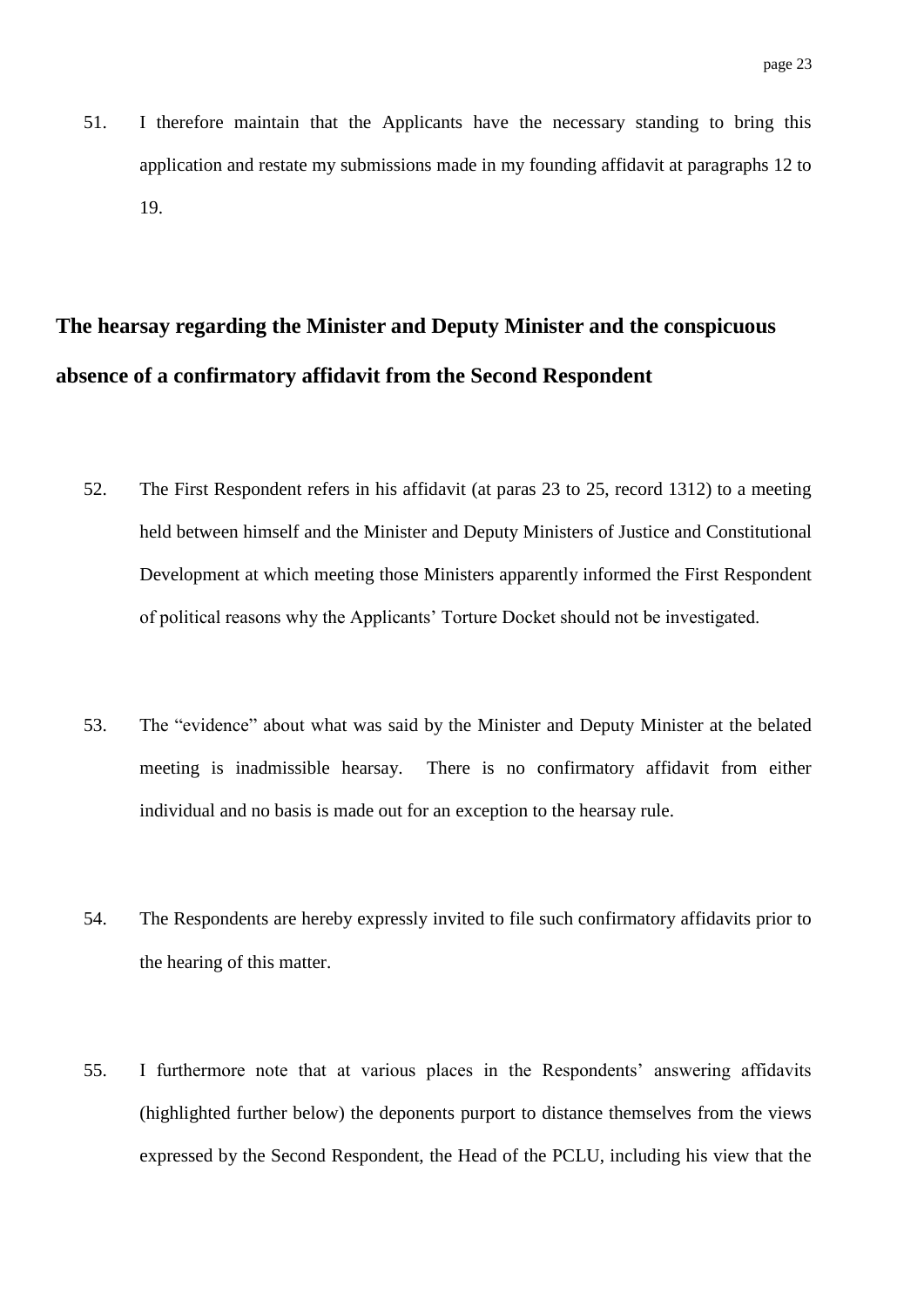*PCLU was seriously considering launching an investigation and that the PCLU may in this context require specific assistance with the investigation*.

- 56. This is particularly surprising, since Mr Simelane contends that his affidavit is "on behalf of" the Second Respondent.
- 57. I note that there is no confirmatory affidavit from the Second Respondent, the Acting Special Director who sits as the Head of the PCLU. More intriguing is that after the answering affidavits were filed the Applicants received a notice from the Second Respondent's office stating that the Second Respondent abides the decision of this Court.

#### <span id="page-23-0"></span>**The applicability of PAJA to the impugned decisions**

- 58. The Respondents contend that PAJA does not apply to the impugned decisions because:
	- 58.1. The decision not to initiate an investigation/prosecution is not reviewable in terms of PAJA; and
	- 58.2. If the decision is reviewable the Applicants are not entitled to invoke PAJA because they have not shown that the impugned decisions adversely affect the rights of any person and have a direct, external legal effect.
- 59. I am advised that this issue will be the subject of legal argument at the hearing.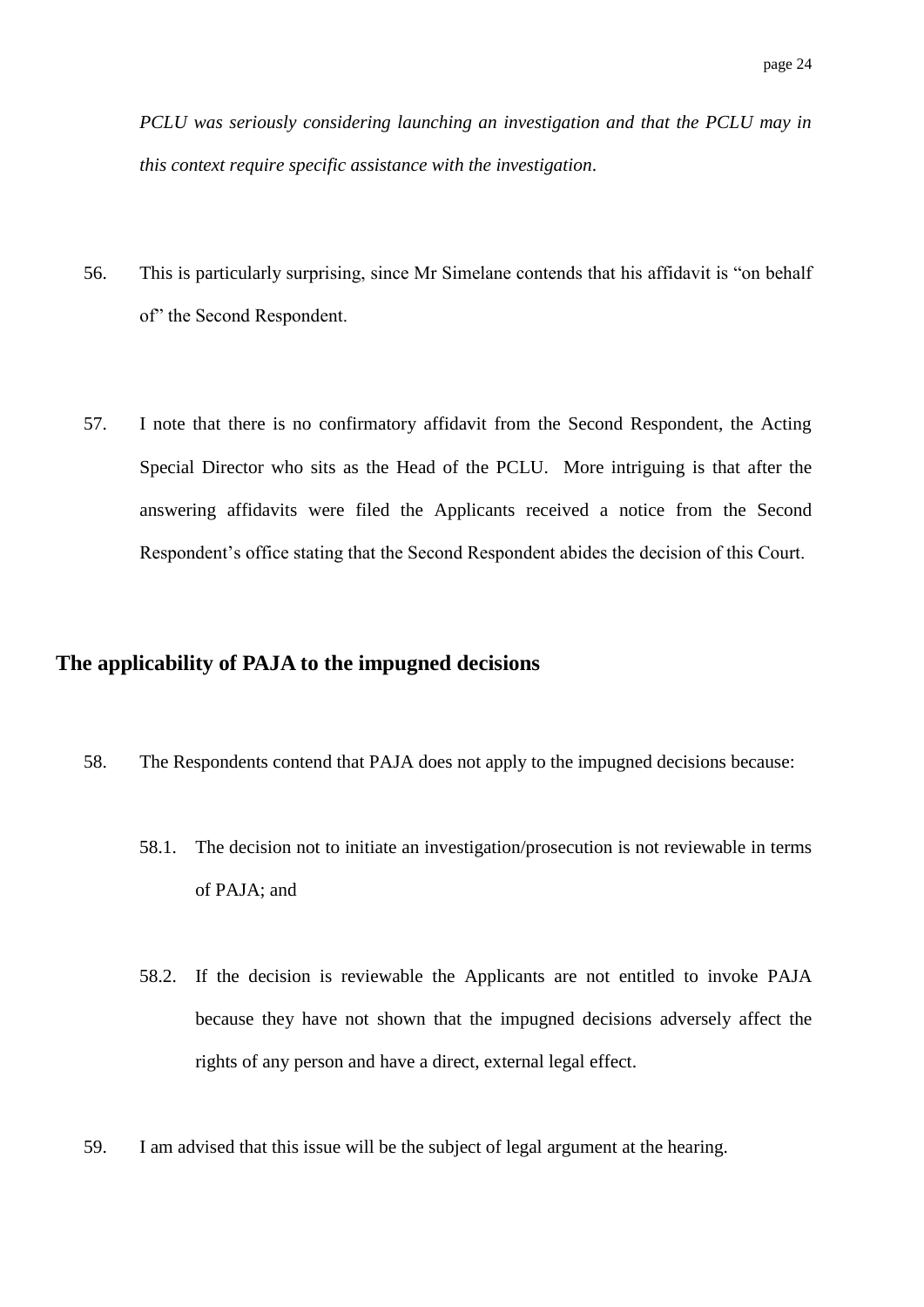- 60. I maintain that the decision not to institute an investigation constitutes administrative action as defined in PAJA and the decision falls to be set aside on the grounds referred to in paragraph 99 of my founding affidavit.
- 61. In relation to the Applicants" alleged failure to show that the impugned decisions do not have a direct external legal effect and adversely affect the rights of any person it will, during legal argument, be shown that this allegation is without foundation. It suffices to mention that in failing to initiate an investigation:
	- 61.1. The Respondents have acted contrary to the ICC Act despite having a legal obligation to give effect to its objects and purposes.
	- 61.2. The failure to initiate an investigation has rendered the rights conferred by the ICC Act on the torture victims to have their perpetrators brought to justice in a South African court illusory.
- 62. Even if PAJA is found not to be applicable I maintain that the impugned decisions demonstrate and the Respondents" answering affidavits confirm that the Respondents failed to act in accordance with their obligations under the ICC Act, sections 179 and 205 of the Constitution, the NPA Act and the SAPS Act. They therefore acted in violation of the constitutional principle of legality. I am advised that full legal argument will be provided at the hearing in this regard. The requirement of legality exists independently of, and does not depend on section 33 of the Constitution and PAJA. In terms of the principle of legality the Respondents must act in good faith and must not misconstrue their powers.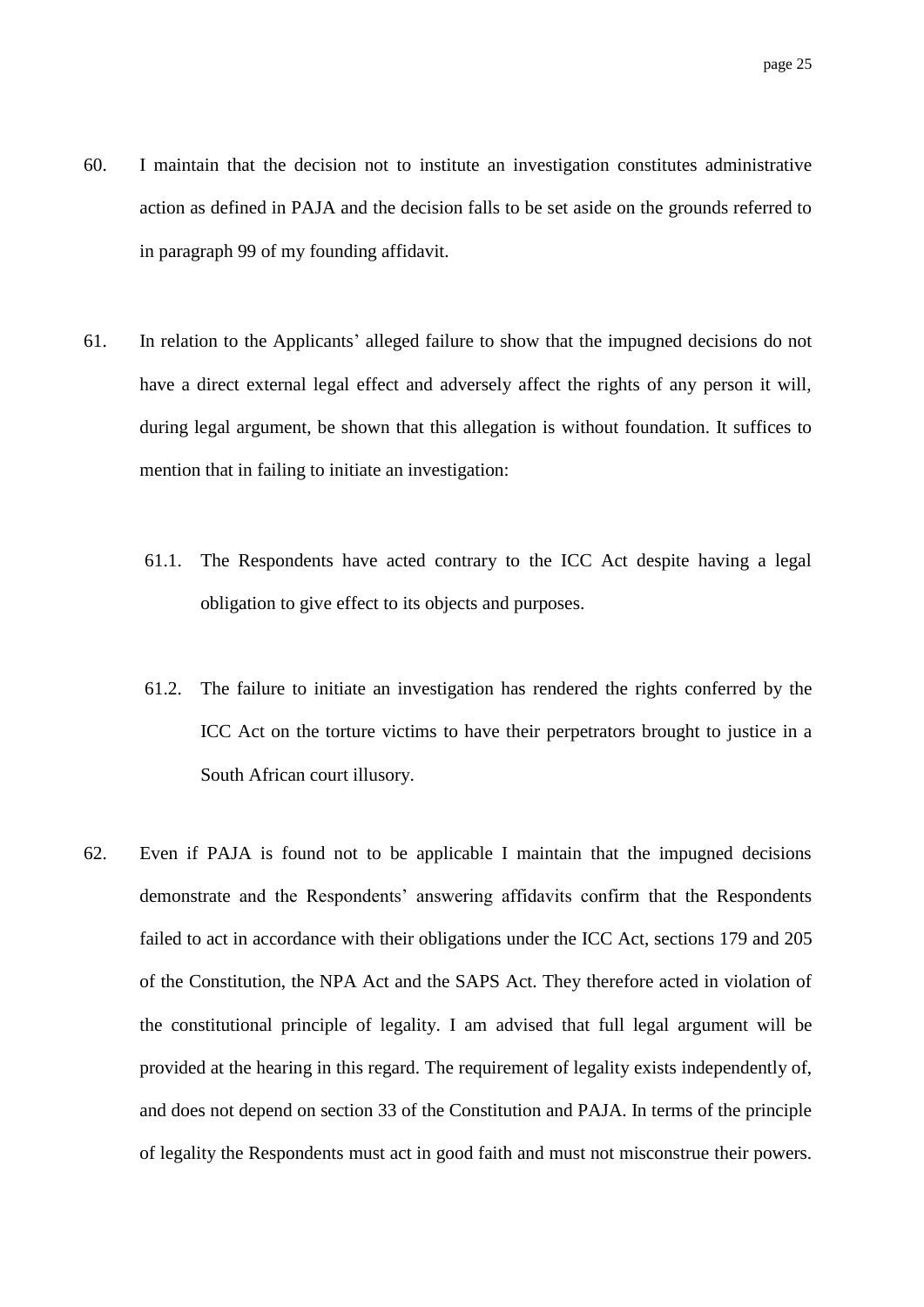As demonstrated in my founding and supplementary affidavit and now confirmed in answer the Respondents have not acted in good faith and have misconstrued their powers.

63. I now turn to deal in an *ad seriatim* fashion with the individual averments in the answering affidavits filed by the Respondents. I repeat that I deal only with those averments that call for a response. My failure to respond to any averment should not be construed as an acceptance thereof but should on the contrary be understood to be a denial of the averment.

#### <span id="page-25-0"></span>**Affidavit of the First Respondent**

#### **AD PARAGRAPHS 1 TO 6**

64. I admit the contents of these paragraphs.

#### **AD PARAGRAPH 7**

65. I take note of the contents of this paragraph.

#### **AD PARAGRAPH 8**

66. I deny the contents of this paragraph to the extent that the First Respondent denies that the decision not to prosecute was taken by him on 19 June 2009. His decision to accept the reasons proffered by the Fourth Respondent as a basis for not initiating an investigation amounted to a decision not to prosecute. I maintain that the impugned decision can be imputed to the First and Second Respondent, and indeed the First Respondent explains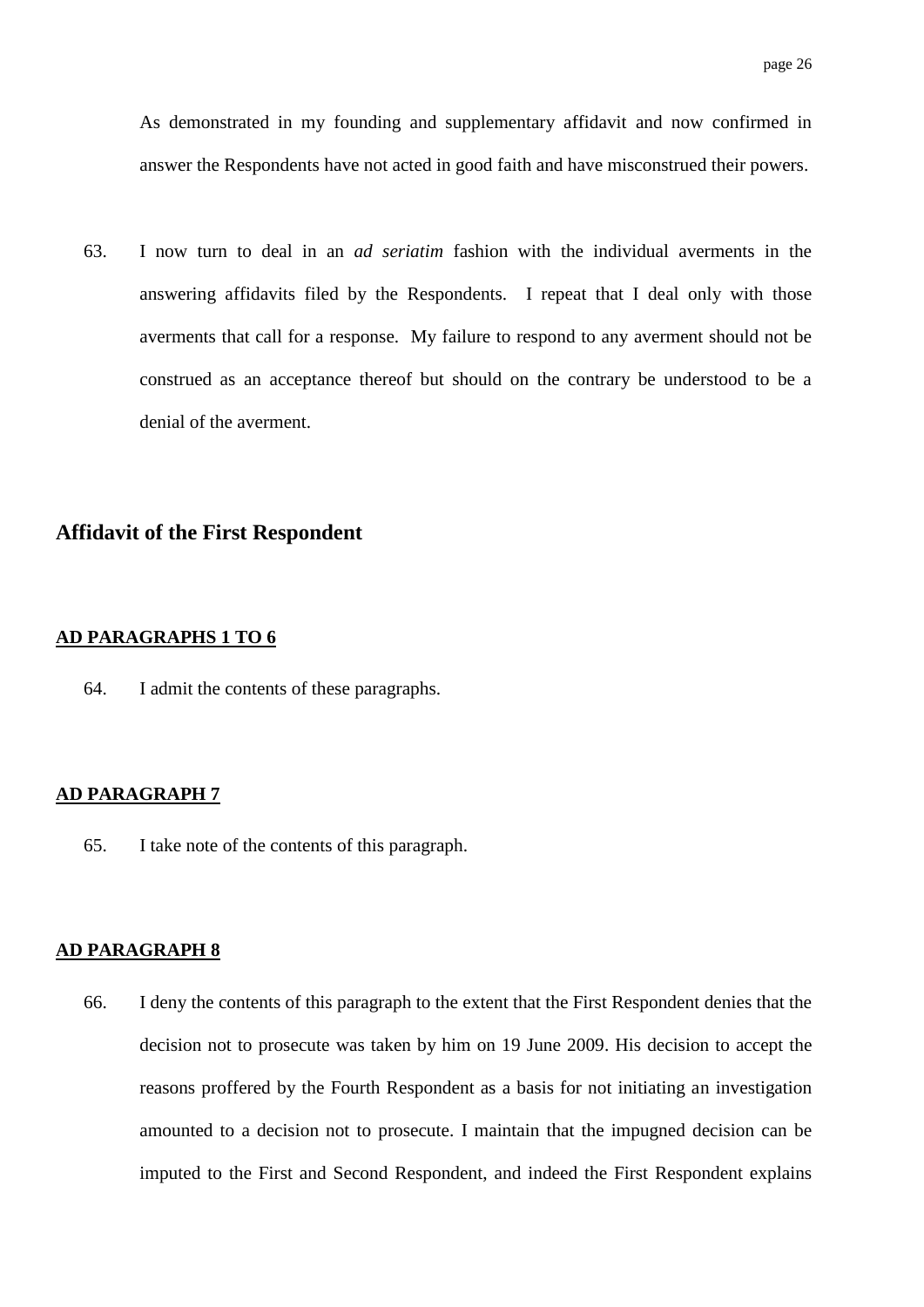that he "agreed with" the decision of the Acting National Commissioner. That agreement meant by force of logic that the NPA decided not to prosecute or, for that matter, in a "multi-disciplinary" manner to be involved in such an investigation, including in an oversight role.

67. Even if I am wrong in this regard, it is clear from my founding papers that the impugned decision is one that was taken either by the First, Second, and/or Fourth Respondents.

#### **AD PARAGRAPHS 9 TO 16**

68. These paragraphs dealing with the investigative powers vested in the NPA have been dealt with at length in the introductory section of this affidavit. I deny them to the extent that they are inconsistent with what I have said herein or in my founding papers. I will respond only to those submissions which warrant a reply.

#### **AD PARAGRAPH 9**

69. The content of this paragraph is noted.

#### **AD PARAGRAPH 10**

70. It is startling to read the insinuation that the First Applicant in some way erred by seeing "*fit not to submit its request to the Directorate of Special Operations, but to the Second Respondent*".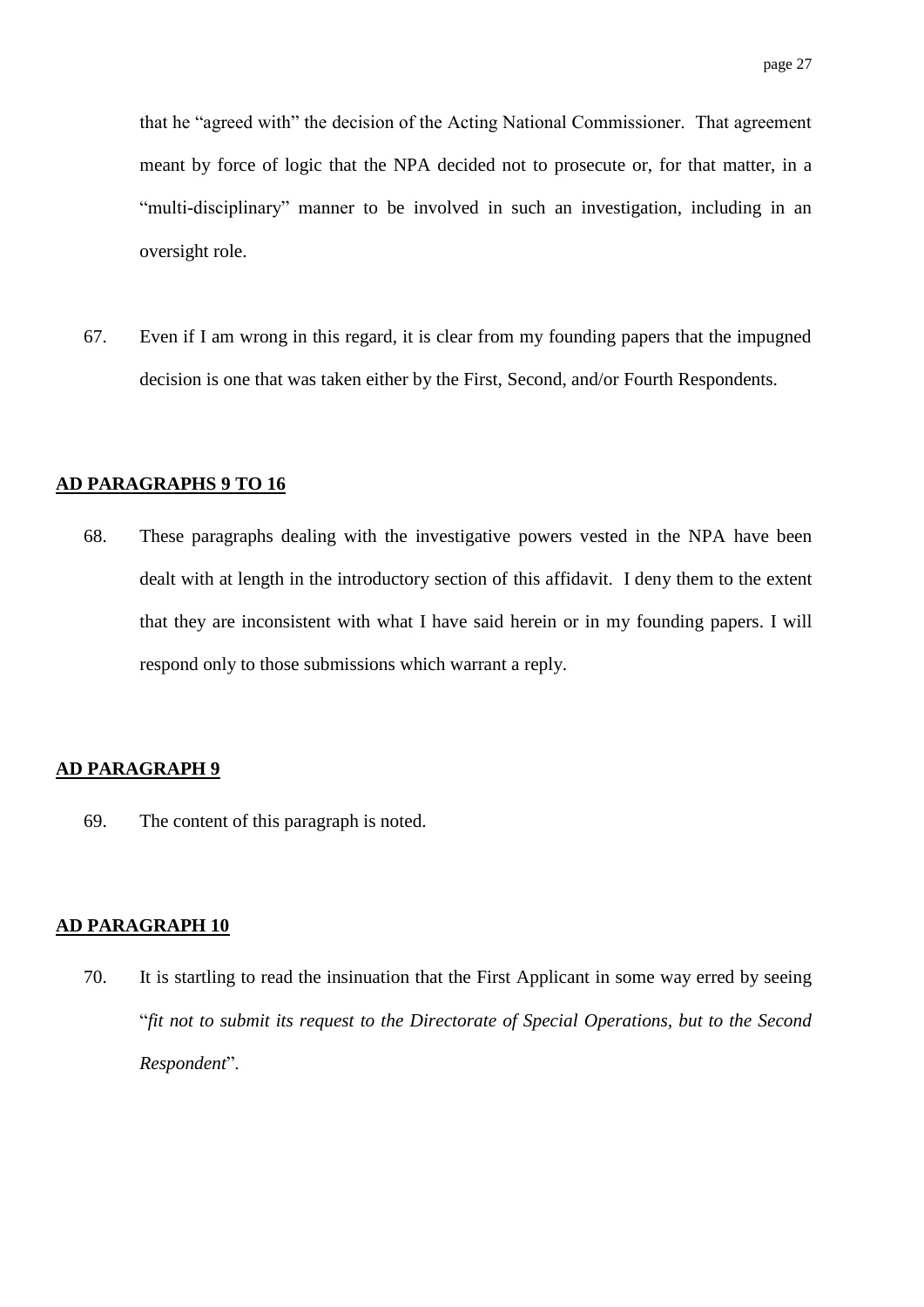- 71. It is by now common cause on the papers that the Second Respondent accepted the Torture Docket. There was never any suggestion at the time or thereafter by the Second Respondent that the First Applicant had erred by submitting the docket to the Second Respondent for the attention of the Priority Crimes Litigation Unit. Indeed, the NPA Spokesperson publicly confirmed that the request had been received and was receiving the Unit"s attention. I attach in this regard as Annexure **NFreply1** a media report to that effect, available on http://www.e-tools.co.za/newsbrief/2008/news0716.txt. Naturally, if it was so obviously the case that the Second Respondent was disabled in law from deciding on the request, then one would have expected at that time a statement to that effect from the Second Respondent"s Office directing the First Applicant in the correct direction.
- 72. In any event, for the reasons given earlier I submit that a multi-disciplinary approach to the investigation of priority crimes in the ICC Act entails that the Second Respondent was perfectly entitled to play an integral role in the investigation of such crimes. Even if I am wrong, the facts show that ultimately the Applicants requested a decision from the SAPS.

#### **AD PARAGRAPHS 12, 13 AND 14**

73. I have dealt with the investigative power vested in the NPA elsewhere in this affidavit. I have also dealt with the proper interpretation to be afforded to the NPA Act read with sections 179 and 205 of the Constitution and section 17 of the SAPS Act. I have also already dealt with what is expected of the NPA when it supervises, directs and coordinates specific investigations, in conjunction with the SAPS, of crimes contemplated in the ICC Act.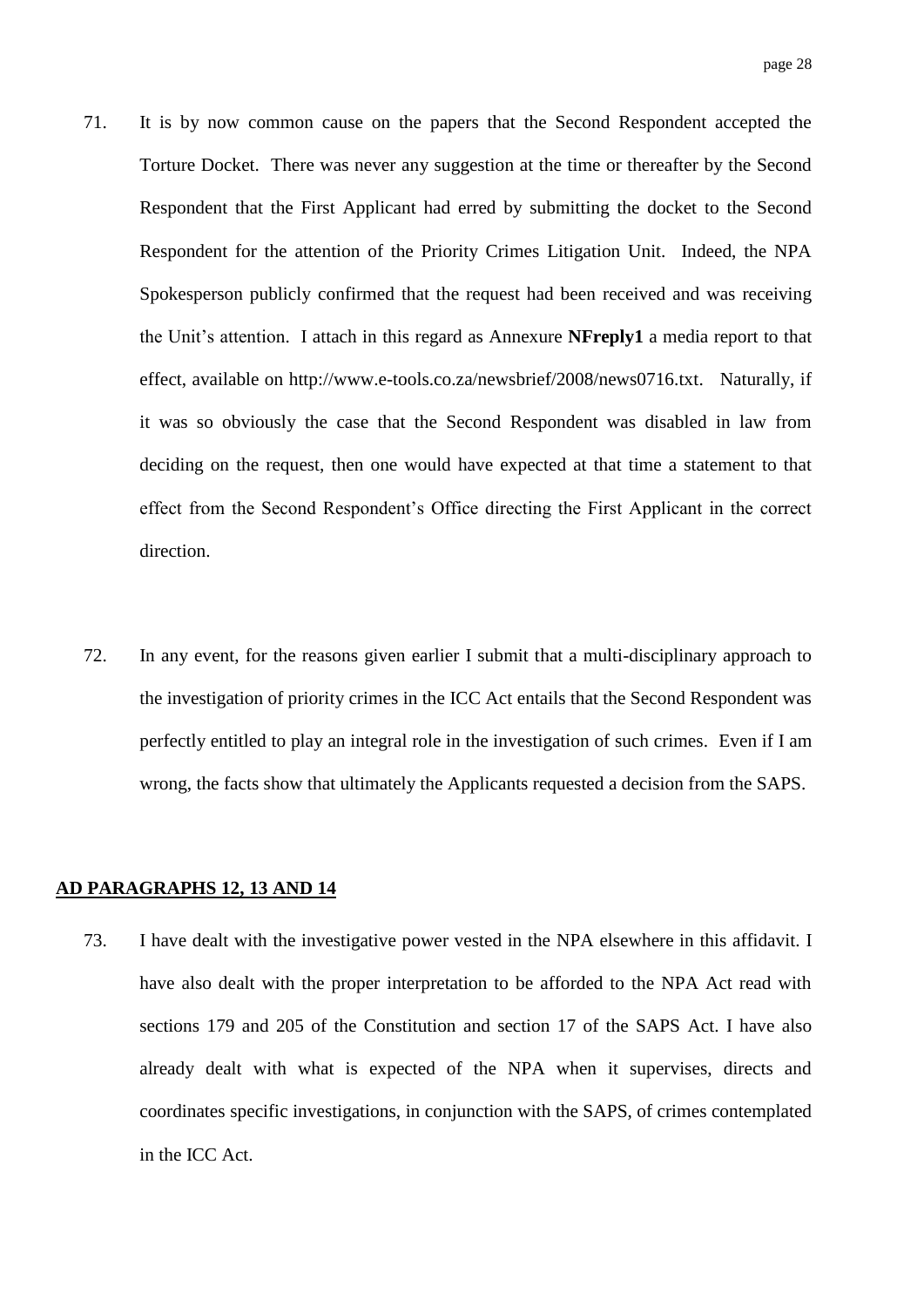- 74. I note the admission in paragraph 13 that the Directors of Public Prosecutions manage and direct investigations and that to that extent the PCLU is no different. I further note that the PCLU was designated as the component of the NPA responsible for the offences set out in the Proclamation and that the other Directors of Public Prosecutions were excluded from dealing with such matters. In those circumstances I reiterate that it was reasonable for the First Applicant to approach the PCLU in making its request in the Torture Docket.
- 75. I am advised that further legal argument will be presented in this regard. Suffice it to say that the First Respondent has missed the point: it is not whether the PCLU was given the exclusive "special investigative power" to initiate an investigation, but whether the PCLU was able to initiate that investigation either alone or acting in a multi-disciplinary and responsible fashion alongside the SAPS.

#### **AD PARAGRAPHS 15 AND 16**

76. I have no knowledge of the averments contained herein but do not dispute them insofar as they are not inconsistent with what I have said elsewhere herein or in the founding papers.

#### **AD PARAGRAPH 17**

77. I take issue with the First Respondent"s concern "*whether the South African Authorities could legitimately entertain an entirely foreign matter*". I have, in the introductory section of this affidavit, dealt with the purpose and objects of the ICC Act, and deny the characterisation of this crime as an "*entirely foreign matter*".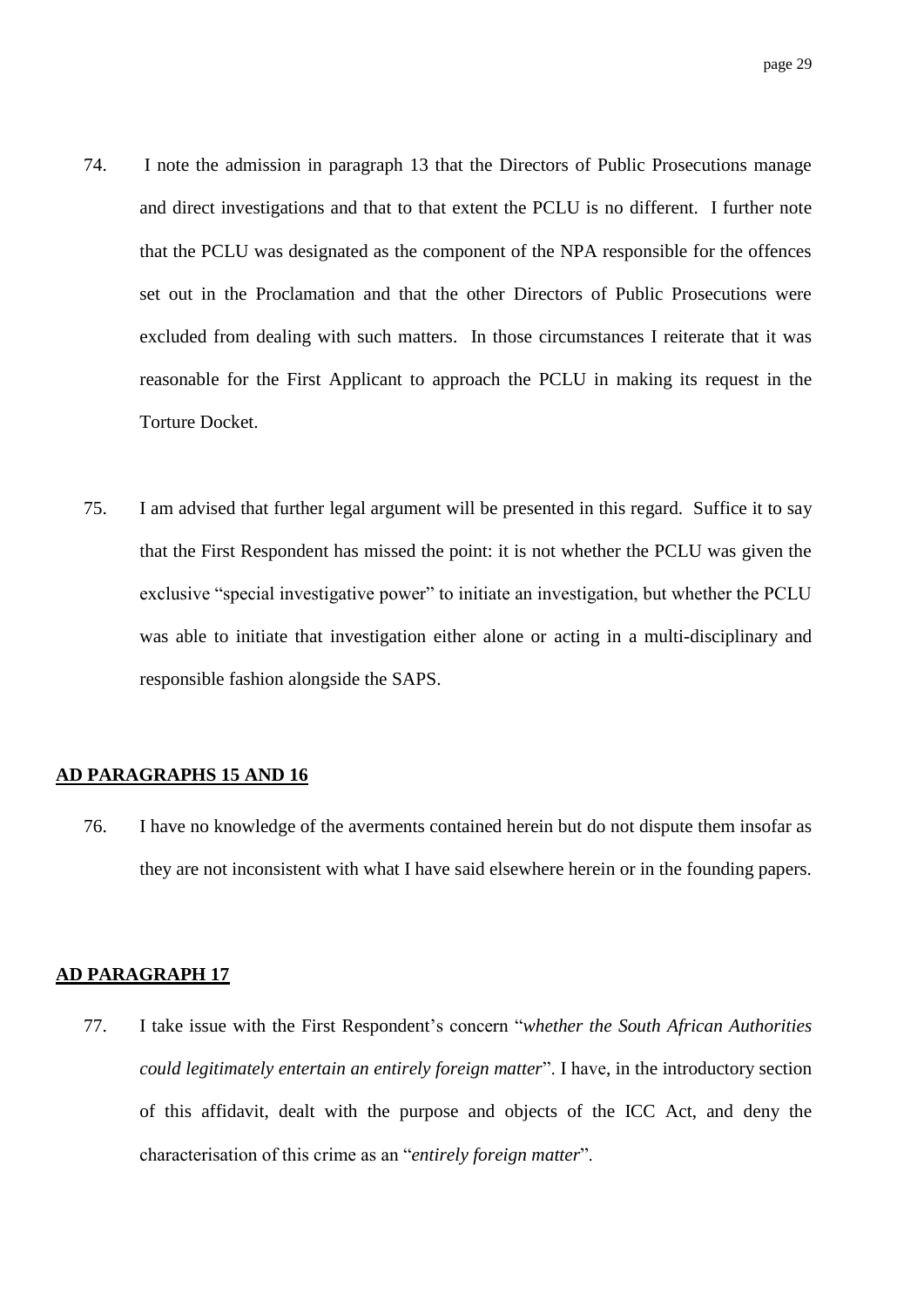78. Save for the above I note the contents hereof. I note in particular that the First Respondent indicates that he first became aware of the request of the First Applicant on 18 March 2008.

#### **AD PARAGRAPH 18**

- 79. I accept the contents of sub-paragraphs 18.1 through 18.3.
- 80. In respect of sub-paragraph 18.4. it is obvious, with respect, that the First Applicant"s reasonable assumption was that in making its request to the PCLU (in the first Respondent"s words "*the component of the NPA responsible for the offences set out in the Proclamation*") the PCLU would take the necessary steps to ensure that the request was properly attended to by whatever means appropriate, including the multi-disciplinary approach described by the Respondents that exists between the SAPS and the NPA in relation to priority crimes.
- 81. I deny the remainder of paragraph 18 to the extent that it is inconsistent with what I have set out herein or said previously in the founding papers.

#### **AD PARAGRAPHS 19 AND 20**

82. The deponent says that he "*immediately appreciated that an investigation … would have extremely serious consequences*". He does not say when this immediate appreciation dawned on him, or when he acted upon it.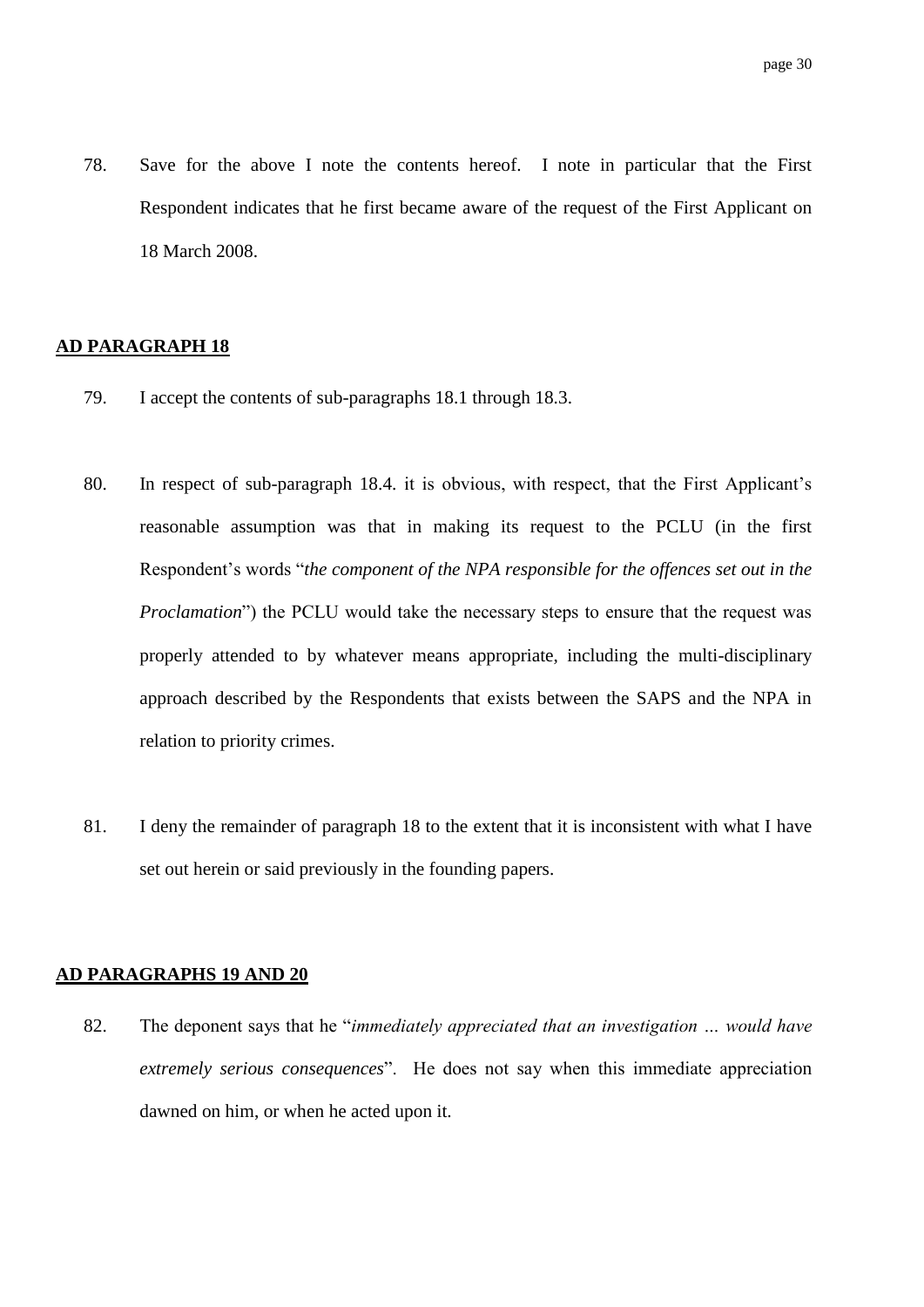- 83. I deny that the First Applicant had sought to persuade the NPA that a prosecution was inevitable before the investigation was initiated. As the deponent himself records earlier in paragraph 18 (record 1309), "*it was contended [by the First Applicant] that a prosecution would be inevitable once the investigation had been initiated*".
- 84. Nowhere in the correspondence, founding affidavit and supplementary affidavit did the Applicants submit that a prosecution was inevitable. All that the Applicants sought to do was – to the best of their ability – provide assistance to the NPA in the form of evidence contained in the Torture Docket. That information was presented as a basis for the NPA to consider prosecution of the matter, and an obviously incidental aspect of that request was that the NPA in conjunction with the appropriate organ of state ensure that the crimes were investigated.
- 85. The judgments and experience referred to in paragraph 20 are interesting but not directly relevant to this application. The legal context created by the enactment of the ICC Act requires a proper understanding of international law and involves a number of considerations which may not be applicable to the domestic situations referred to by the First Respondent. I therefore refer to the introductory section of this affidavit where I have dealt with the legal context in which this application has arisen and should be considered.
- 86. I note the remainder of these paragraphs to the extent that they are not inconsistent with what I have set out herein or said previously in the founding papers.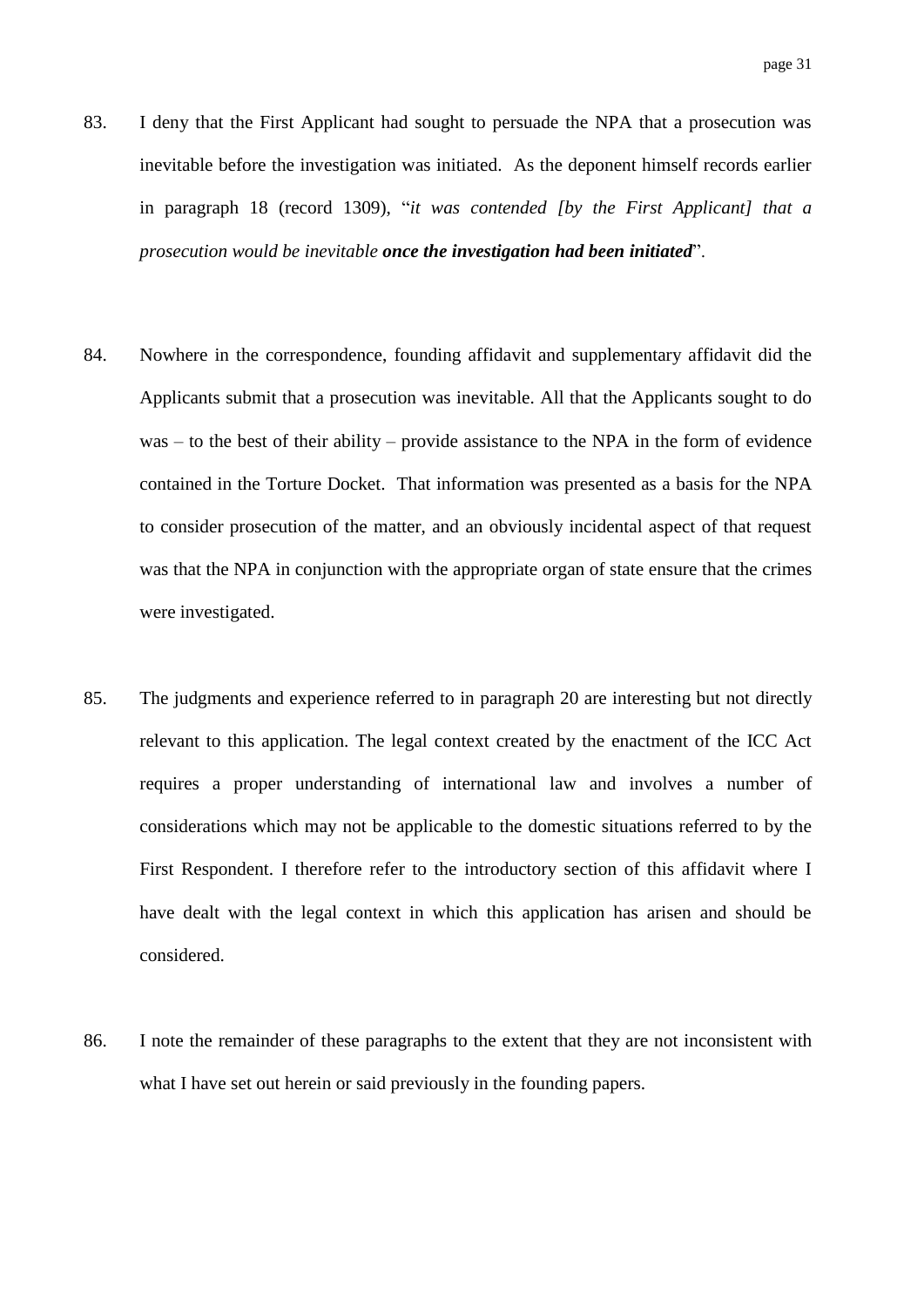#### **AD PARAGRAPHS 21**

- 87. The content of this paragraph is noted.
- 88. It is startling to read that the deponent authorised the Second Respondent and his immediate superior to travel to the ICC to seek the advice of the ICC Prosecutor. This from the same deponent who wishes this Court to believe (see paragraph 20, record 1310) that "*I was of the view that any consideration of the merits as to whether a prosecution should be instituted, should only take place once a decision to institute an investigation had been taken and the investigation finalised*", and who in the same paragraph concludes that in his view "*all the issues which fell within the mandate of the NPA, raised by the First Applicant, could only be considered upon the conclusion of an investigation*" (emphasis added).
- 89. On his own version the First Respondent has demonstrated that issues which fell within the mandate of the NPA, raised by the First Applicant, certainly could be considered prior to the conclusion (let alone initiation) of an investigation, if needs be by a visit to the International Criminal Court in The Hague.

#### **AD PARAGRAPH 22**

- 90. I submit that the content of this paragraph demonstrate*s two important featur*es of this matter.
- 91. First, on the First Respondent"s own version he has confirmed that the Head of the PCLU – that is, the Head of the "*component of the NPA responsible for the offences set out in*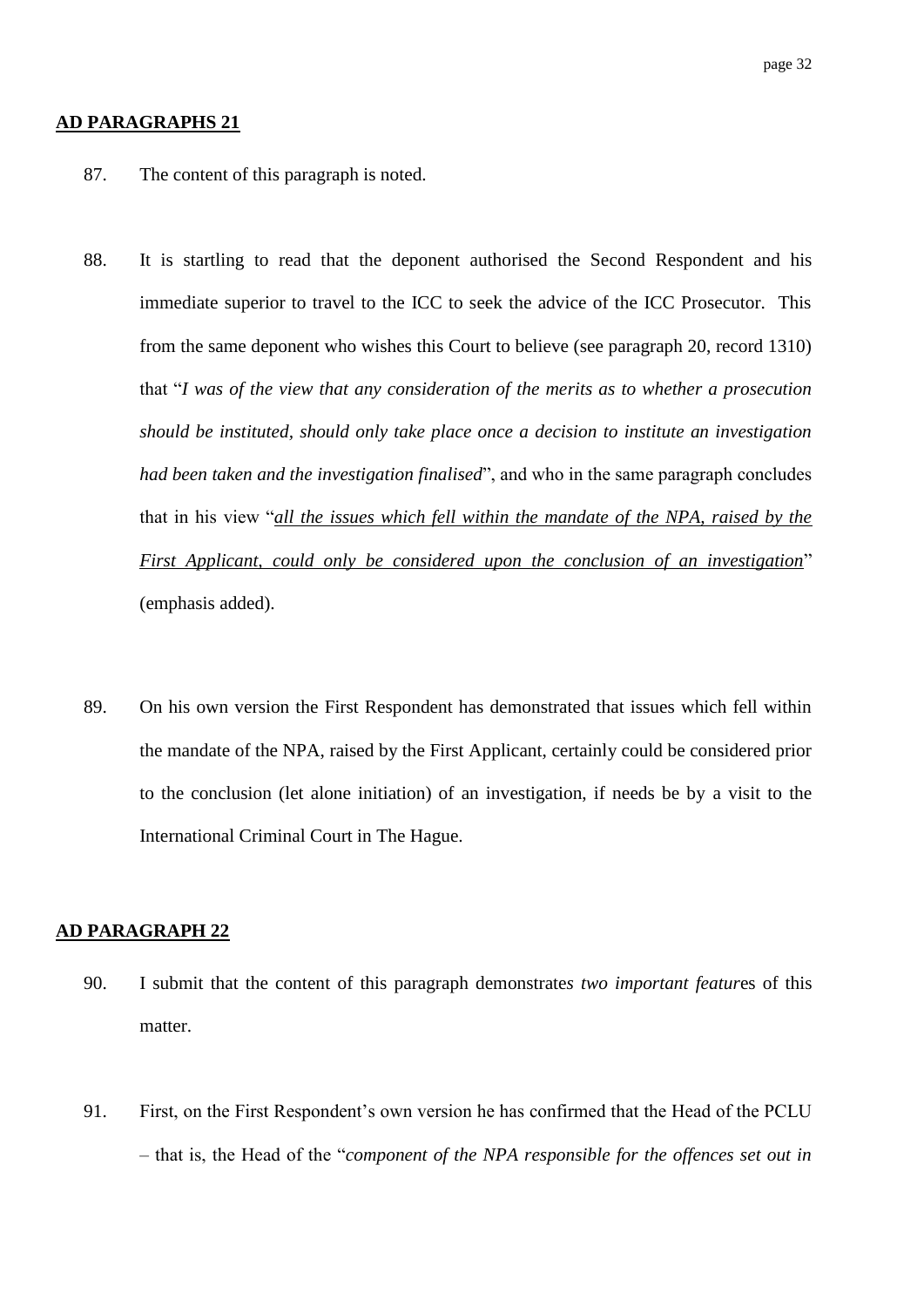*the Proclamation*" to the exclusion of "*the other Directors of Public Prosecutions*" – believed that it was for the head of the NPA to "*decide whether to initiate an investigation*".

- 91.1. In those circumstances it is difficult to understand, with respect, how the First Applicant could be faulted for making its request to the prosecuting authorities. Indeed it is clear that the Second Respondent understood the request correctly: namely, that it was a request to the PCLU to decide whether to prosecute (a request cast in deliberately broad terms), which request naturally entailed the PCLU in a multi-disciplinary manner interacting with the SAPS in respect of the necessary investigation for such a prosecution.
- 91.2. That is, the Second Respondent was clearly attempting to fulfil his mandate to direct and manage investigations in terms of the ICC Act. It is apparent that the First Respondent discouraged and prevented him from doing so.
- 91.3. I submit further that the Second Respondent"s unwillingness to take political considerations into account is consistent with fundamental principles observed by independent and impartial prosecuting authorities. Unlike the Second Respondent, the First Respondent on his own version actively and unlawfully sought to take such political considerations into account.

#### **AD PARAGRAPHS 23, 24 AND 25**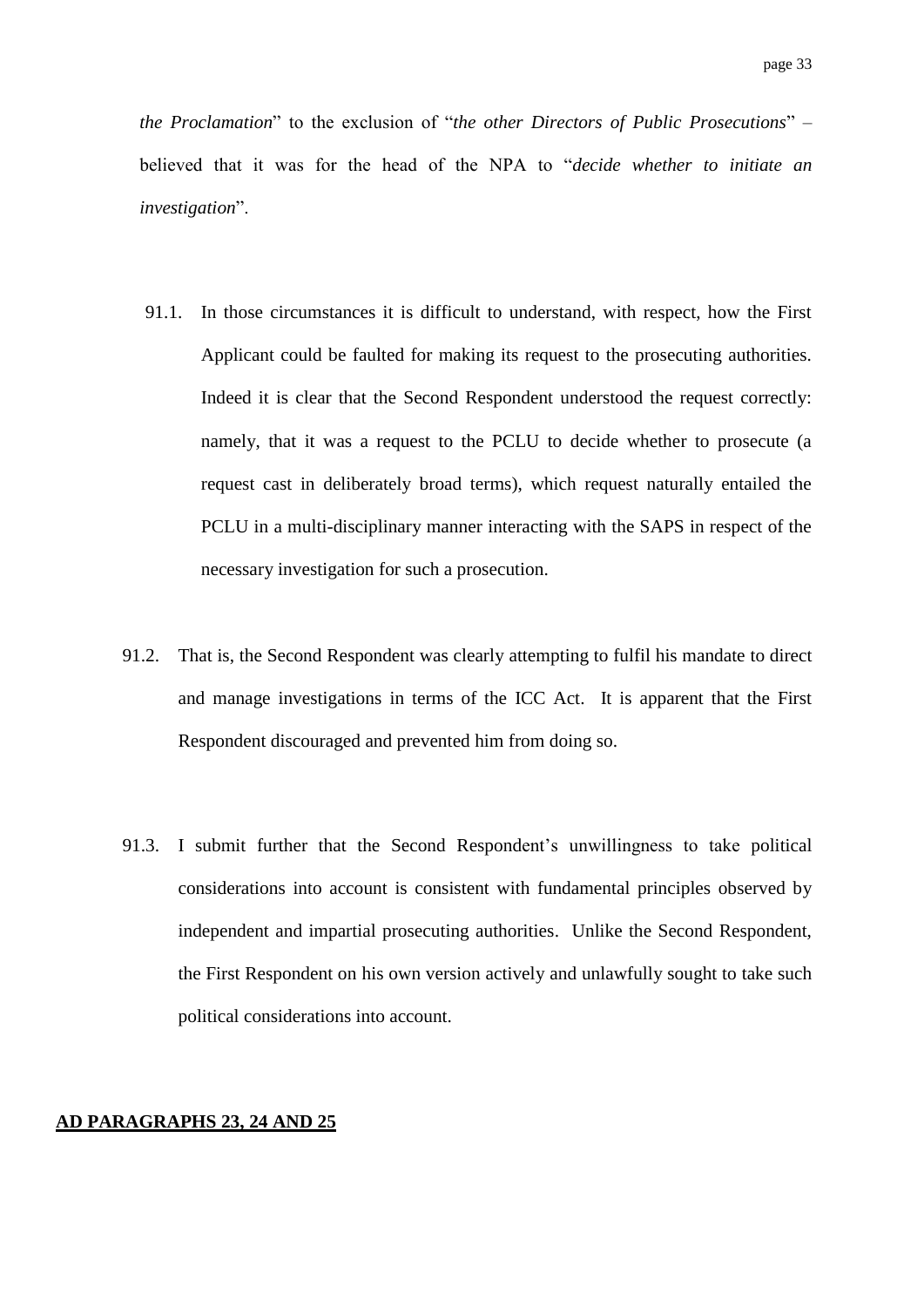- 92. I submit that a period of just under six months to hold a meeting is patently a delay that is unreasonable and which falls foul of the Constitution.
- 93. In any event the "evidence" about what was said by the Minister and Deputy Minister at the belated meeting is inadmissible hearsay. There is no confirmatory affidavit from either individual and no basis is made out for an exception to the hearsay rule. I repeat the earlier invitation for the Respondents to file such confirmatory affidavits prior to the hearing of this matter.
- 94. Even if the evidence were admissible, I am surprised to read that the First Respondent the Acting Director of National Prosecutions at the time and required to uphold the independence of the institution – would believe that South Africa"s role as SADC mediator in Zimbabwe should have a bearing on the functioning of the NPA and its prosecutors. I am also surprised to read that the relevant Ministers would apparently attempt to influence the independent investigation and prosecution of crimes against humanity by the National Director of Public Prosecutions, and that the First Respondent would be open to such influence.

#### **AD PARAGRAPHS 26 TO 31**

- 95. I draw particular attention to the First Respondent"s evidence that he instructed the Acting Special Director in his office to request the Second Respondent to canvass certain further information from the First Applicant.
- 96. I also highlight the deponent"s reference at paragraph 26 to the letter (Item 29 at page 280-282 of the First Respondent"s Record) and his acceptance (also at paragraph 26) that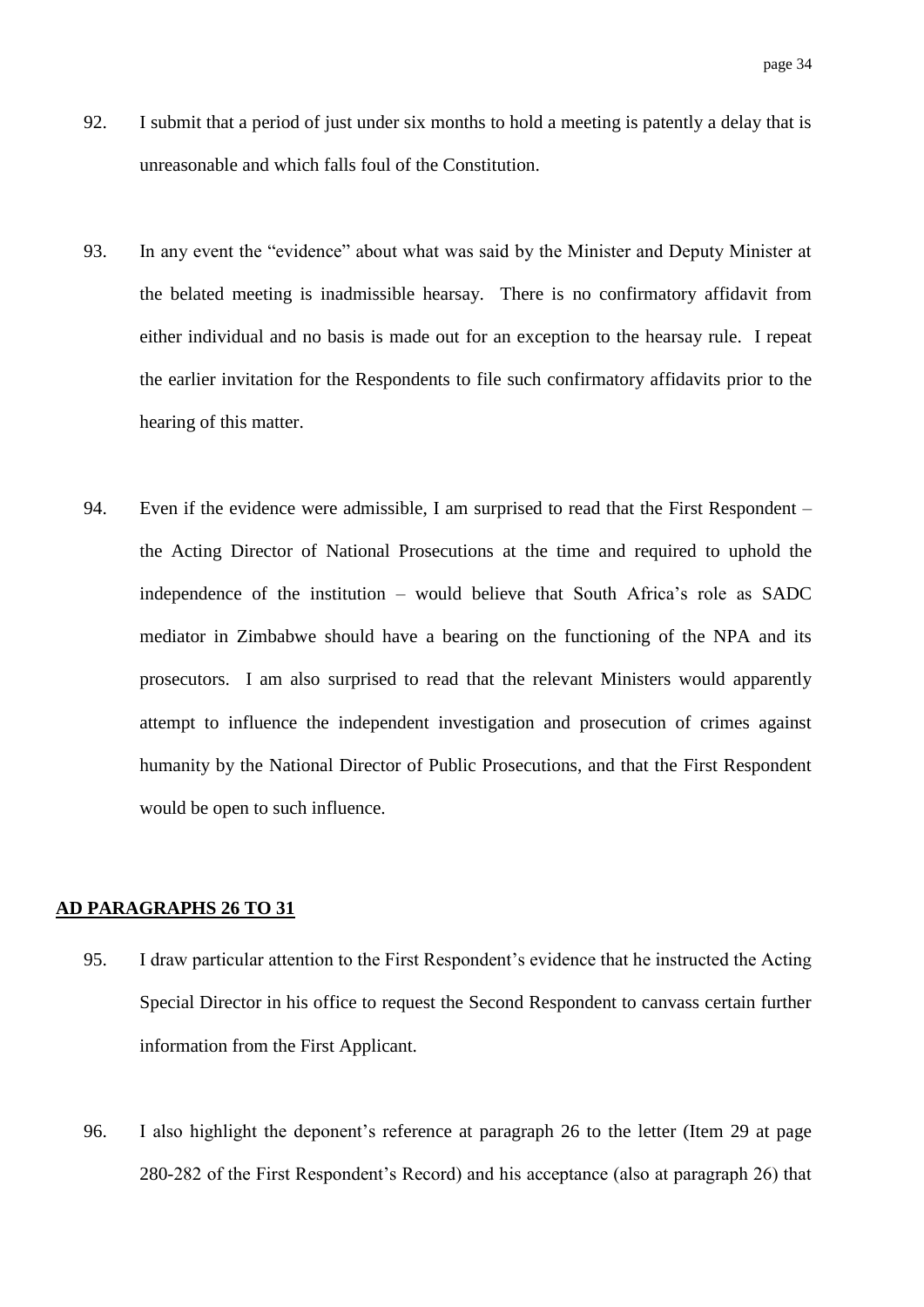the letter claims "*that the PCLU is seriously considering launching an investigation and that the PCLU may in this context require specific assistance with the investigation*". I submit that his attempts to distance himself from the contents thereof are unconvincing, and I note that there is no confirmatory affidavit from the Acting Special Director referred to in paragraph 26 confirming that he acted inconsistently with his instructions in so drafting the letter. In any event the letter confirms that the First Applicant was correct to believe that the PCLU was the appropriate body to address its request.

- 97. From paragraphs 26 and 27 it is now clear that by 17 December 2008 (some nine months after the Torture Docket request was made) the First Respondent had not done anything to progress the investigation of the crimes by the SAPS. He tells this Court (at paragraph 27) that "*[o]n 17 December 2008, I also formally requested the Acting National Commissioner to attend to the issue of having the allegations documented by the First Applicant, investigated*". This is an unreasonable delay. If he believed that the NPA could not do anything until an investigation was completed, and if he further believed that the SAPS was the only body that could perform that investigation, then there is no meaningful explanation from the First Respondent to explain why such a formal request was not made to the SAPS from as early as March 2008 or why the First Applicant was not informed of his view.
- 98. It is also significant to highlight that the deponent discloses to this Court that the Second Respondent – a highly respected and experienced prosecutor responsible by Presidential appointment to manage the investigation and prosecution of ICC crimes – was not happy with the manner in which SAPS had dealt with the matter. It is incredible that the First Respondent tells this Court that "*I did not attach any weight to his views*". It is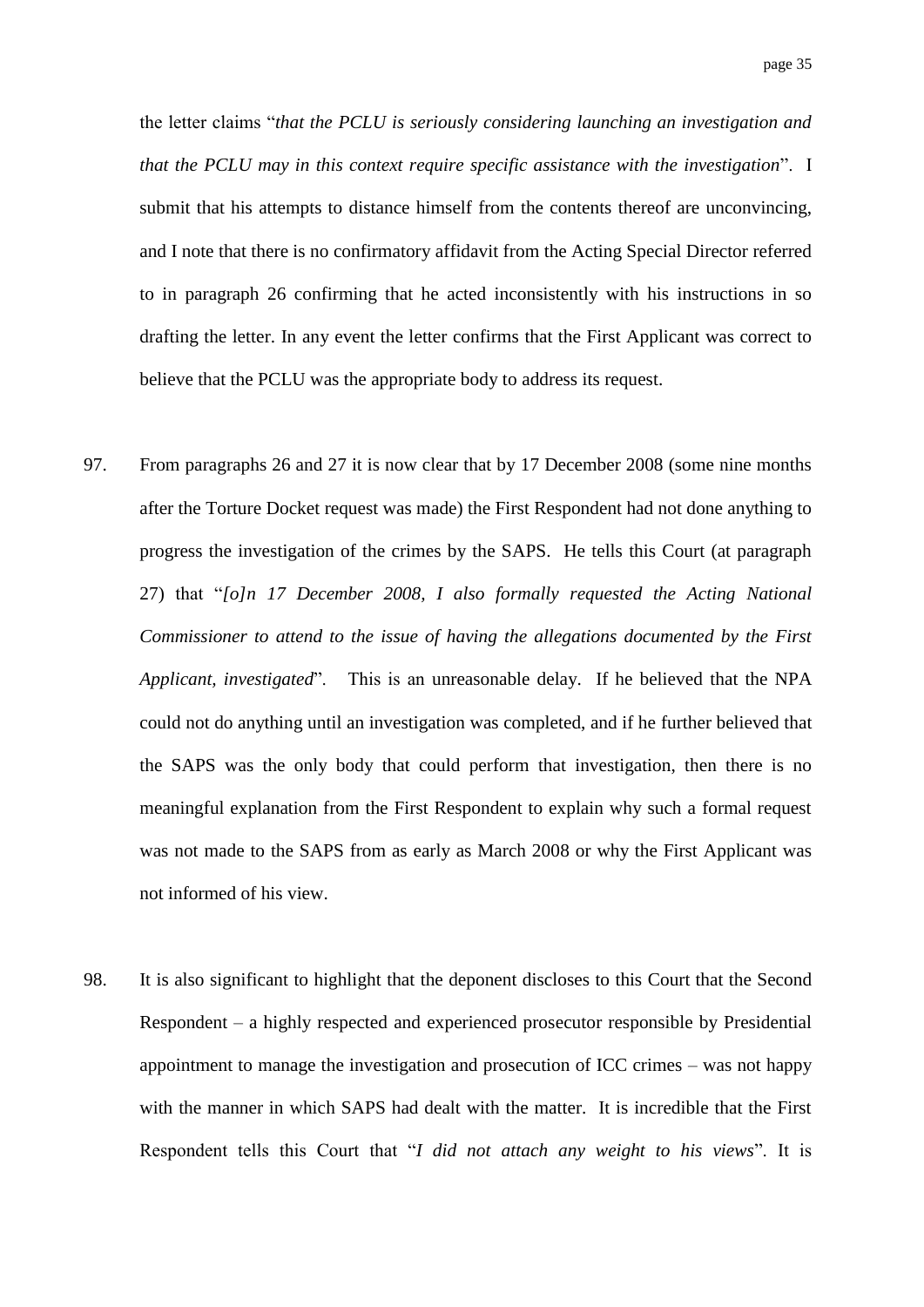unthinkable that the National Director of Public Prosecutions (Acting) could refuse to take into account the Second Respondent"s views in his own decision-making in relation to what he himself describes as the first matter "*where consideration had to be paid to the application of Section 4(3)(c) of the domestic Rome Statute (sic)*". On this basis alone it is clear that in arriving at his decision the First Respondent failed to take into account a materially relevant consideration – namely, the views of the Head of the PCLU. On his own version he "*saw no reason to debate the matter further with the Second Respondent*", and he has confirmed that he abdicated his own decision for that of the SAPS and political officials. I respectfully submit that on his version alone there is a basis for this Court to intervene and to issue the mandamus relief sought by the Applicants.

99. I deny the remainder hereof to the extent that it is inconsistent with what I have said herein or elsewhere in the founding papers.

#### **AD PARAGRAPH 32**

100. I have already responded to the reasons advanced by the Fourth Respondent and accepted by the First Respondent in my supplementary affidavit in this application. I do not intend to repeat myself and deny these averments for the same reasons as before.

#### **AD PARAGRAPH 33**

101. In response hereto I refer again to my submissions made in paragraphs 30.5 to 30.7 in my founding affidavit. I maintain that the Respondents" concerns that the Torture Docket falls short of a thorough Court-directed investigation are not only without substance, they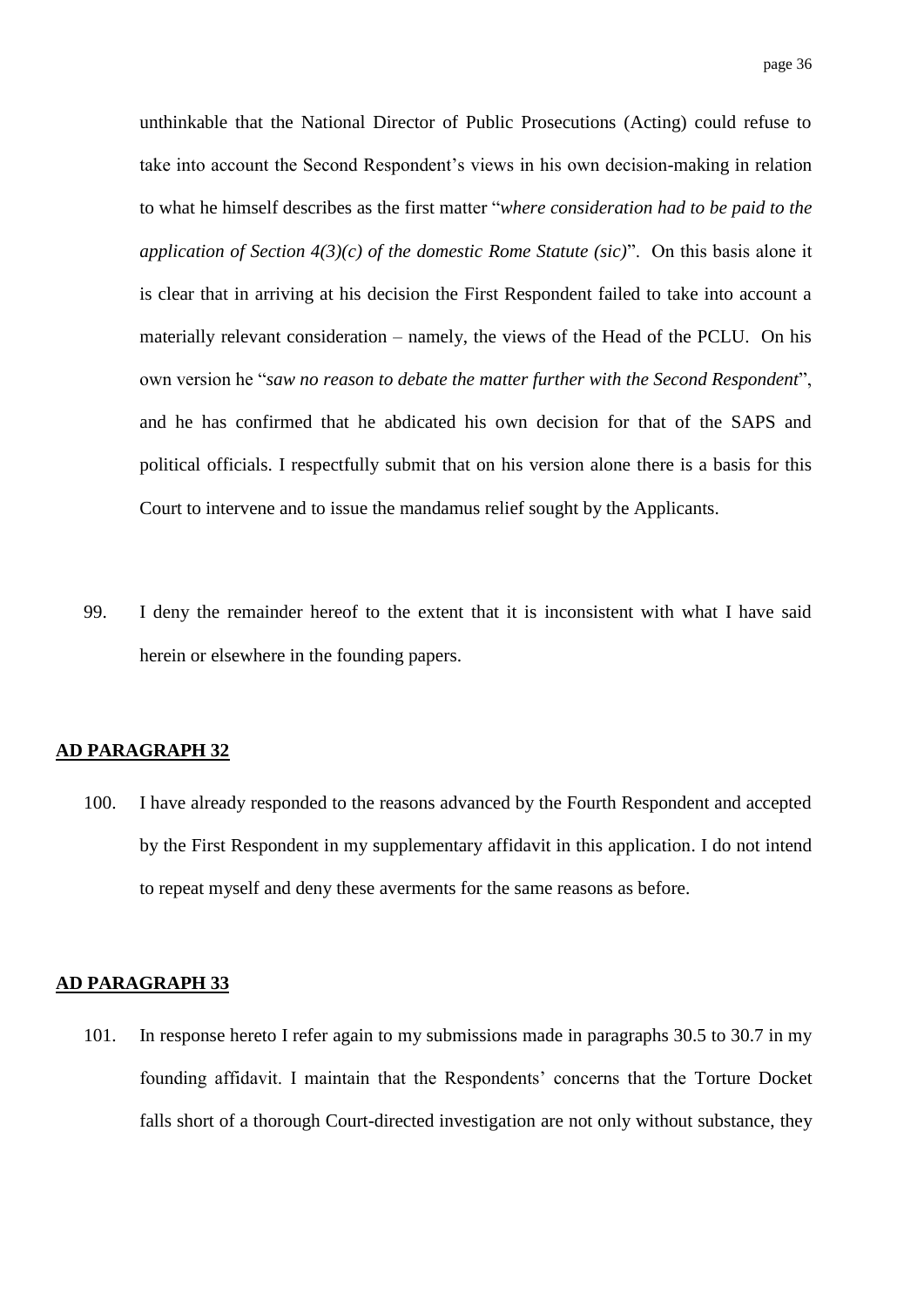also confirm that Brigadier Marion was asked the wrong question. I accordingly deny the averments herein.

- 102. *Sub-paragraph 33.1:* I note that the First Respondent considered that a Court-directed investigation be conducted, prior to making a decision to prosecute and point out that this belief is inconsistent with his emphatic assertions elsewhere that the NPA could not involve itself in any investigation.
- 103. *Sub-paragraph 33.1.1*: In alluding to these difficulties the First Respondent misses the point of the information contained in the Torture Docket. That information was provided as a basis for the Respondents to perform their own investigation. No attempt was even made by the First Respondent to ascertain the presumed impossibility of conducting an investigation. We know from his own evidence that it was only after some nine months had elapsed that he in December 2008 formally requested the SAPS to investigate the allegations in the Torture Docket.
- 104. *Sub paragraph 33.1.2*: Whatever difficulties are presented in such investigations, such difficulties are never a basis for not complying with one"s obligations. In any event, at the very least it was incumbent on the Respondents to consider the affidavits and supporting evidence in the Docket and to meet with the witnesses referred to therein. That was demonstrably not done.
- 105. *Sub-paragraph 33.1.3*: I have already dealt with the affidavit of Brigadier Marion and the allegations made therein and stress that he has been asked the wrong question. He never once appears to ask the right question: whether the material contained in the Torture Docket was sufficient to trigger the Respondents' duties to initiate an investigation into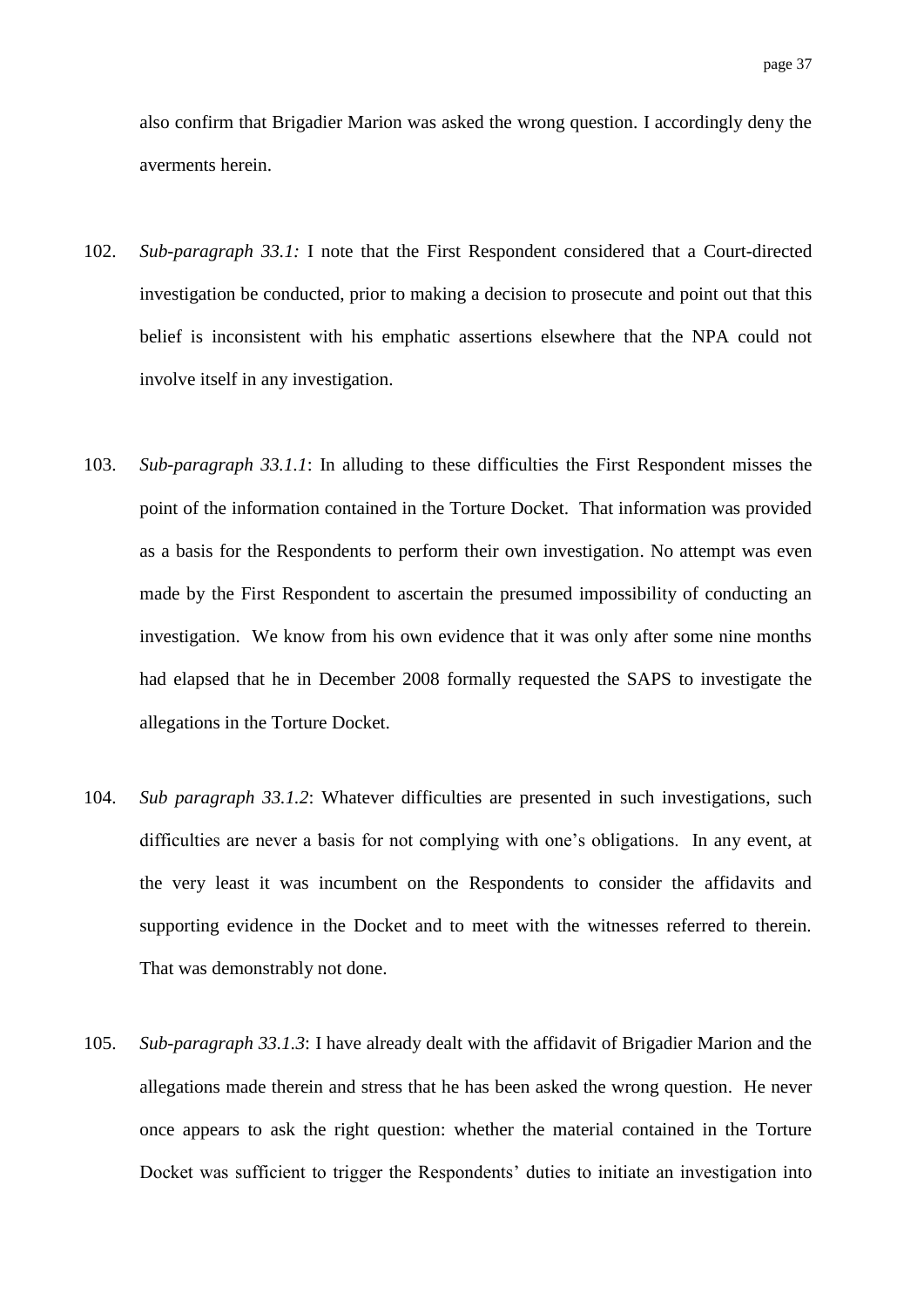crimes against humanity. There is no suggestion by the Respondents that the First Applicant has acted for an ulterior motive or that the Torture Docket is spurious or was compiled in bad faith. Quite clearly it was a document prepared as a necessary basis for the Respondents to consider opening their own investigations into the crimes and was not intended to be a replacement for such an investigation in the event that the Respondents believed that further investigation was necessary. Nothing in the Torture Docket prevented the Respondents from taking the requisite steps to perform their own Courtdirected investigation. The First Respondent, as indicated in the introductory section of this affidavit, should have, with the cooperation of the Fourth Respondent, done everything in his power to, at the very least, speak to the witnesses. This was not done despite availability of the witnesses for further questioning.

- 106. *Sub-paragraph 33.2*: Whilst it may have been necessary, at a later stage, to conduct investigations in Zimbabwe (which we do not admit), the first stage of the investigation would require questioning the witnesses, which is an exercise that could have been performed in South Africa. This was not done, and there is no explanation for this failure.
- 107. *Sub-paragraph 33.2.1:* I accept the contents of this paragraph but do not understand how the MLA mechanisms are a basis for justifying the impugned decisions.
- 108. *Sub-paragraph 33.2.2:* To the extent that the deponent is implying that the Applicants have requested or suggested that evidence be gathered illegally, I deny such an implication.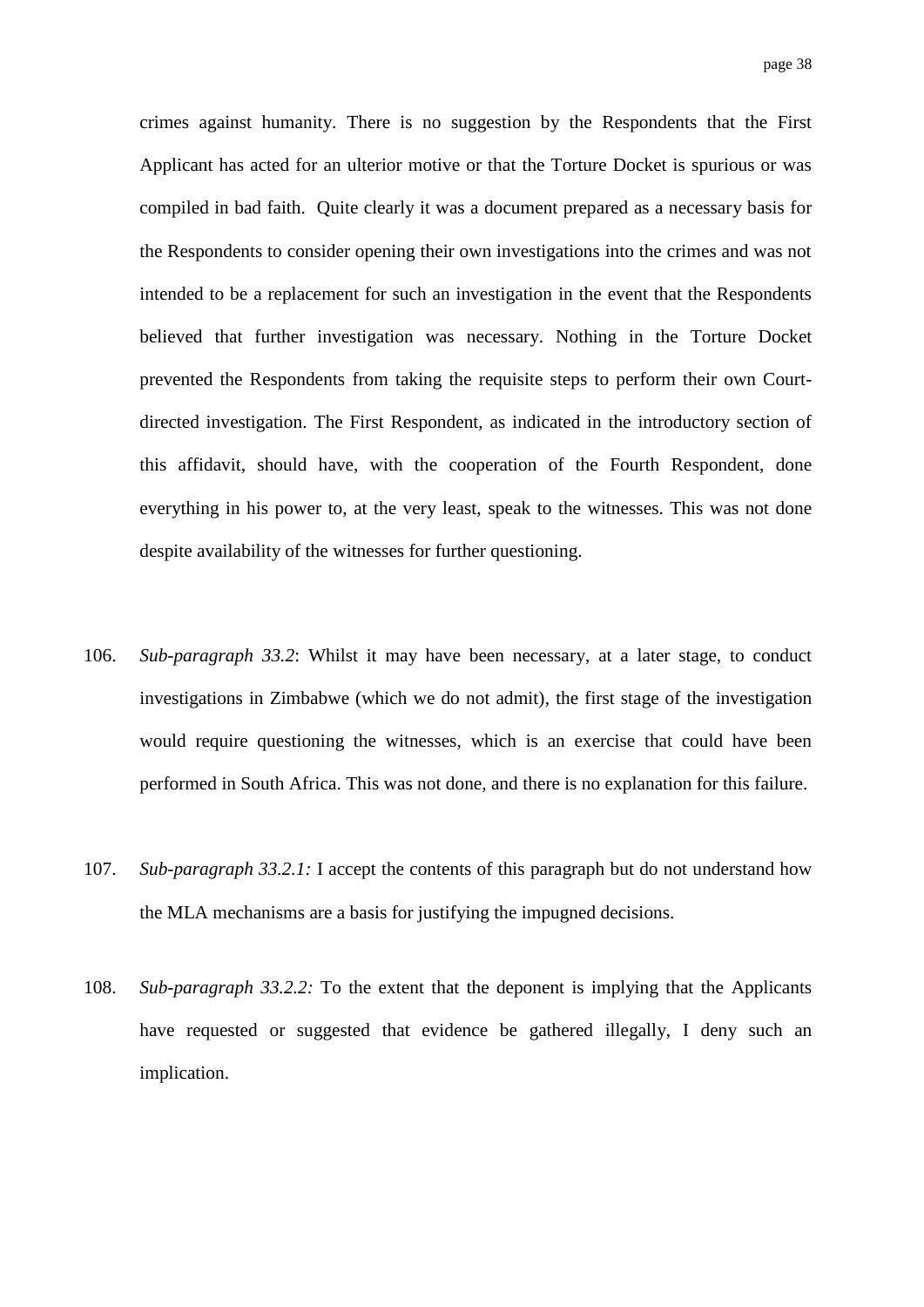- 109. *Sub-paragraph 33.2.3:* The First Respondent"s contention that actions and decisions taken pursuant to the ICC Act would amount to unwarranted state intervention and an infringement of sovereignty again illustrate a lack of understanding of the ICC Act. I have already dealt with the legal context created by the ICC Act and the considerations that should have informed the impugned decisions.
- 110. *Sub-paragraph 33.3*: I deny these averments for the reasons given in the founding papers. The only reason the First Applicant offered to assist in gathering evidence is because it appeared clear after months of inaction that without such an offer there would be no movement on the case by the relevant State authorities. But to the extent that the First Respondent had concerns about such assistance, that was no basis for ignoring the evidence already contained in the Torture Docket and the legal obligations arising there from, and it was no basis for the Respondents refusing to do the job themselves consistent with those obligations.
- 111. *Sub-paragraph 33.4:* For the same reasons as earlier I deny the contents of this paragraph. I reiterate that there is no admissible evidence about any investigation prejudicing or undermining our country"s international relations. There is also no evidence provided to suggest that the investigation requested by the Applicants would prejudice the investigation of crimes in South Africa. The deponent appears to have overlooked that Parliament has recognized the importance of investigating and prosecution these priority crimes, and that the crimes are indeed South African crimes since under the Act they are deemed to have been committed in South Africa. On this basis too the First Respondent has committed a further material error of law.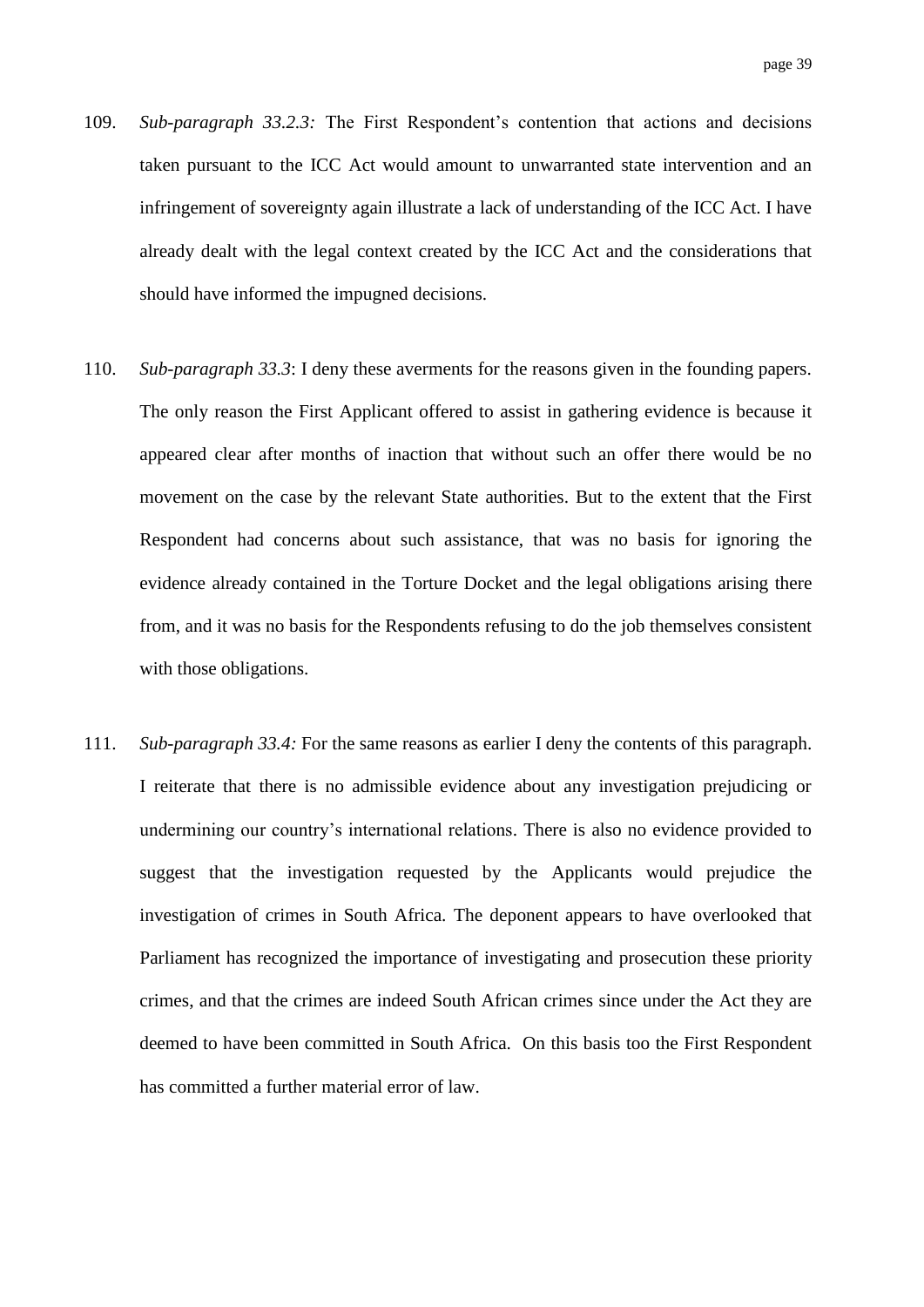#### **AD PARAGRAPHS 34 AND 35**

- 112. I note the concession by the First Respondent that he did not take into account the Rome Statute or the ICC Act when he took his decision. For the reasons already given this was a fundamental error on the First Respondent"s part.
- 113. Save for that, I deny the averments herein for the reasons given previously. I take particular issue with the suggestion that the material provided by the First Applicant fell short of a proper investigation as contemplated by the NPA"s policy. That is not the appropriate test: the question is whether there was a sufficient basis for the Respondents to initiate an investigation into crimes against humanity. I submit that demonstrably there was such information in abundance in the Torture Docket. To the extent that further investigation was required, it was incumbent upon the Respondents to undertake such investigations.

#### **AD PARAGRAPHS 36 TO 37**

114. To the extent to which these paragraphs deal with the applicability of PAJA to the impugned decisions and the *locus standi* of the Applicants I restate my submissions made in the introductory section of this affidavit. I reiterate that PAJA is applicable to the impugned decisions and ample evidence, justifying the setting aside of the First Respondent's decision, exists. If PAJA is found not to be applicable the impugned decisions can be reviewed in terms of the principle of legality. I am advised that these are matters for legal argument.

# **AD PARAGRAPHS 40 TO 42**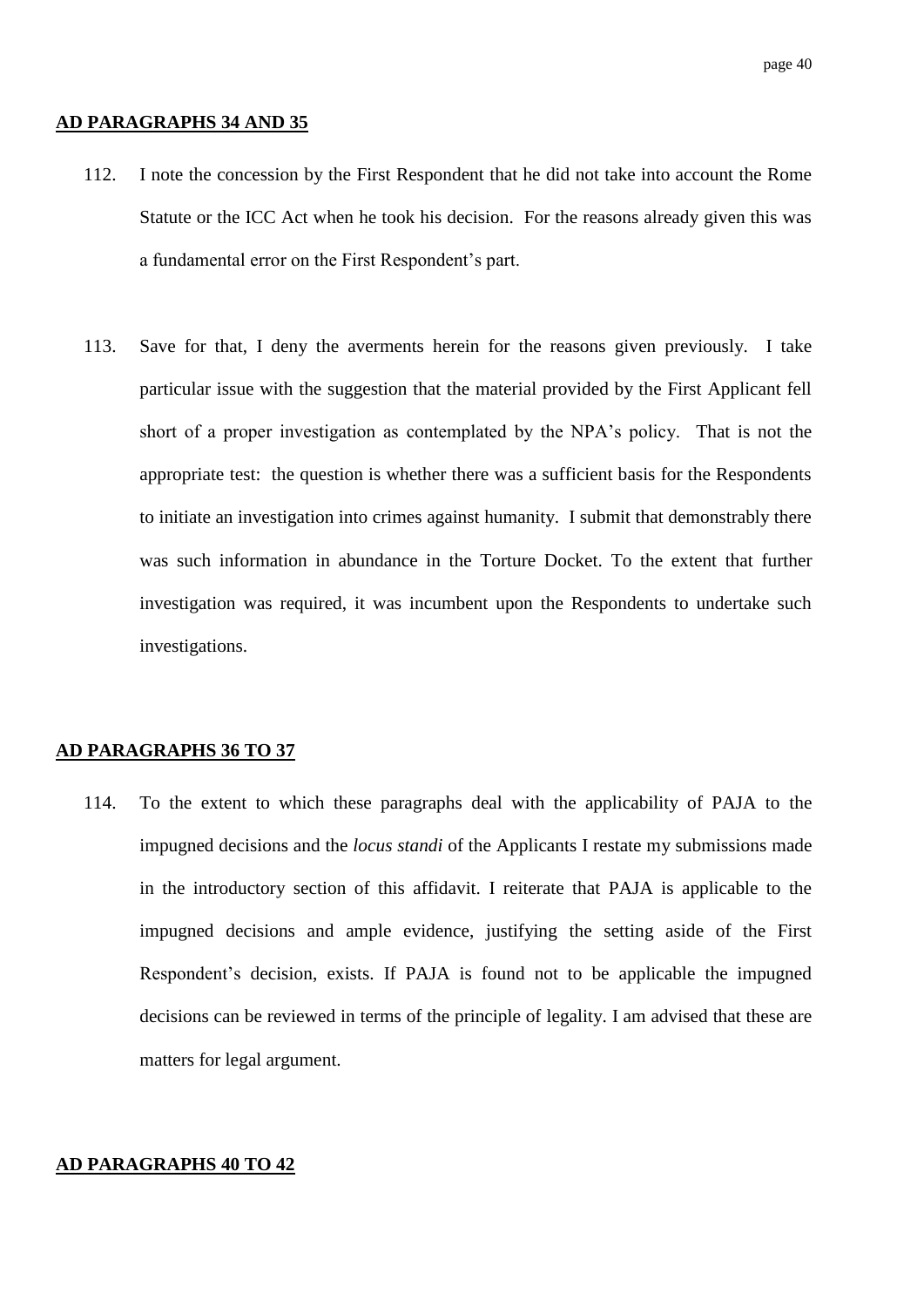- 115. I note the belated contention "*that the request should have been referred to the Acting National Commissioner sooner than it was in fact done*". I submit that this concession is properly made, particularly when one recalls that it took the First Respondent nine months to refer the request.
- 116. I do not know on what basis the deponent can then say that he is of the view that in any event the outcome would have been the same. No justification is provided for this assertion.
- 117. It is surprising that as one of his responses to the accusation of delay the First Respondent in paragraph 40.1 would point a finger at the First Applicant having "*waited until 14 March 2008 before submitting its request to the NPA*". The First Applicant is not a deeppocketed and specially-trained investigative unit. Little surprise that it took a number of months to painstakingly and carefully gather the evidence that it did in the Torture Docket. In addition thereto, it took the step of seeking independent legal advice on the best means by which to lodge its request. What is more, unlike the First Respondent, the First Applicant is not held to the constitutional standard of ensuring prompt and effective compliance with obligations.
- 118. I note in paragraph 40.2 that the First Respondent says that the material contained in the Torture Docket was "*extensive*".
- 119. In paragraph 40.7 and elsewhere in the deponent"s answering affidavit much is made of the Applicants" failure to respond to a letter dated 12 May 2009. The First Applicant did not deem it necessary to respond to yet another letter ignoring our request for a final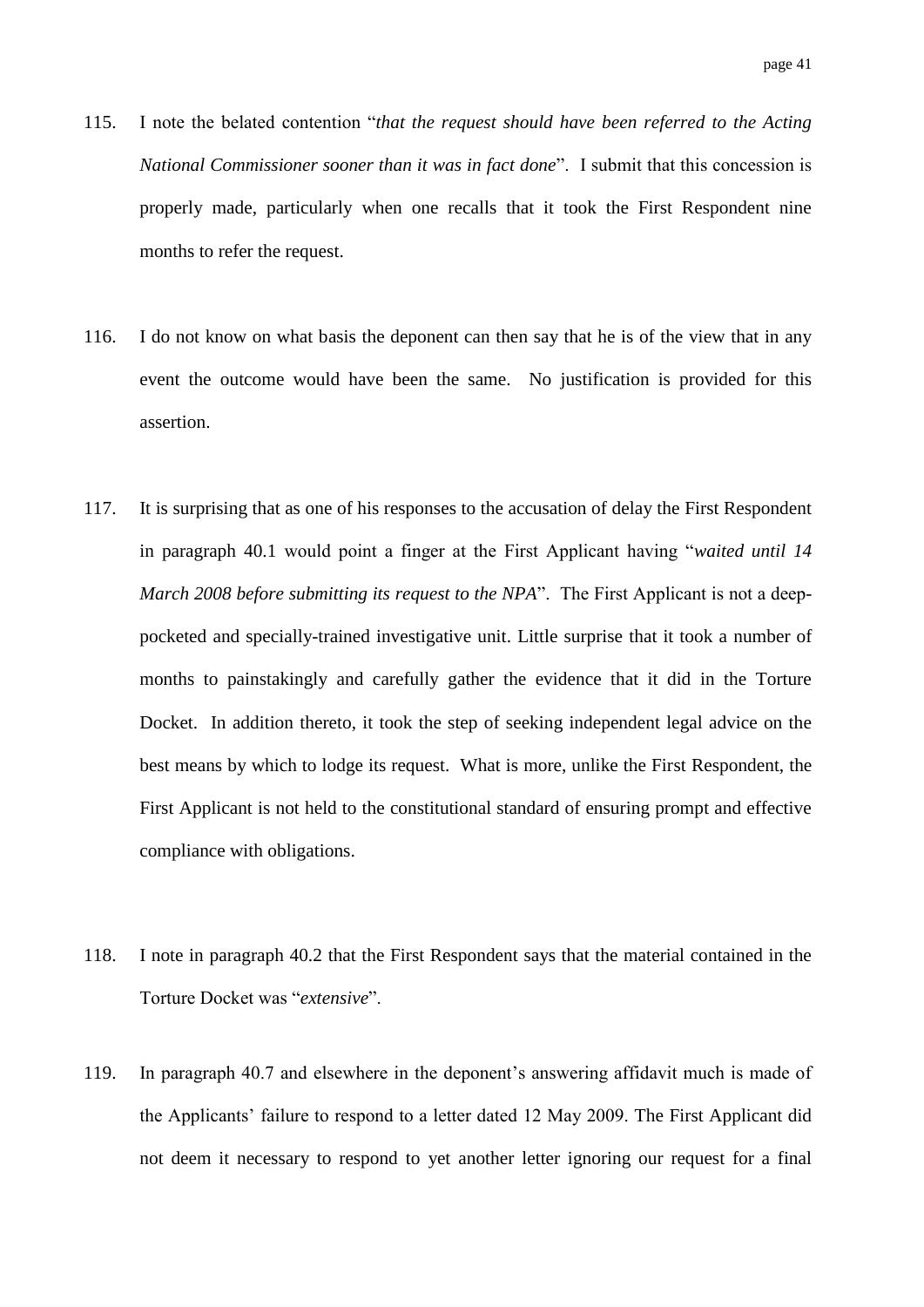decision to be taken. In the First Applicant"s letter dated 20 April 2009 (Record, p 179) the Applicants called on the state to respond to its request, and if the decision made was in the negative, to furnish reasons. The First Applicant placed on record that should no "meaningful" response be forthcoming it would be compelled to approach the High Court for appropriate relief. The letter referred to in this paragraph provided no response to the First Applicant's letter. Instead the First Respondent again failed to comply with another deadline asked for by the Applicants. This letter cannot be construed as a meaningful response to the First Applicants' request and therefore did not warrant mention, let alone a response.

- 120. The deponent is correct when he states in paragraph 42 that the First Applicant's request was in fact made on 14 March 2008 and not 16 March 2008. The mistake arises from a typographical error which was inadvertently carried through into other portions of the affidavit. So too, it is correct that the ICC Act came into effect on 16 August 2002. I submit that nothing turns on these points.
- 121. I deny the remainder of these paragraphs. I stand by my submissions in relation to the delay made elsewhere in this affidavit and in my founding and supplementary affidavit.

## **AD PARAGRAPH 44**

122. I deny that the First Applicant"s objectives are irrelevant to this application.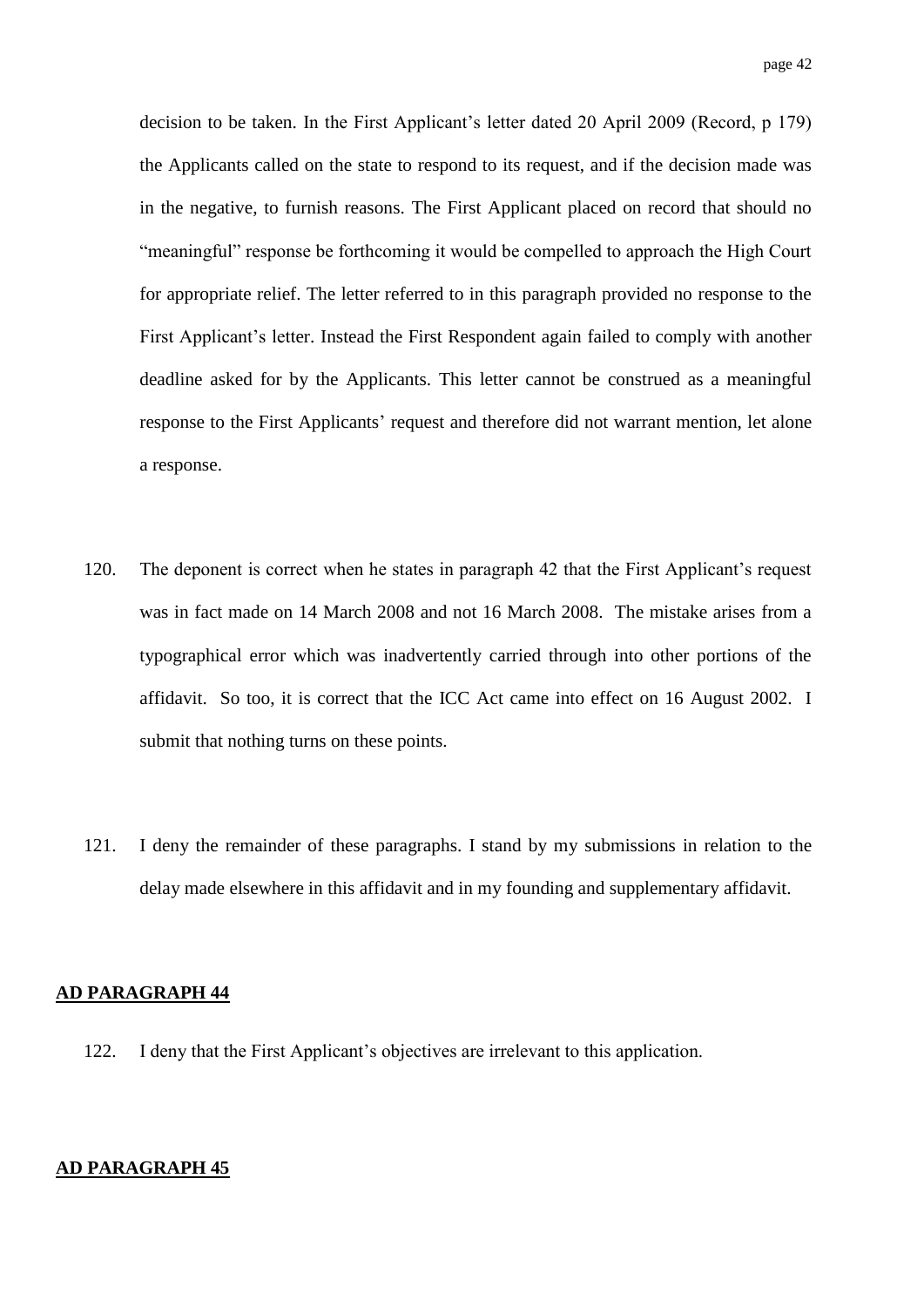123. I deny the contents of this paragraph. At the heart of the Applicants" request to initiate an investigation in South Africa is the commission of crimes against humanity in Zimbabwe. The collapse of the rule of law in Zimbabwe has facilitated state sponsored violence, leaving victims with no means to secure redress. The First Respondent's contention that this situation is not relevant to the application demonstrates that the Respondent failed to take into consideration a factor that should have informed the decision not to institute an investigation, namely, the absence of legal recourse in instances where an abuse of power, constituting a crime against humanity, is sourced in state actors.

# **AD PARAGRAPH 46**

124. I deny the contents of this paragraph. The legal basis of this application has been dealt with in detail in this affidavit and the founding papers of this application.

## **AD PARAGRAPH 48**

125. The Second Applicant and its members are concerned about the situation in Zimbabwe. Where state sanctioned torture goes unpunished, the Second Applicant is clearly an interested party and shares the concerns of the First Applicant. The founding papers have consistently referred collectively to the First and Second Applicant as the Applicants (see paragraph 12 of Applicants' Founding Affidavit). The founding, supplementary and this affidavit have been deposed to on behalf of both the First and Second Applicant.

## **AD PARAGRAPHS 49 TO 51**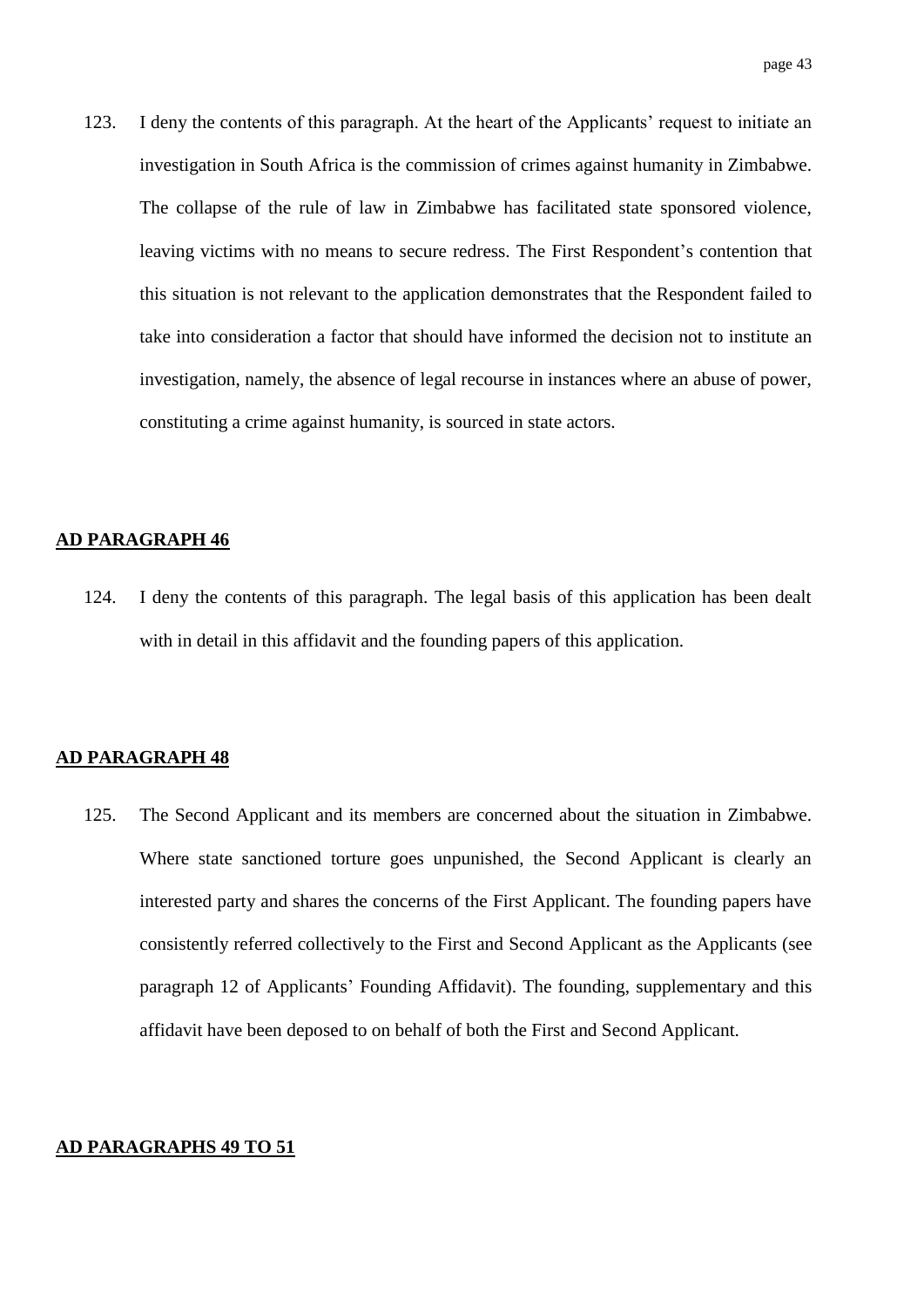- 126. The objectives of the Second Applicant outlined in paragraph 11 of the Founding Affidavit in this application provide an overview of the Second Applicant. Nowhere in the Founding Affidavit do the Applicants submit that all its objectives are relevant to this application.
- 127. All communication in the period relevant to this review was made by the First Applicant on behalf of the Second Applicant. The Second Applicant has been kept abreast of all communication preceding and during this application.

# **AD PARAGRAPHS 52 TO 55**

128. I have already dealt with the *locus standi* and the rights of the Applicants and the legal basis upon which the impugned decisions fall to be reviewed and set aside elsewhere in this affidavit. This will be the subject of full legal argument.

#### **AD PARAGRAPH 56**

129. I deny the averments made herein which are, with respect, baseless. The press statements referred to in this paragraph do not with any specificity identify the witnesses. No evidence to suggest that the witnesses can be readily identified through the media reports or in the founding papers has been presented in this regard.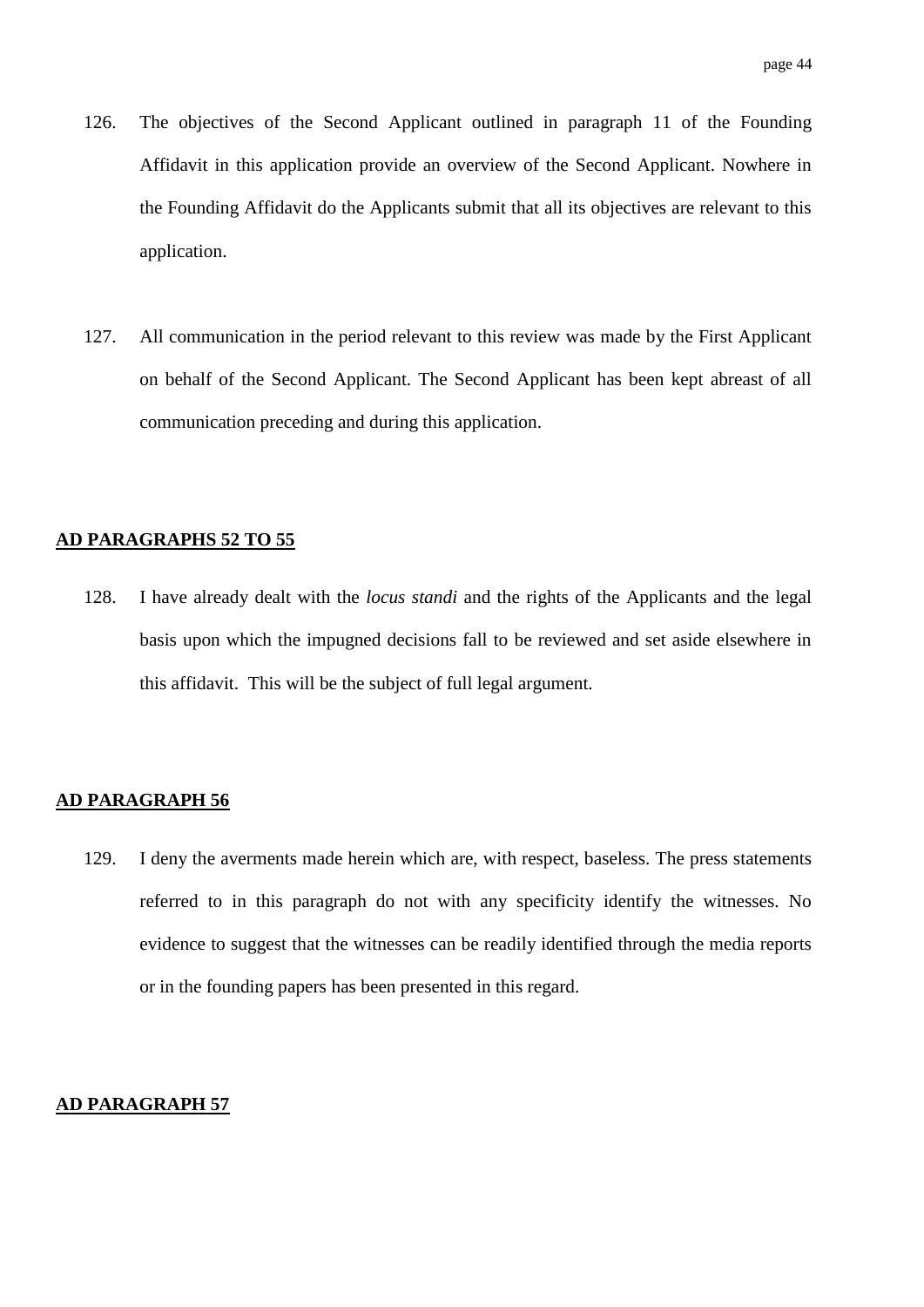130. I submit that the citizens of any country have a legitimate interest in their country"s commitment to combating impunity for crimes against humanity, regardless of where the crime occurs. As it turns out the ICC Act deems the crimes mentioned in the Torture Docket to have been committed in South Africa. The Respondents' denial that the South African public would be concerned by South Africa"s failure to observe and give effect to the ICC Act and its obligations in international law is as unfortunate as it is inaccurate.

## **AD PARAGRAPHS 58 TO 61**

131. I deny the contents of these paragraphs for the reasons previously given.

### **AD PARAGRAPH 62**

132. A failure in itself does not place South Africa in breach of its international and domestic obligations so long as the failure is justified. It has been demonstrated throughout the pleadings in this application that the Respondents have failed to justify their decisions not to accede to the Applicants' request.

### **AD PARAGRAPH 63**

133. The contents of this paragraph are denied for reasons already dealt with in this affidavit.

## **PARAGRAPH 65**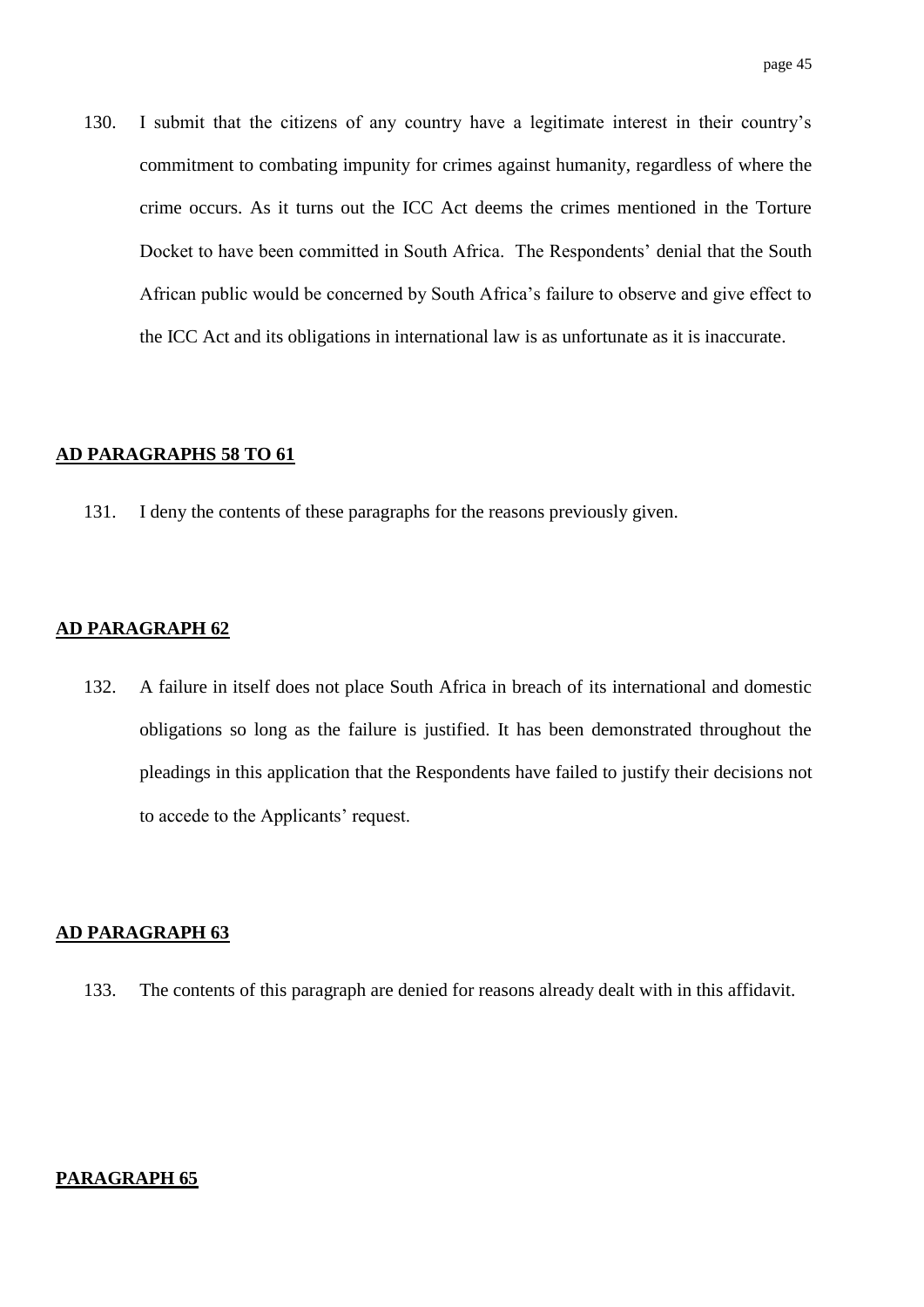134. It is the inadequacy of these reasons that form part of the basis of this application. I note that earlier in his affidavit at paragraph 40.8 the First Respondent concedes that "*the First Applicant was not provided with full reasons as had been requested*". For that reason alone I am advised and thus submit that whatever the outcome of this application, the Applicant is entitled to its costs in having to launch an application in the High Court in order to ensure that reasons were provided.

## **AD PARAGRAPHS 67, 68, 70, 71**

135. I reject the assertions made in these paragraphs for reasons given previously.

## **AD PARAGRAPH 75**

136. The Torture Docket was compiled with the full cooperation of the victims and they were fully aware that the docket was intended to provide the basis for an investigation and prosecution.

# **AD PARAGRAPH 76**

137. I refer again to the Applicants' arguments on anticipated presence. The affidavit of Brigadier Marion points out that at least three of the perpetrators have entered South Africa lawfully on more than one occasion.

### **AD PARAGRAPHS 84 AND 85**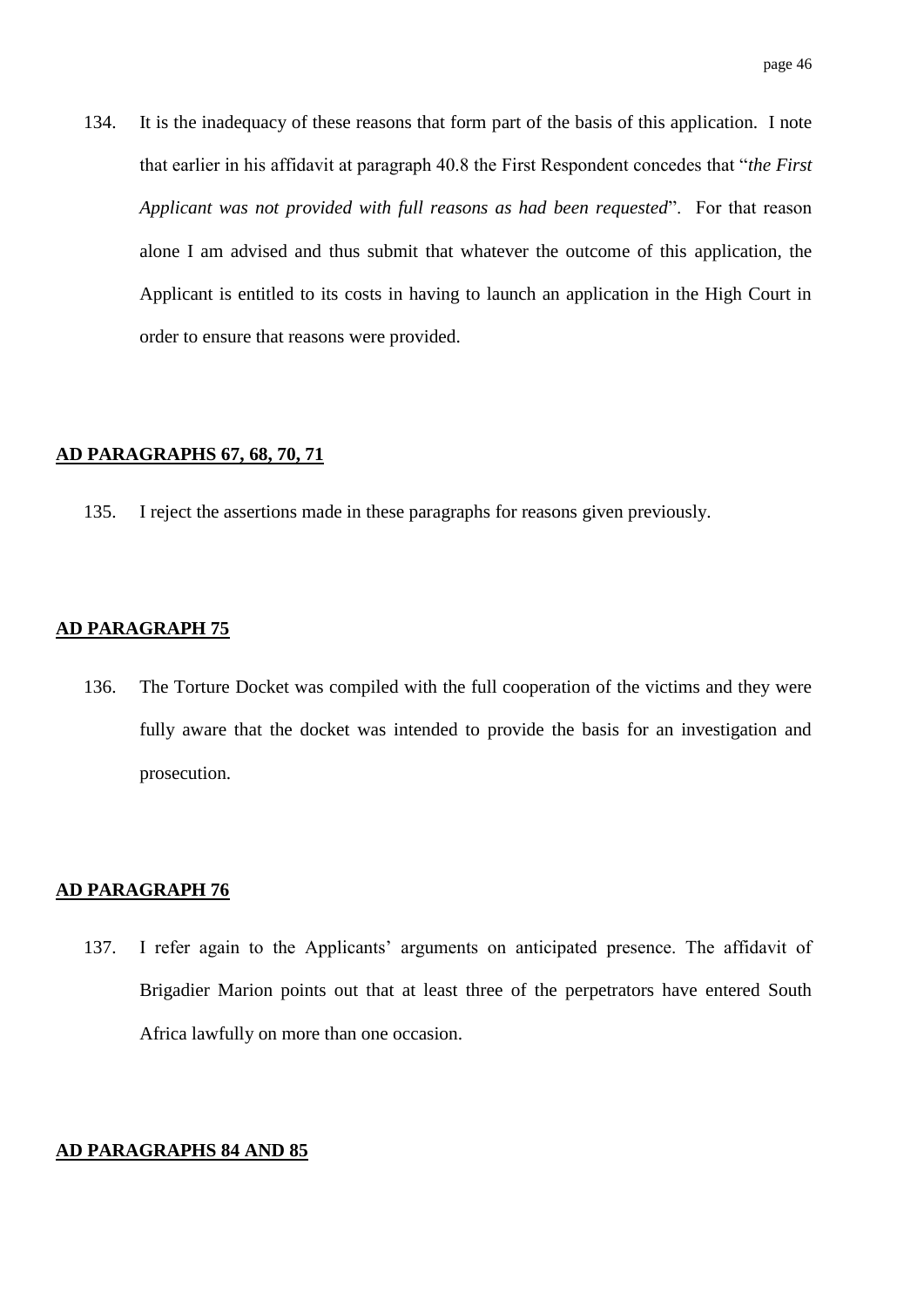138. I maintain that the adequacy of the Torture Docket was never questioned by the Respondents until this application was launched. The most that was ever said is what the First Respondent now repeats: that the allegations would have to be investigated. The implication of that response was that the allegations were accepted at face value as providing a basis upon which to build an investigation should this be deemed necessary. Certainly there was never a suggestion by the Respondents that the allegations were spurious or made in bad faith or for an ulterior purpose.

#### **AD PARAGRAPH 87**

139. The content of this paragraph is denied. I refer to the introductory section of this affidavit where I set out the obligations imposed on the Respondents when requests in terms of the ICC Act are made. The matters are in any event of a legal nature and further argument will be addressed at the hearing.

#### **AD PARAGRAPH 88**

140. The reports mentioned are plainly relevant to assist this Court in understanding the contextual situation in which the crimes complained of in the Torture Docket were being committed in Zimbabwe and that there are recent and continued acts of such a nature.

## **AD PARAGRAPH 89**

141. It is axiomatic that an acknowledgement of receipt is not a formal response of a substantive kind. And obviously off-the-record discussions between counsel for the First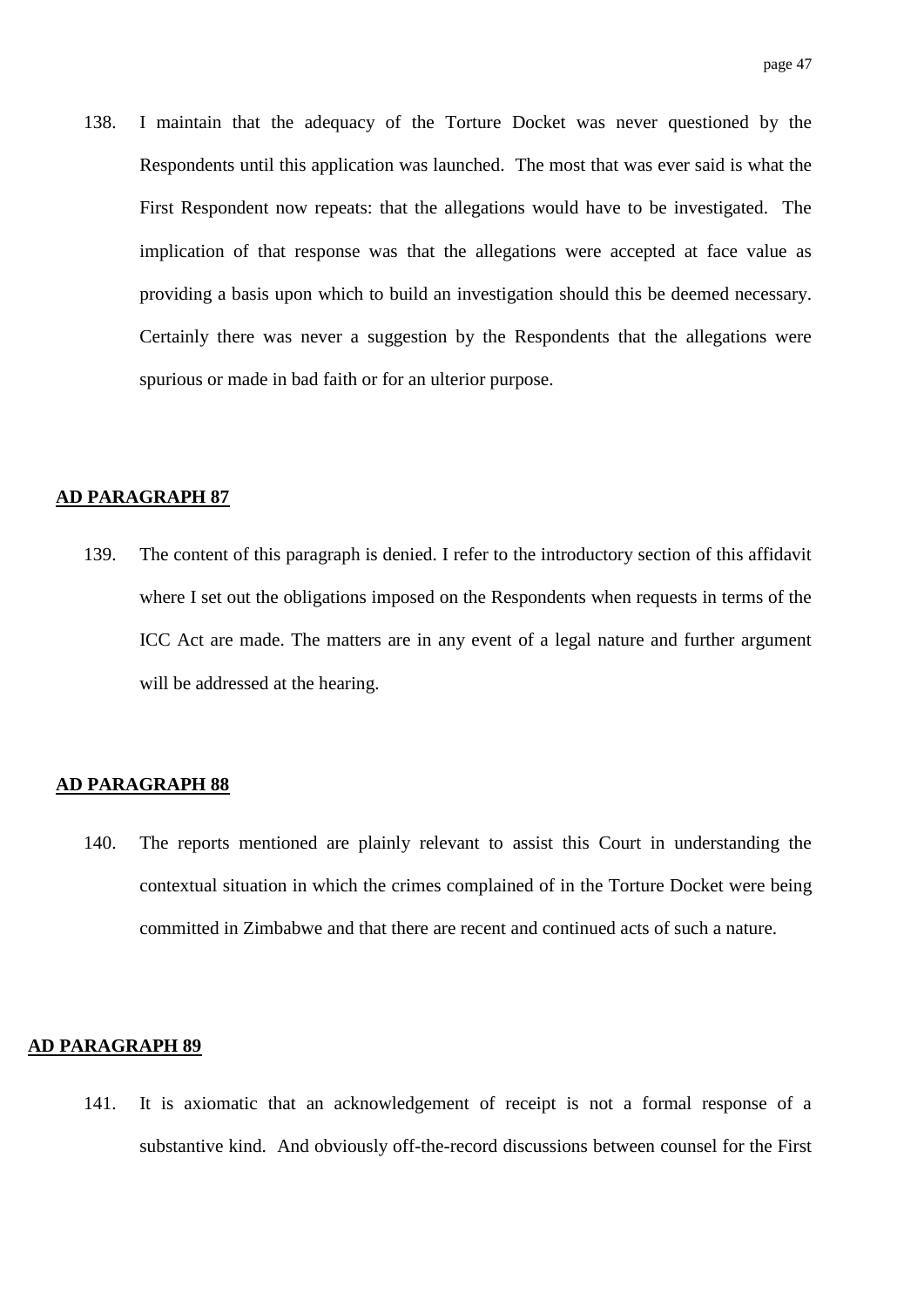Applicant and the Second Respondent and his office (discussions pursued on both sides in good faith with a view towards expediting an investigation of the crimes) do not constitute a formal response.

# **AD PARAGRAPH 91**

142. I dispute the content hereof for the reasons given earlier. It suffices to point out that the First Respondent"s delay is to be assessed objectively, and he himself concedes earlier in his affidavit that with hindsight he sees that he should have moved faster to request the SAPS to formally investigate.

#### **AD PARAGRAPH 92**

143. I deny the assertions made in this paragraph for the reasons given previously.

#### **AD PARAGRAPHS 93 TO 99**

144. I stand by my assertions in my founding affidavit for the reasons previously given.

#### **AD PARAGRAPH 100**

145. I submit that further communication between the Applicants and the Respondents would have yielded the same result. Given the amount of time that has passed since the initial request was made, speedy resolution of the issues is required. The persistent refusal on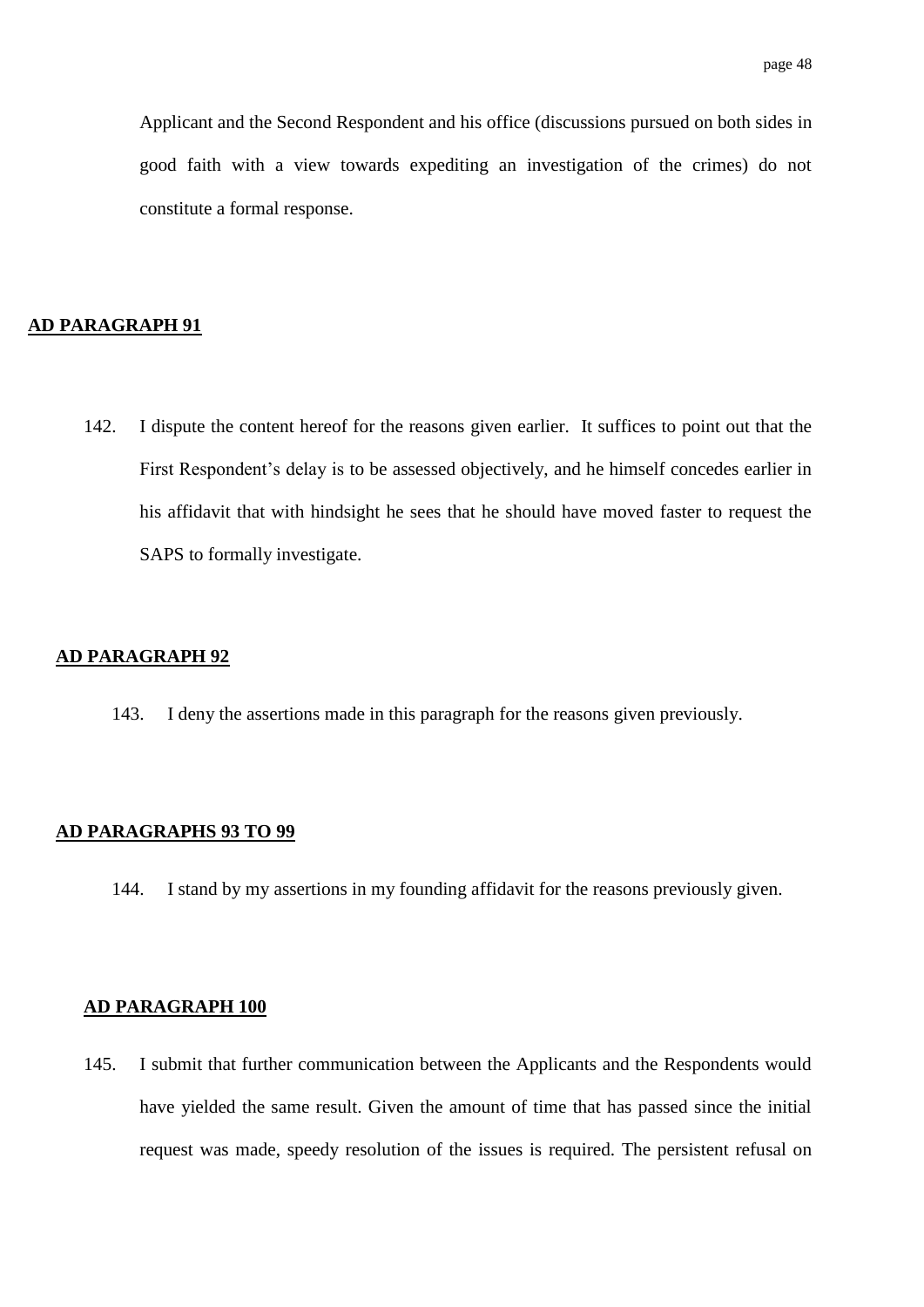the part of the Respondents properly to apply their minds to the First Applicant"s request left the Applicants with no other choice but to pursue legal action.

# **AD PARAGRAPHS 101 TO 117**

146. The submissions made in these paragraphs are noted and have already been dealt with elsewhere in this affidavit.

## **AD PARAGRAPHS 118 TO 147**

- 147. I note that the responses in these paragraphs repeat submissions already dealt with. I do not intend to deal *seriatim* with these paragraphs. It suffices to mention that:
	- 147.1. Where reference is made to the acceptance of the National Director's assessment of the issues I restate my responses to his contentions made elsewhere in this affidavit.
	- 147.2. Where reference is made to the supporting affidavit of Brigadier Marion I restate my responses to his contentions and the Respondents' reliance thereon made elsewhere in this affidavit.
	- 147.3. In relation to those issues I do not respond to directly I stand by my submissions made in this affidavit and my supplementary affidavit.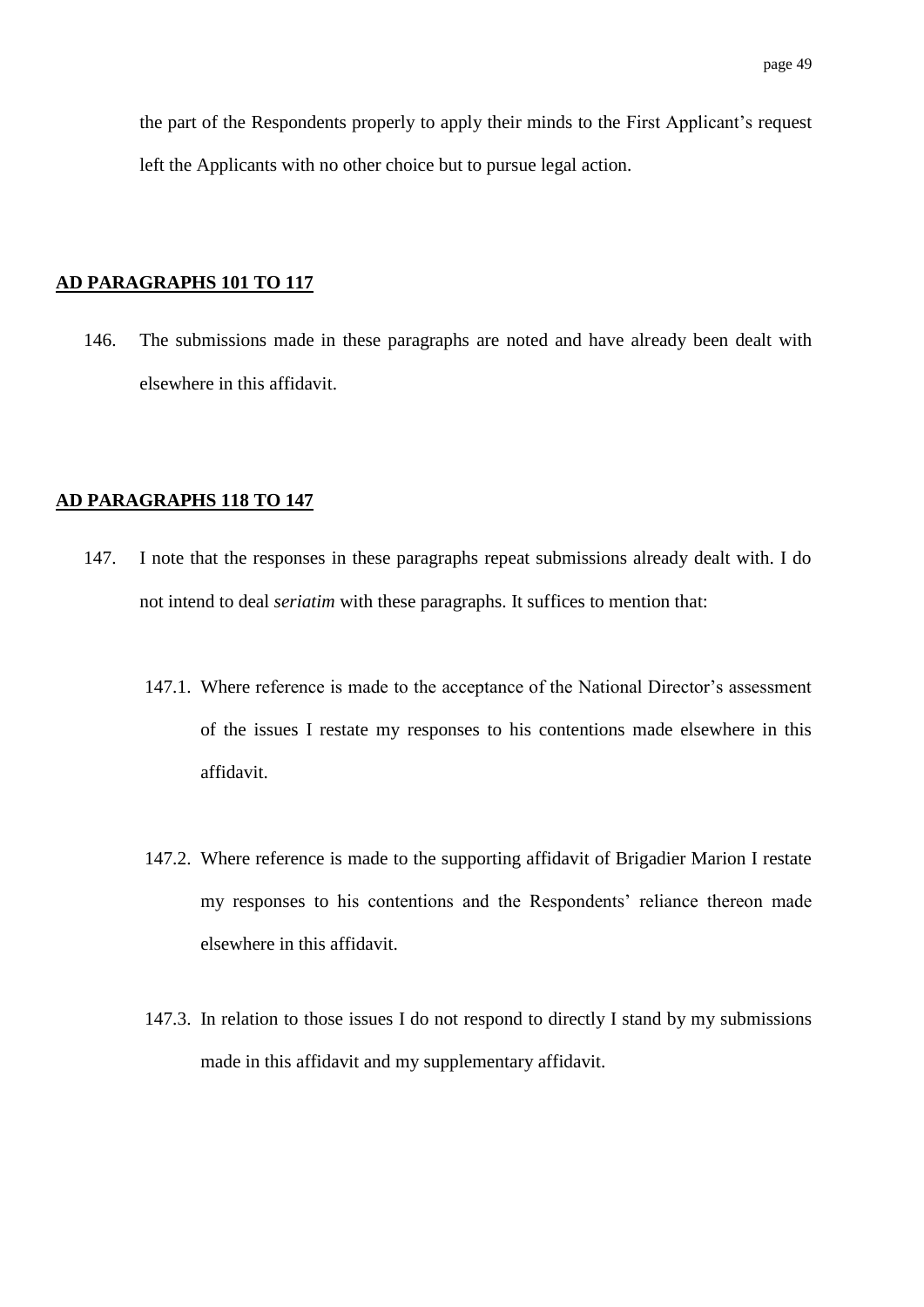# **Affidavit prepared on behalf of the First, Second and Third respondent**

- 148. In responding to the averments in Mr Simelane"s affidavit I deal only with those averments that call for a response. Again, I reiterate that to the extent that I do not deal with an averment it should be taken to be denied.
- 149. At the outset I highlight that Mr Simelane was not the NDPP at the time the impugned decision was taken. He thus cannot offer alternative or supplementary reasons to those given by the Respondents under oath under Rule 53 for their failure to investigate/prosecute, and cannot through his ex-post-facto reasoning resist the review relief sought by the Applicants. I am advised that Mr Simelane"s affidavit is at best an exercise in attempting to resist the mandamus relief sought by the Applicants. But I respectfully contend that it fails in relation to that exercise too.

# **AD PARAGRAPH 2**

150. For reasons that I will come to, I do not accept that the affidavit by the deponent is on behalf of the Second Respondent.

## **AD PARAGRAPH 9**

151. I note that at no stage was the deponent provided with a decision and reasons as contemplated by section 5(5) of the ICC Act, and I note the various correspondence referred to by the deponent. Aside from the above I deny the contents of this paragraph and refute the suggestion that the NPA did not make a decision not to prosecute. I have already dealt with the First, Second and Fourth Respondents" refusal to accede to the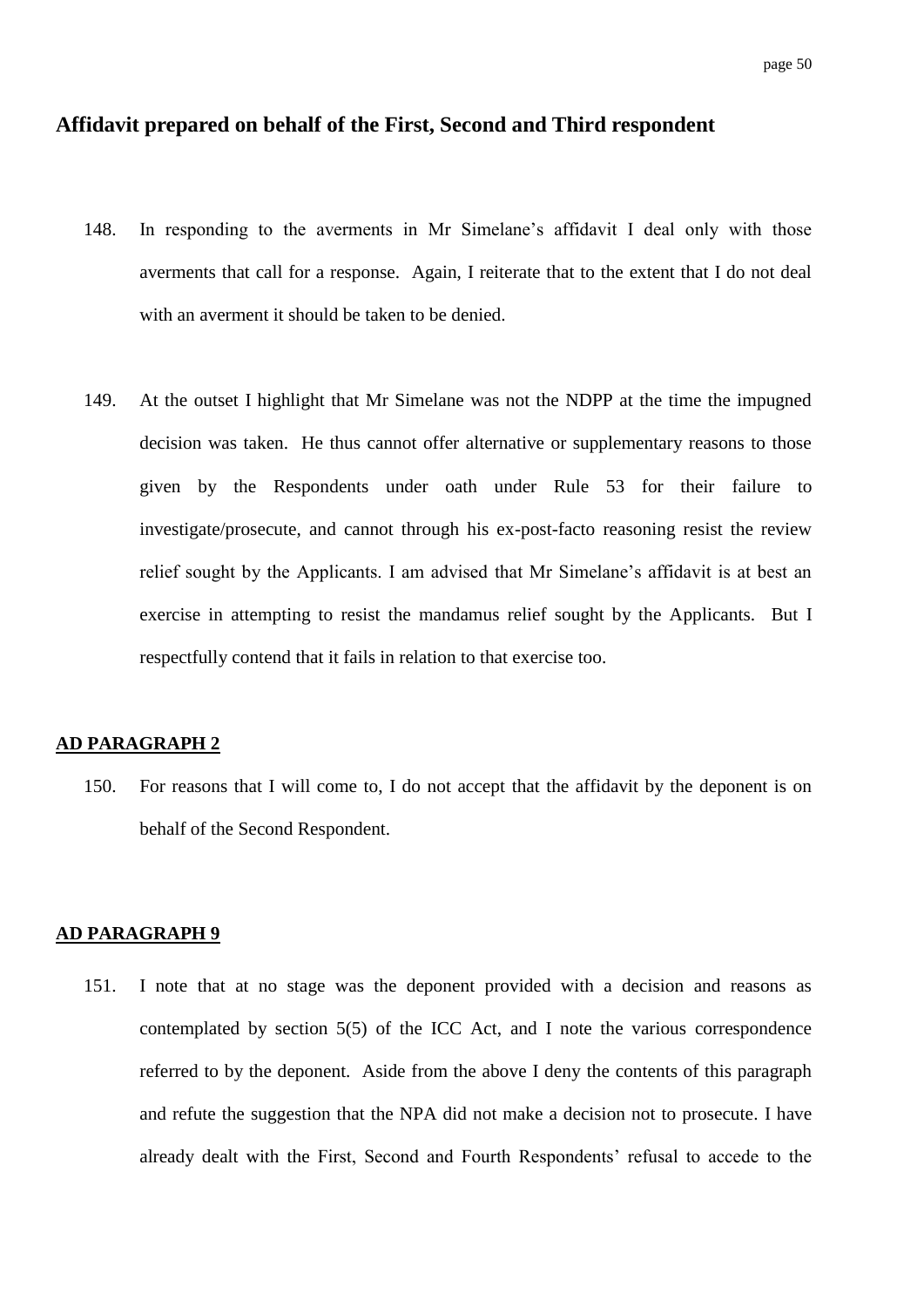Applicants' request. I stress that the First Respondent's unjustified acceptance of the reasons proffered by the Fourth Respondent for refusing to institute an investigation amounts logically to a decision not prosecute.

152. The First Respondent"s decision to accept the reasons provided by the Fourth Respondent, coupled with the reasons submitted by the Fourth Respondent, ought to have been forwarded to the Third Respondent, who in turn was required, in terms of section 5(5) of ICC Act, to forward those reasons to the Registrar of the ICC.

### **AD PARAGRAPH 10**

153. I deny that citing the Director General: DOJ&CD constitutes a misjoinder. The ICC Act designates the Director General: DOJ&CD as the **Central Authority** of the ICC Act. The ICC Act clearly requires that the Director General: DOJ&CD be informed of all requests made and activities carried out in terms of and pursuant to the ICC Act. It is therefore submitted that a failure to cite the Director General: DOJ&CD would in fact constitute a non-joinder.

## **AD PARAGRAPH 11**

154. The contents of this paragraph are noted.

# **AD PARAGRAPHS 12 TO 21**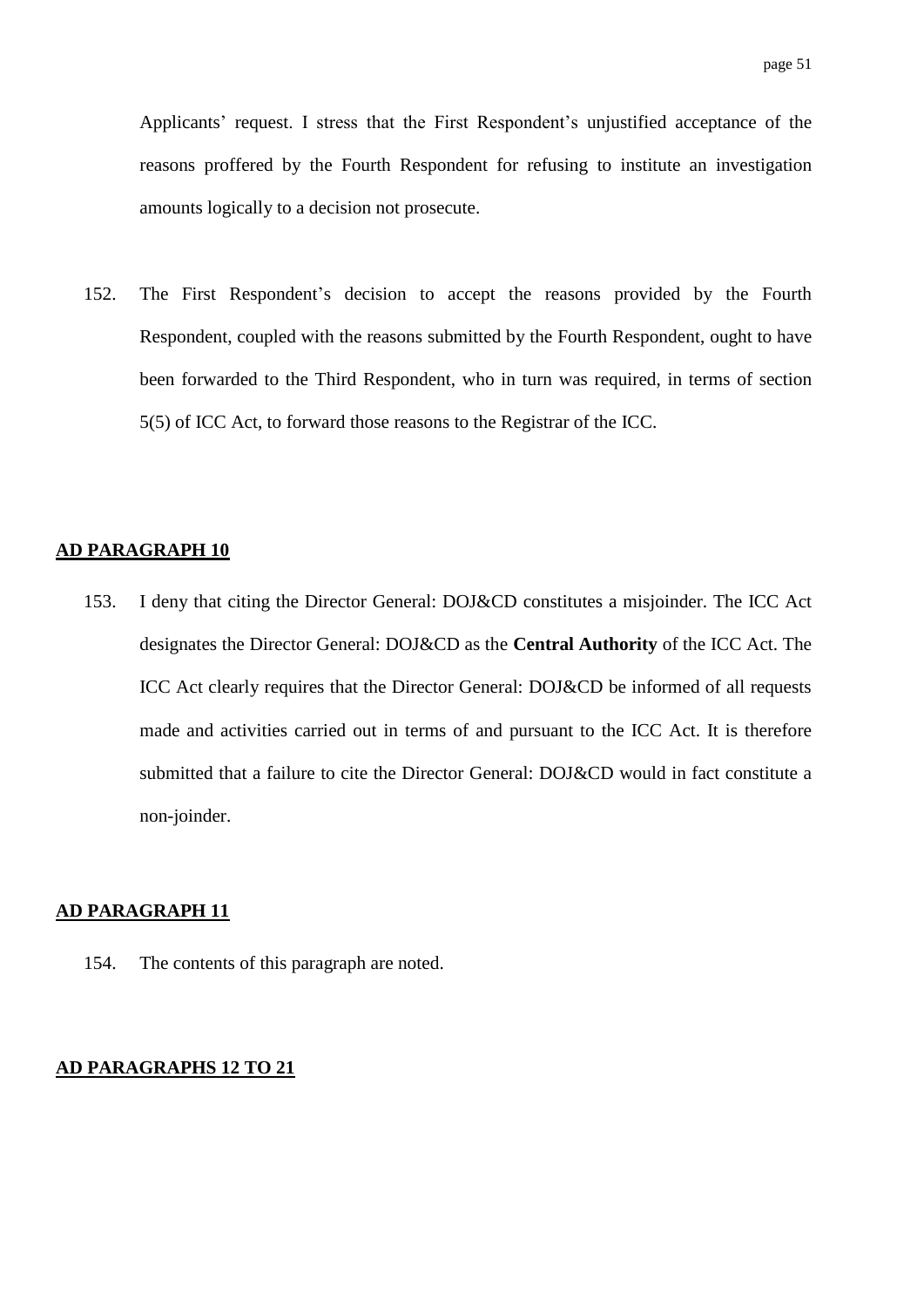155. The issues raised in these paragraphs are the same as those raised by the First Respondent in his answering affidavit in this application. I have already dealt with the investigatory powers and roles of the Respondents at length in the introductory section of this affidavit and my founding and supplementary affidavit in this application. I therefore deal only with those submissions that warrant a response.

#### **AD PARAGRAPH 12**

156. I deny the content of this paragraph. Although the initial decision was taken by the Fourth Respondent, as indicated in the introductory section of this affidavit, the law requires a more active role on the part of the NPA. The First Respondent's acceptance of the Fourth Respondent"s refusal means that the First Respondent was party to the decision to refuse to initiate an investigation and relied on that decision to separately conclude that he would not initiate a prosecution.

## **AD PARAGRAPH 16**

157. I take issue with the submission that "*the only possible link to South Africa in the material submitted by the First Applicant was the claim that the persons, whom the first applicant implicated, visited South Africa on a regular basis.*" This statement again ignores the very purpose and objects of the ICC Act and South Africa"s duty to give effect to its objectives. It furthermore ignores the fact that Parliament through the ICC Act has expressly declared that the crimes complained of are deemed to be committed in South Africa. I submit that the Respondents have unlawfully trivialised the request made by the Applicant. I have already dealt with the legal context in which decisions are made in terms of and pursuant to the ICC Act (*supra* paragraphs 6 and 7). I reiterate that in light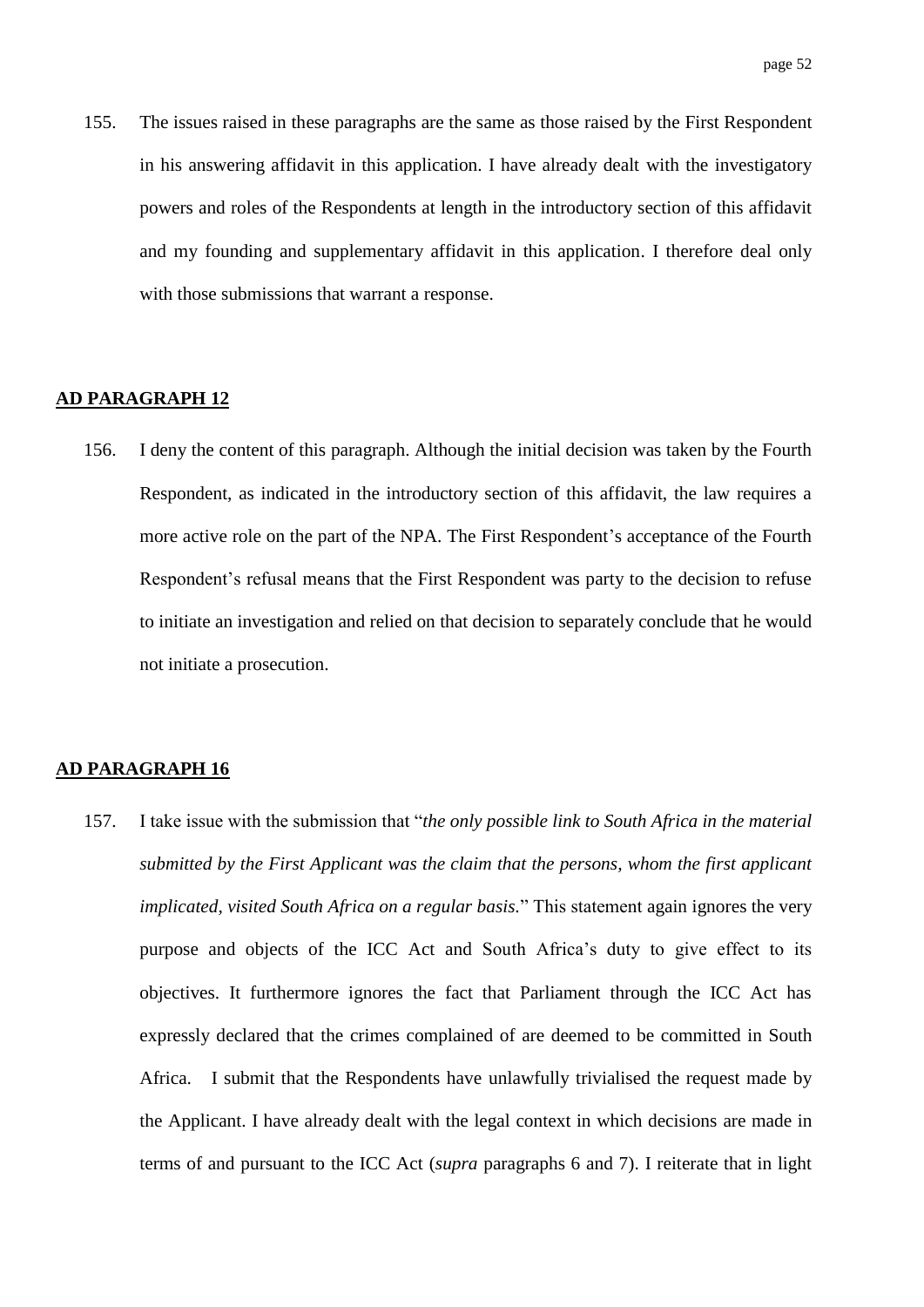of this context factors that should have informed the impugned decisions were overlooked or ignored by the Respondents.

158. I accordingly deny the content hereof to the extent that it is inconsistent with what I have said earlier herein or in the founding papers.

# **AD PARAGRAPHS 17 TO 20**

159. Aside from denying the contents of paragraphs 19 and 20, I note the remainder of these paragraphs. I have already dealt in length with the issues raised in these paragraphs elsewhere in this affidavit. I note the deponent"s acceptance that "*given the fact that the nature of the request for an investigation fell wholly within the mandate of SAPS, the referral should have taken place as soon as practicably possible after receipt of the request*".

## **AD PARAGRAPHS 21 TO 37**

*Mandamus* to compel a reconsideration of the request for the initiation of an investigation

# **AD PARAGRAPH 21**

160. I deny the contents of this paragraph for the same reasons I have previously expressed. I take particular issue with the statement "*currently there is no legal mechanism available which would give either myself, the Second Respondent or any other member of the NPA the legal right to initiate an investigation."* The deponent has failed to deal with or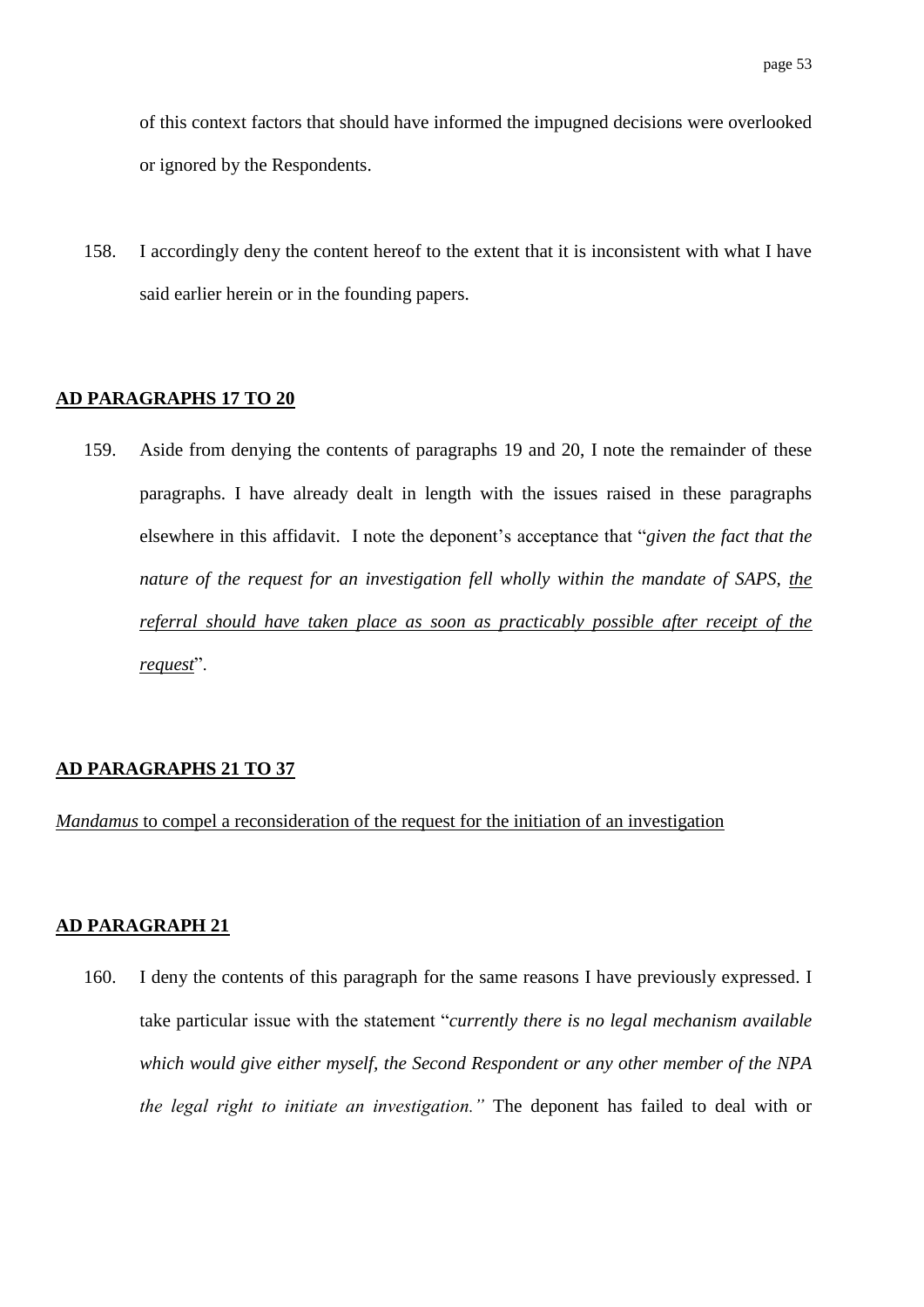understand the duty of the NPA and its members to coordinate, manage and direct an investigation.

## **AD PARAGRAPH 22**

- 161. The content of this paragraph is noted. I have already dealt in detail with the respective roles of the Respondents and their members in terms of the SAPS Act.
- 162. There is no explanation provided by the deponent for why the Respondents have failed to utilise the SAPS Act to initiate an investigation.

- 163. I note the contents hereof.
	- 163.1. It is most telling, I submit, that Mr Simelane has (whether on the Second Respondent's urging or otherwise) taken over the further management of the matter. It appears that the Second Respondent, the most senior and experienced official in the NPA who is specifically charged with the management and direction of investigations and prosecutions of ICC crimes, has been sidelined in this application, and apparently some time before this application was launched.
	- 163.2. I submit that the reason for this appears from the answering affidavits of the Respondents, and that is apparently because the Second Respondent expressed an independent view different to that of the other Respondents, including that there was a basis for the NPA (consistent with the multi-disciplinary approach I spoke of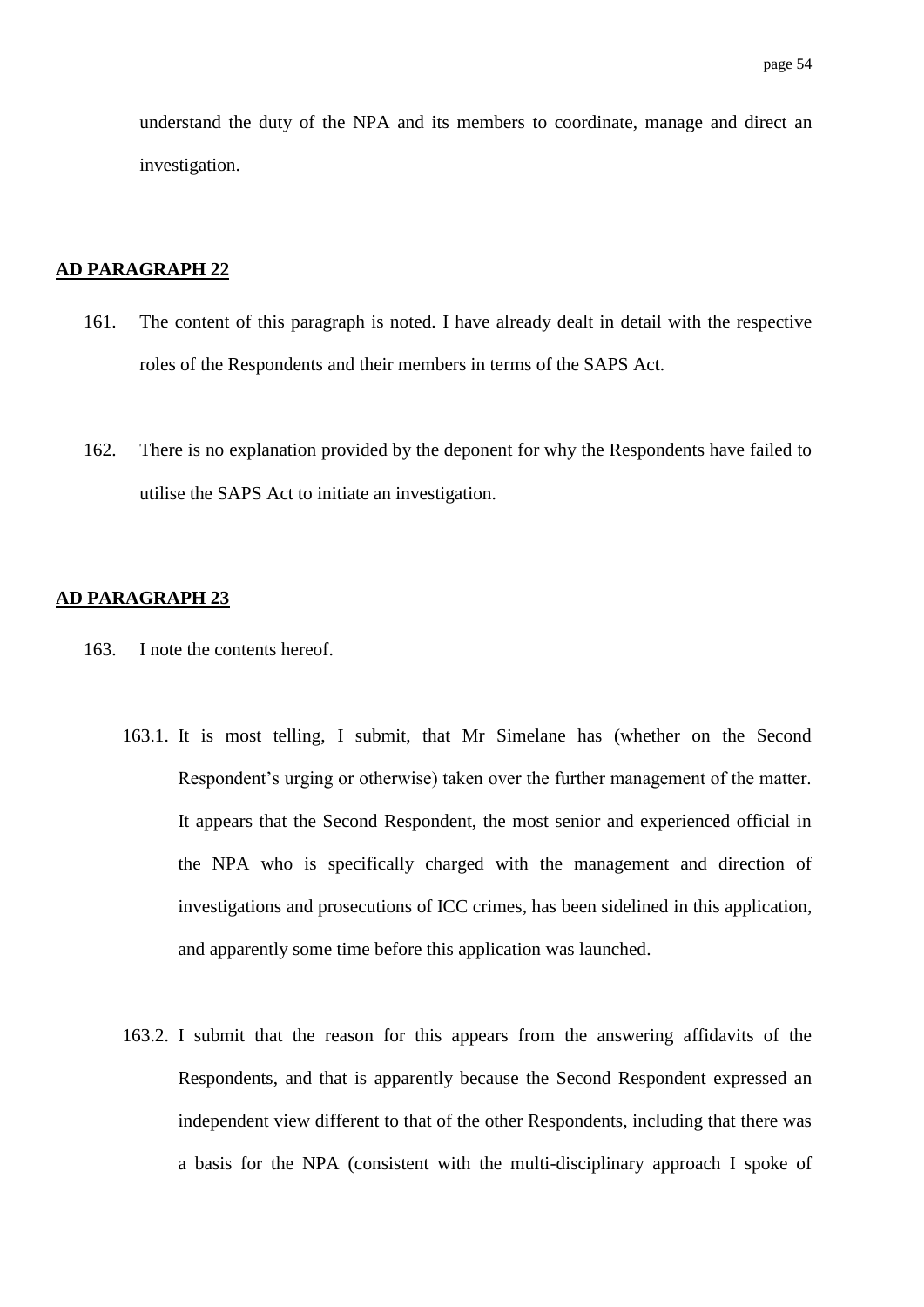earlier) to investigate the matter, there was no difficulty with the anticipated presence requirement, and there was a basis for the First Applicant and the Respondents mutually to seek ways of investigating the claims in the Torture Docket.

164. For these reasons I dispute that the Mr Simelane"s affidavit is "*on behalf of*" the Second Respondent.

# **AD PARAGRAPH 24**

165. I have already dealt with the duty on the First, Second and Fourth Respondents to cooperate in such a manner so as ensure the purpose and objectives of the ICC Act and the duties imposed by the NPA Act and the SAPS Act are fulfilled. It is a duty apparently accepted by the Second Respondent, but one that the First and Fourth Respondents have failed to appreciate.

#### **AD PARAGRAPHS 26 TO 27**

- 166. I deny the contents of these paragraphs. I reiterate my submissions made elsewhere in this affidavit dealing with the context created by the ICC Act.
- 167. It is noted that Mr Simelane is concerned about arresting Cabinet Ministers and Heads of Departments, but by treating all the perpetrators including lower ranking policemen on the same basis("*the arrest and prosecution of these persons*") he has inaccurately overstated the concern. To the extent that Zimbabwe"s sovereignty is a factor for the prosecuting arm of Government to take into account (something I deny for the reasons I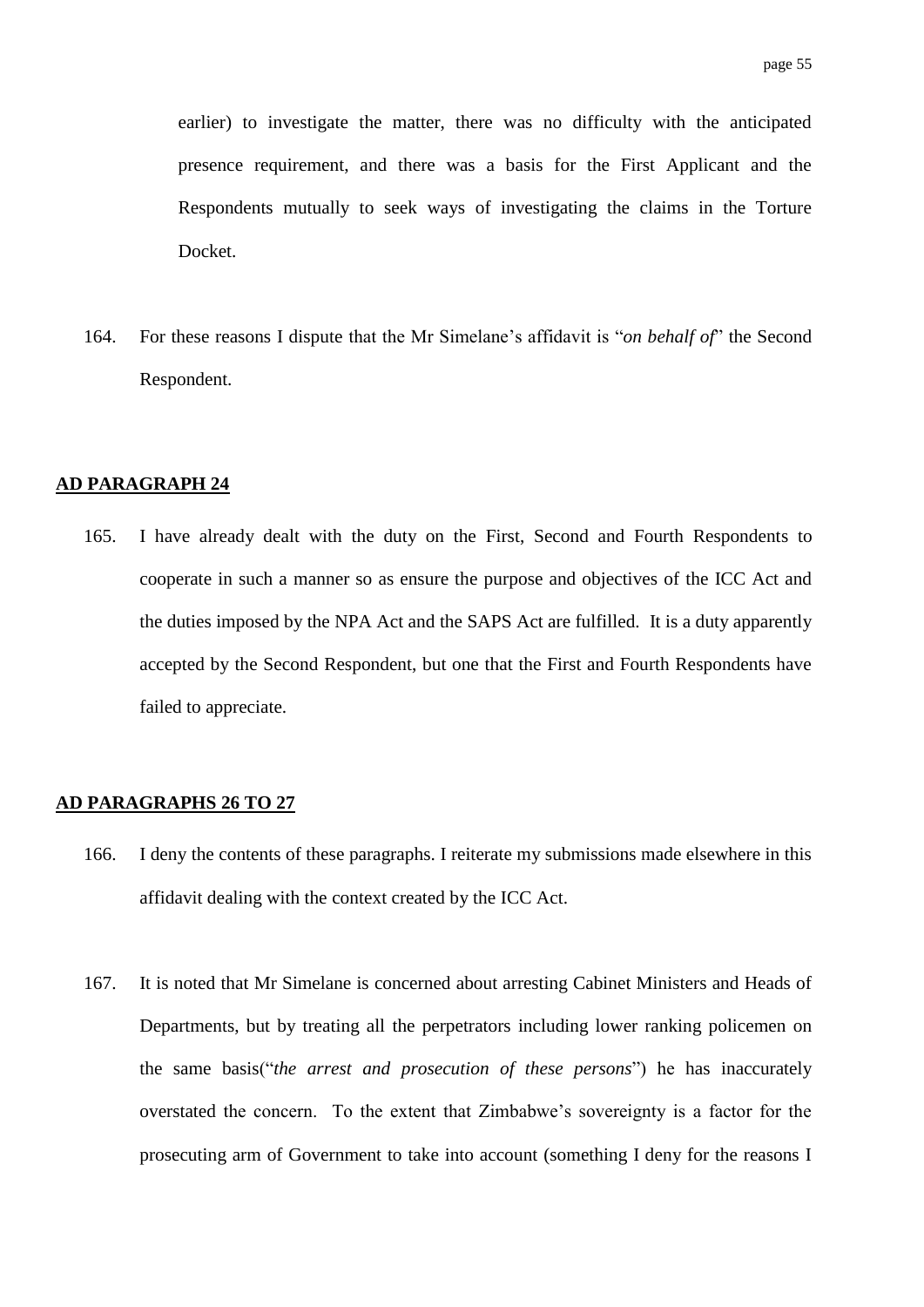have given earlier), there is no consideration given by Simelane to focusing attention only on one or more lower ranking perpetrators. Certainly the Respondents never approached the First Applicant to discuss such an option, or the impact that such an investigation/arrest/prosecution may have had as a deterrent to the torture that was committed by or with the higher approval of others in Zimbabwe.

168. On Mr Simelane"s own version political considerations loom large in his decisionmaking. These political considerations have unfortunately blinded Mr Simelane to the legal fact that under the law an obligation is placed on the Respondents to cooperate and to exhaust all options available that could facilitate an investigation of priority crimes.

# **AD PARAGRAPHS 28 AND 29**

- 169. I deny the content of these paragraphs to the extent that it is inconsistent with what I have said herein or in the founding papers. I have already dealt with the sovereignty concerns raised by the Respondents. I am advised that full legal argument will be made in this regard.
- 170. I note that the deponent describes elaborate procedures for procuring evidence in a foreign state but not once in the Respondents' papers do they tell this Court that any of those procedures were even attempted. Certainly none of those procedures were ever discussed with the Applicants as a possibility.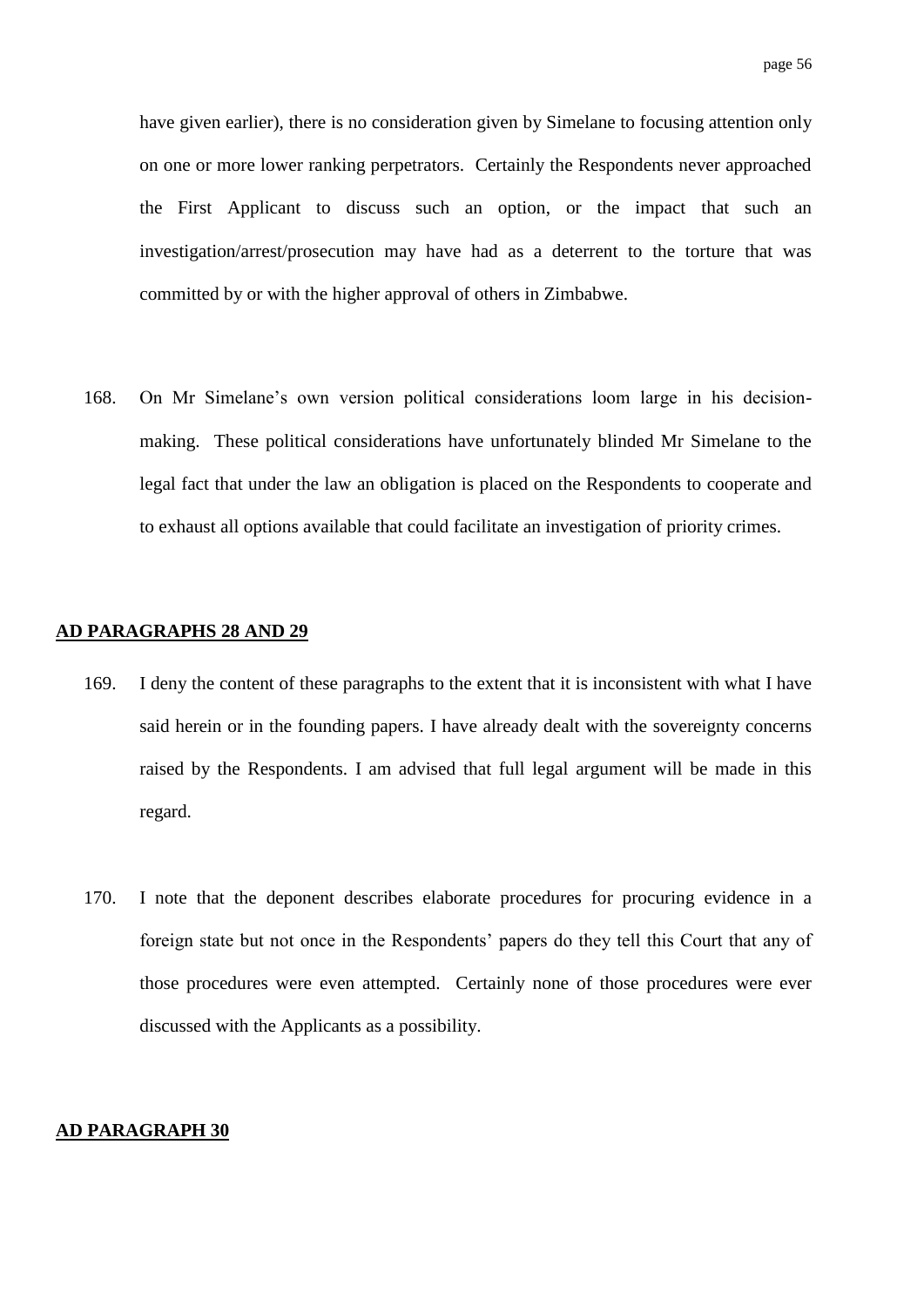- 171. I note the contents hereof and draw this Court"s attention to the manifest material error of law on display in the deponent's affidavit.
- 172. Mr Simelane appears to have missed the point that Parliament has promulgated the ICC Act. That is that where the ICC has "*extremely limited opportunities to itself become seized with the alleged offences described by the First Applicant*", South Africa is expected to close that impunity gap. That is precisely why the ICC Act provides for universal jurisdiction. Unfortunately the Respondents" have failed to understand the ICC Act. Their failure means that they have left that impunity gap wide open in respect of torture victims in Zimbabwe.

# **AD PARAGRAPH 31 TO 36**

- 173. These paragraphs are replete with legal argument that will best be dealt with at the hearing of the matter and I deny them to the extent that the averments therein are inconsistent with what I have said herein or previously in the founding papers.
- 174. In amplification of that denial:
	- 174.1. I deny the conclusions that the deponent attempts to derive from his discussion of the Canadian and British legislation, and I assert that the deponent"s conclusions regarding the ICC Act are legally flawed. I furthermore repeat that his conclusions manifest material errors of law that justify a review of the impugned decisions.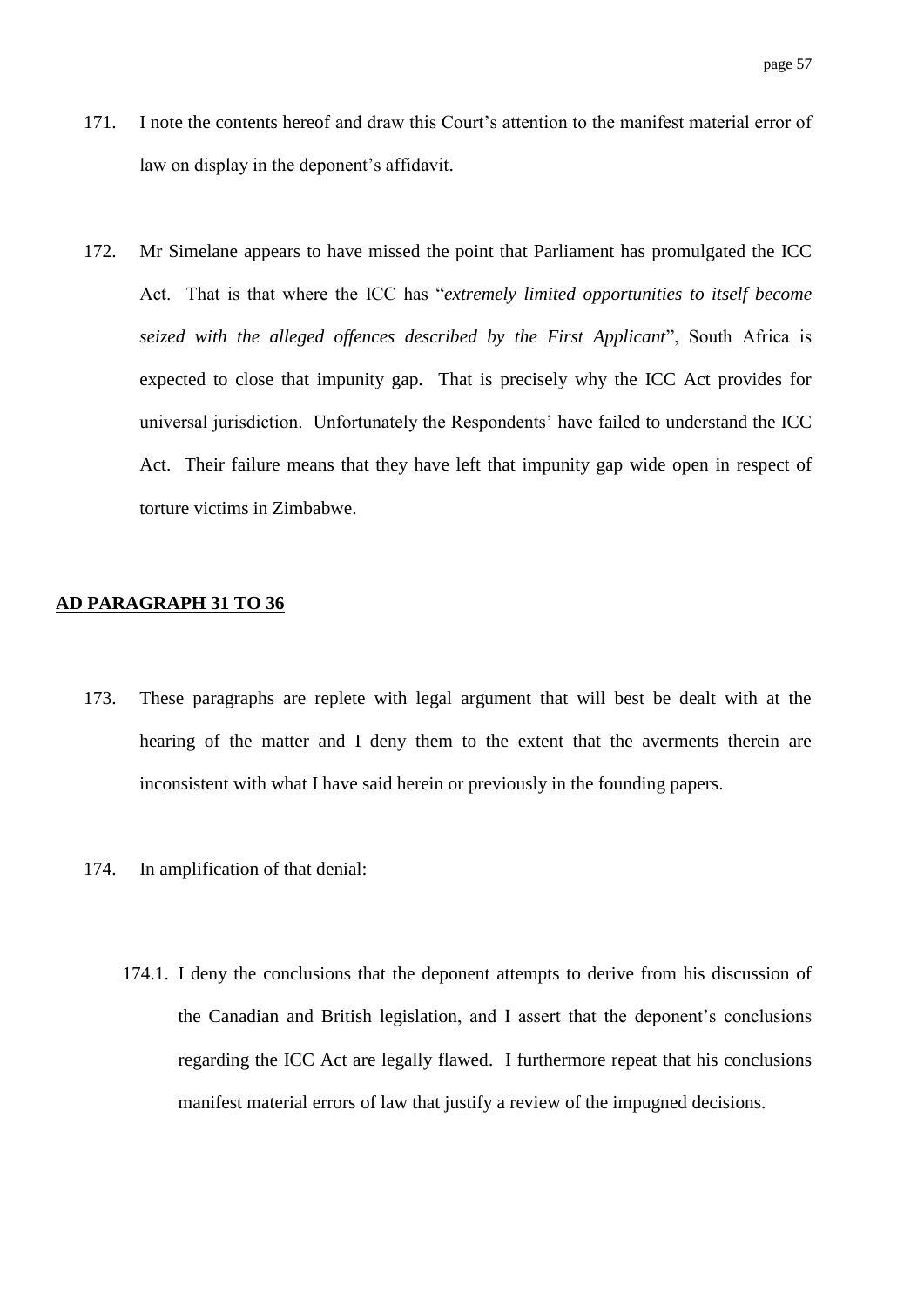- 174.2. While I agree (as stated by the deponent in paragraph 32) that the NPA has a discretion whether or not to institute and conduct criminal proceedings (and assert that the Applicants have never contended as implied that South Africa applies a system of compulsory prosecution), the fact remains that the discretion was improperly and unlawfully exercised.
- 174.3. I submit that various legislative models domesticating the Rome Statute exist in a number of foreign jurisdictions. It is inevitable that different jurisdictions will adopt differing legislation and no single model is to be preferred over another. Regardless of the legal framework created in other jurisdictions and their differences, underlying principles are common to all models.
- 174.4. I deny that section 4(3)(c) is merely a "*jurisdiction founding provision*". The section is an express indication from Parliament that it intends to close the impunity gap in relation to ICC crimes, including by affording the South African authorities the power of universal jurisdiction. I submit that the high threshold contended for by the deponent (in paragraph 33) that proof of the commission of a crime is required in order to invoke the provisions of the Act is an incorrect reading of the ICC Act that serves ostensibly to justify the Respondents' failure to investigate the crimes in the Torture Docket. The SAPS Act vests the Respondents with investigative powers in relation to priority crimes such as those contemplated in the ICC Act. The Respondents are charged with determining whether the commission of a crime has taken place, and once established the South African courts can then hear the matter. I submit that the Respondents have failed to understand the purpose of SAPS Act, the NPA Act and the Presidential Proclamation which were clearly intended to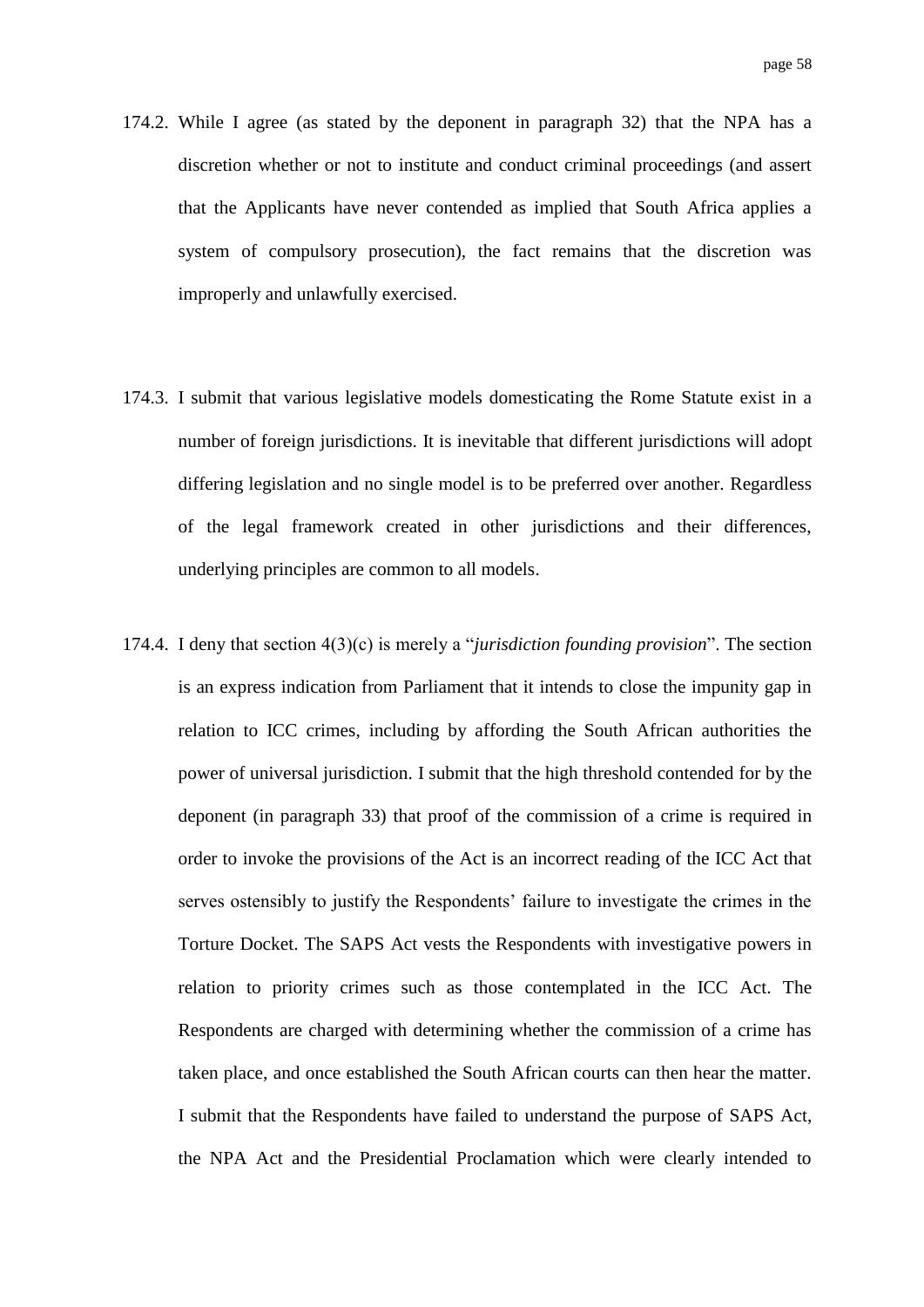complement the enforcement, implementation and application of the ICC Act. Certainly section  $4(3)(c)$  was never intended to be used in the inverted fashion contended for by the deponent: that is, as an up-front excuse for how difficult it may be to close the impunity gap in respect of crimes committed abroad, thus justifying inaction by the Respondents.

- 174.5. I note that the deponent records (in paragraph 34) that this matter is "*the first occasion for the South African authorities to have to consider the application of Section 4(3)(c) of the domestic Rome Statute (sic).*" For the reasons I have already given I submit that the inaction of the Respondents (with the exception of the Second Respondent) does them little honour on this first occasion.
- 174.6. While I note the factors listed in paragraph 34 that are apparently taken into account by the Royal Canadian Mounted Police, I deny that these factors were properly considered by the Acting National Commissioner or that the Fourth Respondent properly appreciated the duty placed upon him by the ICC Act, the SAPS Act, or the Rome Statute.
- 174.7. I stress that the Respondents (with the exception of the Second Respondent) did not even get to the first phase of a criminal investigation described in paragraph 34.3.4, since through their prevarication and inaction they did not even begin "*to seek cooperation with international institutions or other countries where leads or evidence can be found*"; and they failed even to interview or request an interview with the witnesses mentioned in the Torture Docket. They must have known that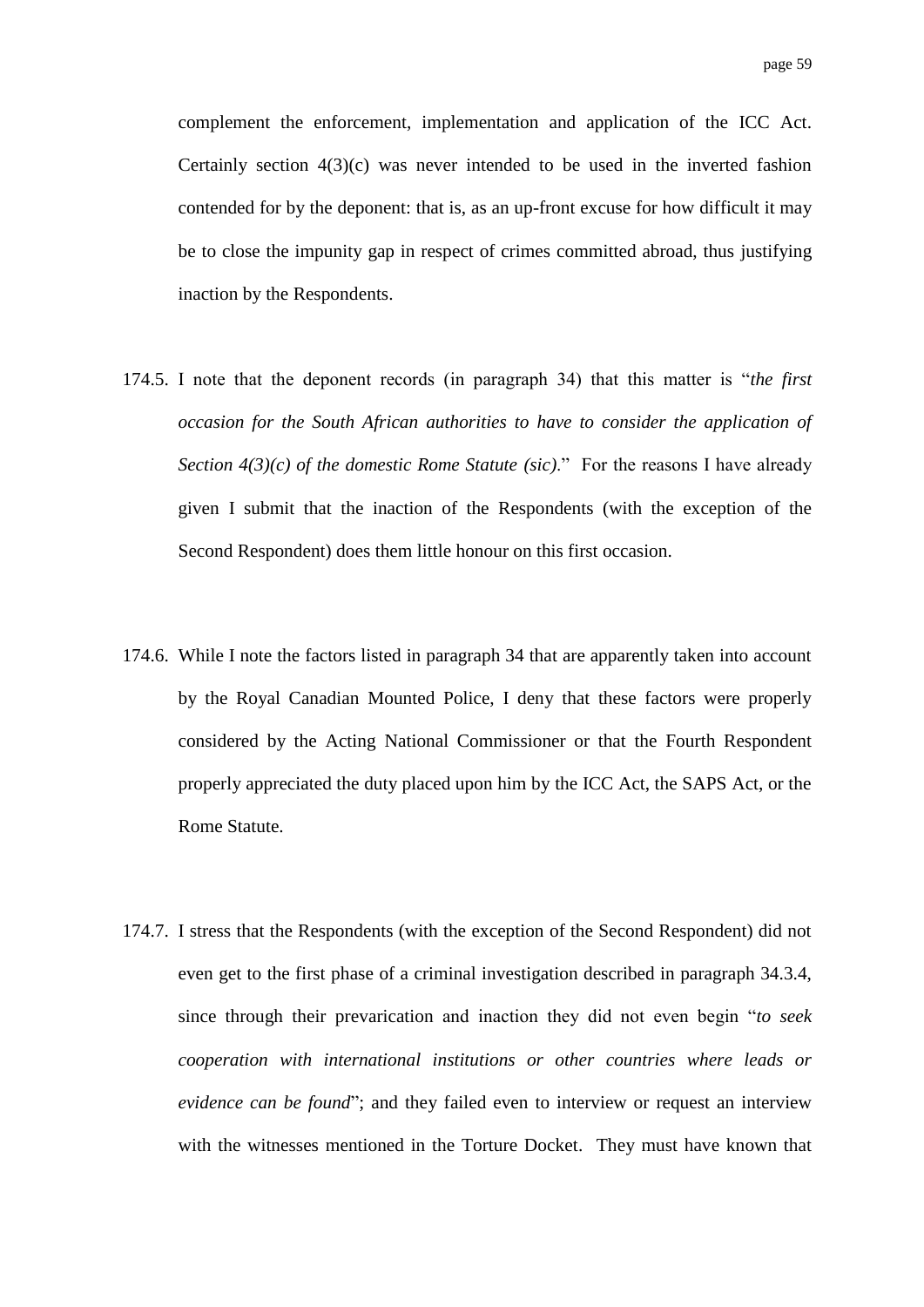such cooperative steps were available to them, since as the First Respondent confirms under oath he considered sending the Second Respondent to the International Criminal Court for discussions with the ICC Prosecutor – but in the end the Minister failed to authorise the trip.

- 174.8. I deny for the reasons given previously the statement in paragraph 34.3 (record 1466) that the persons sought to be investigated "*hold senior positions within the Government of the requested State*". Some do, but not all. Mr Simelane does not at all appear to have considered the possibility of focusing attention only on one or more lower ranking perpetrators. I repeat that the Respondents never approached the First Applicant to discuss such an option, or the impact that such an investigation/arrest/prosecution may have had as a deterrent to the torture that was committed by or with the higher approval of others in Zimbabwe.
- 174.9. I am advised that Mr Simelane misconceives the nature of a universal jurisdiction investigation. The question is what are our obligations under law, and what reasonable alternatives could have been exhausted to give effect to those obligations. And of course, one cannot test Mr Simelane"s theory about the Zimbabwean Government's response because the simple truth of the matter is that there were no formal or informal steps taken to seek cooperation with Zimbabwe.
- 174.10.I note that in the Canadian example mentioned by Mr Simelane (at paragraph at 34.4) the Canadian authorities denied the three Zimbabwean Police Officials visas and concluded that they had "*credible research showing that the police force in*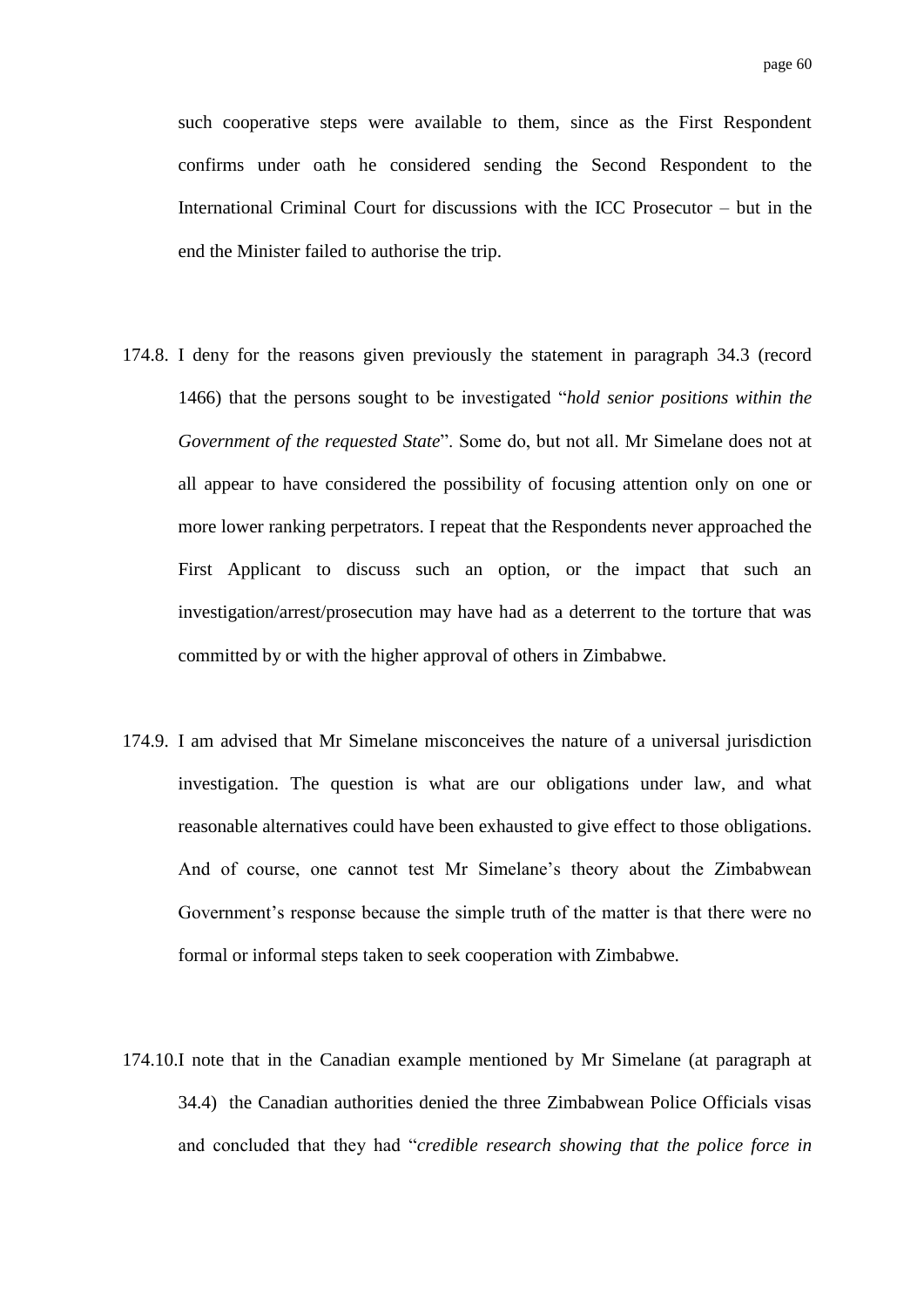*Zimbabwe has often been implicated in widespread and systematic human rights violations including torture, assault and arbitrary detention*". Given all the apparent difficulties that Mr Simelane has raised with investigating and/or prosecuting a case against Zimbabweans, and his reference to the Canadian experience, there is surprisingly little thought or discussion by him given to the possibility of, through a multi-disciplinary approach between the SAPS and the NPA working with other Government Departments such as Home Affairs, denying visas to the Policemen that – on the Respondents" version – travelled to South Africa.

#### **AD PARAGRAPH 37**

175. For reasons stated above I deny that the conclusions reached in this paragraph are tenable in South African law. Further legal argument will be advanced in this regard at the hearing of the matter.

- 176. The contents of this paragraph are denied.
- 177. The Applicants have never suggested that they are professional investigators of international crimes against humanity or police officers. This is clearly a function of the police and prosecution team as provided for in the various statutes alluded to above.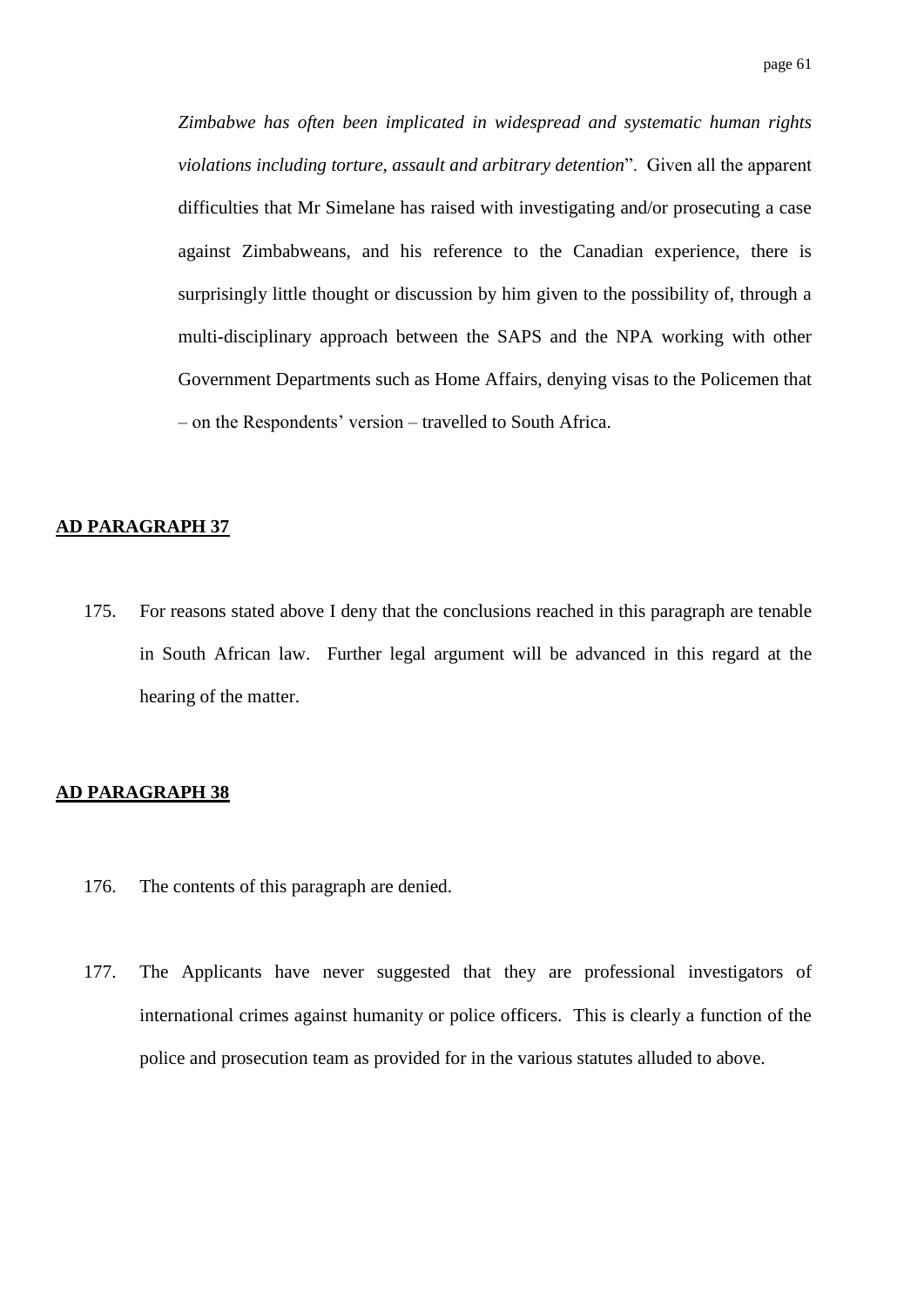- 178. What the Applicants have done is they have responsibly and diligently gathered the evidence necessary for the responsible organs of state to initiate and fulfil their investigative responsibilities. I refer to my submissions made in reference to Brigadier Marion"s affidavit above. I accordingly deny that Mr Simelane is entitled to whatever "uncomfortable sense" of what he believes the "Applicants have in mind" (paragraph 38, record 1473).
- 179. Suffice it to say that the Applicants are focused on the rule of law and that an investigation be properly conducted. The arguments refuting this responsibility by the Respondents fly in the face of this fundamental tenet of our law.

## **AD PARAGRAPH 39**

180. Section 7 of the Criminal Procedure Act provides for a private prosecution. I submit that the provisions of section 7 are not relevant to this application. I have already dealt with the *locus standi* of the Applicants in the introductory section of this affidavit.

#### **AD PARAGRAPHS 40 AND 41**

- 181. I deny the contents hereof for the reasons given earlier herein and in the founding papers.
- 182. I deny in the strongest terms that the Applicants are treating this application as a publicity stunt. I have already dealt with the contention that the media coverage allows the victims to be readily identified. No evidence has been presented in this regard. I therefore reject the allegations made in this paragraph.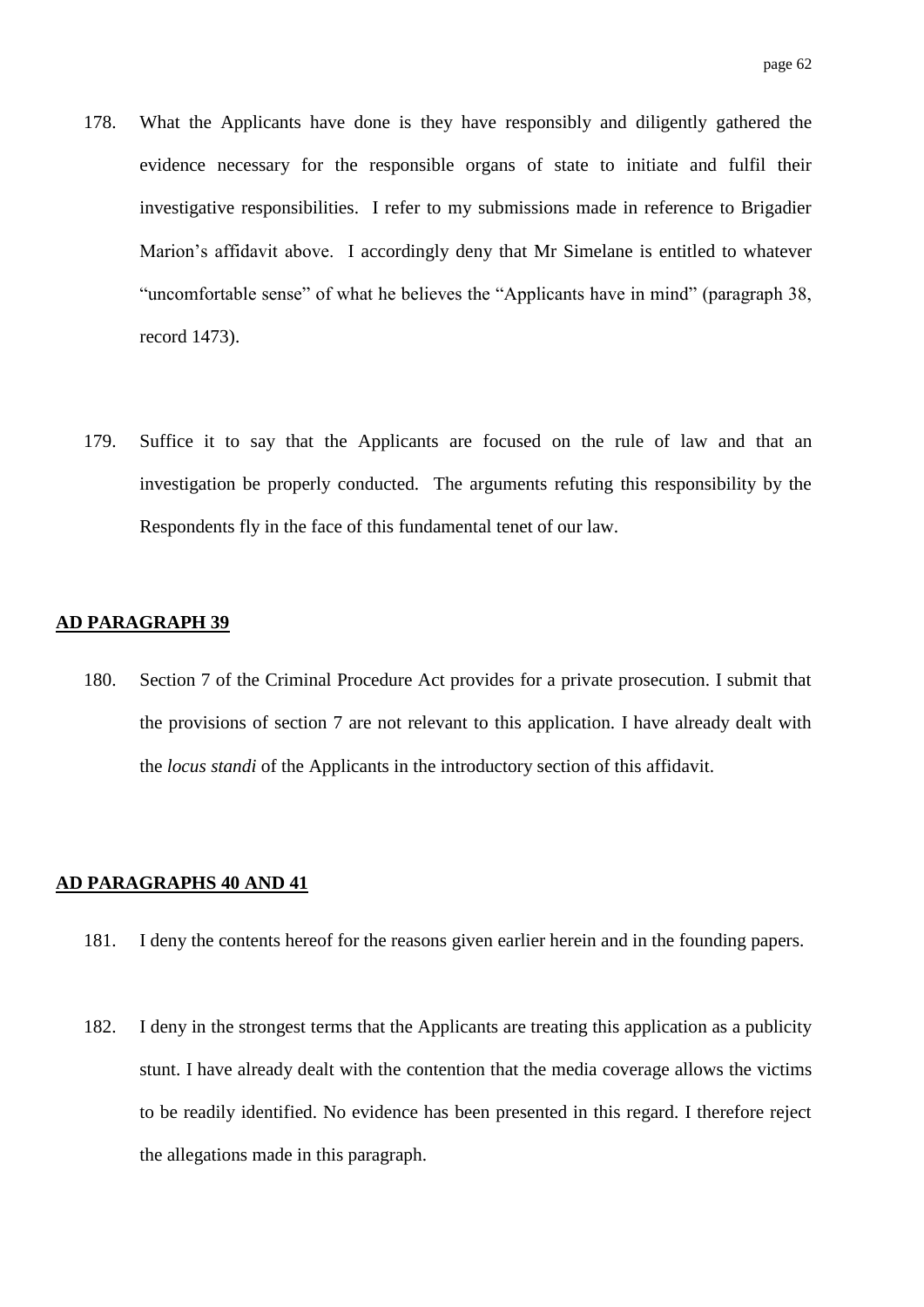## **AD PARAGRAPH 42**

183. I have already dealt with the investigating powers vested in the Second Respondent in the introductory section of this affidavit. I deny the contents of this paragraph.

# **AD PARAGRAPHS 44 AND 45**

- 184. I repeat what I said earlier about Brigadier Marion"s affidavit and deny the contents hereof to the extent that it is inconsistent therewith.
- 185. Brigadier Marion"s affidavit demonstrates that some of the perpetrators have entered South Africa on more than one occasion. I therefore deny that the Applicants' claim that several of the implicated parties travel to South Africa is "*unsubstantiated speculation*"

- 186. I deny the allegations made against the Applicants in this paragraph.
- 187. I repeat again that the Applicants endeavoured to present the responsible state authorities with the evidence necessary to form a basis to initiate an investigation and possible prosecution. The Respondents are again in an unseemly fashion placing the blame for their failure to conduct an investigation on the Applicants; and in the process they have failed to ask the correct questions which is whether there was sufficient material in the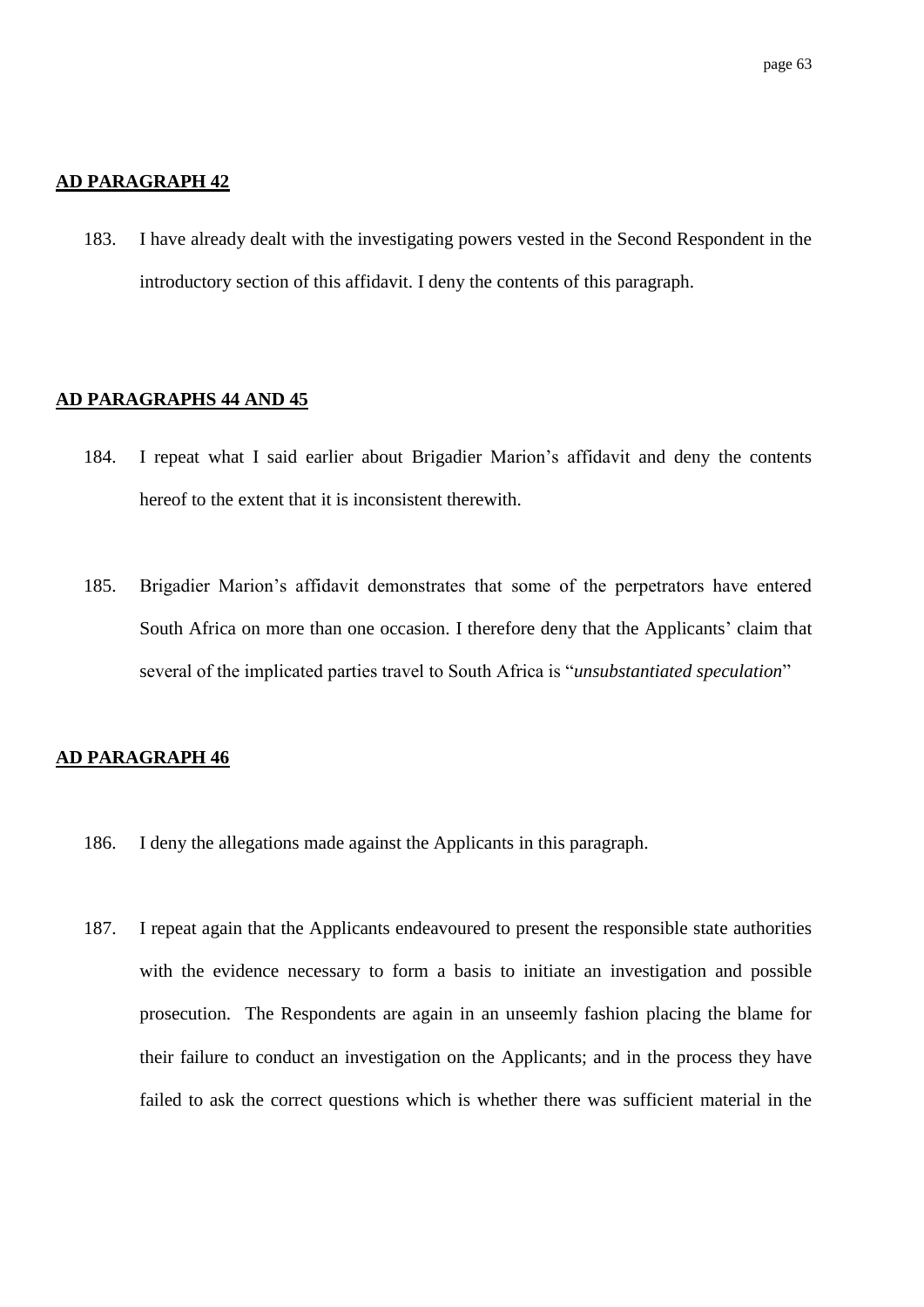Torture Docket to trigger an investigation into torture as a crime against humanity. I submit that manifestly there was such information.

## **AD PARAGRAPHS 47 AND 48**

- 188. I maintain that the evidence in the Torture Docket forms an adequate basis for an investigation to be initiated. I repeat that there was not even an attempt to interview the witnesses referred to in the docket or to request such an interview. And there was no independent investigation performed by the Respondents outside of the information contained in the Docket.
- 189. I deny the averments herein to the extent inconsistent with what I have said earlier.

- 190. While I do not take issue with the submission that the NPA"s Prosecution Policy requires that "*a decision whether or not to institute a prosecution should only be taken after the police docket has been studied in order to establish that the complaint has been properly investigated"*, I have stated on numerous occasions that the decision to accept that an investigation is not possible in the present case is flawed and demonstrates that the NPA did not adequately assess the reasons provided by the Fourth Respondent.
- 191. Mr Simelane says that a "*key criterion to be considered when making a decision is whether there is sufficient and admissible evidence to provide a reasonable prospect of a successful prosecution*". With respect, this misses the point. I am at a loss to understand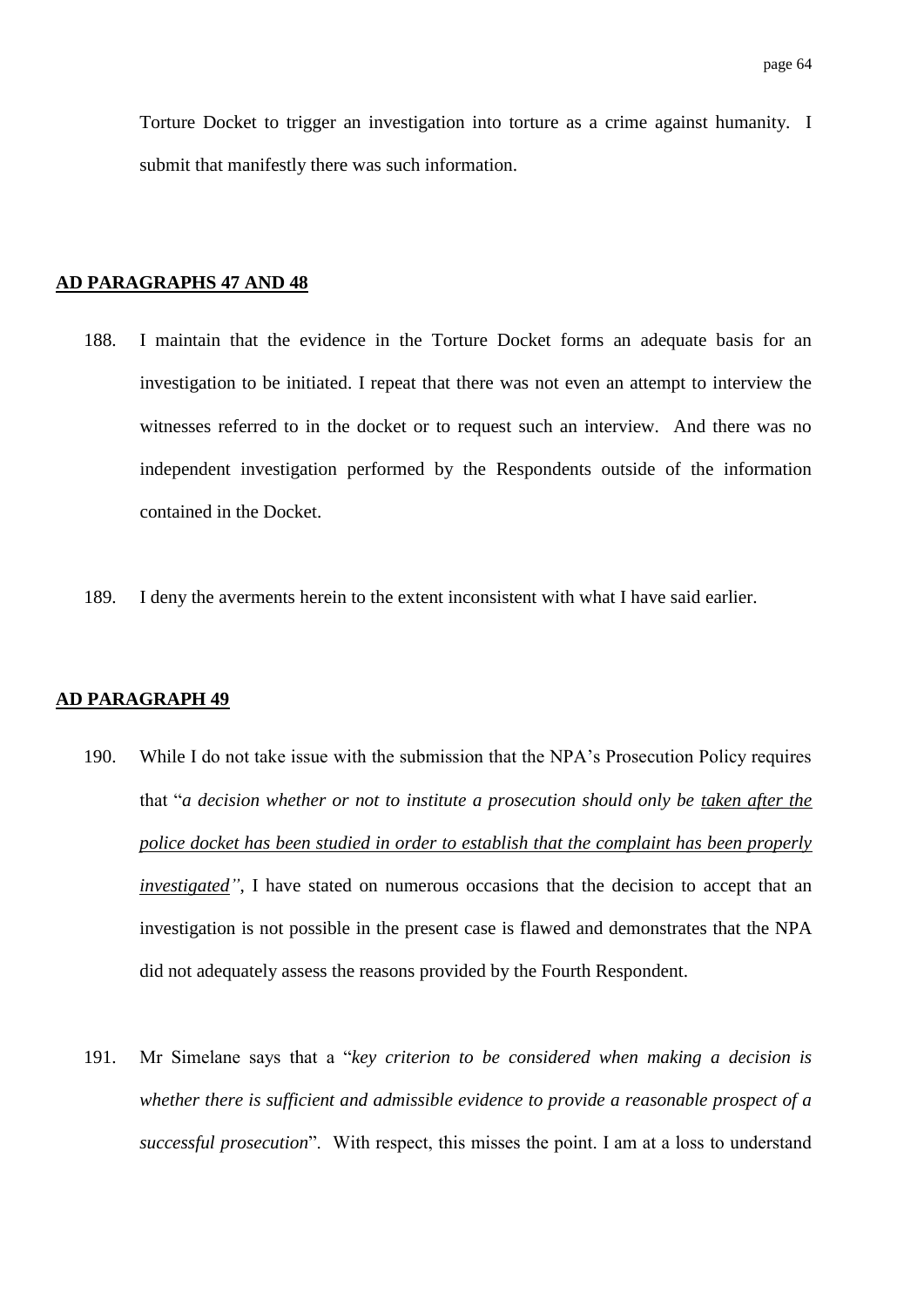how the NPA could come to its conclusion without any multi-disciplinary investigative steps taken at all by the SAPS or the NPA. I submit that the NPA"s attempts at justifying its inaction are without merit. They shifted the burden to the Applicants to present "sufficient and admissible evidence" for the purposes of ensuring "*a successful prosecution*". That is not the standard. The question is whether there was sufficient evidence to justify an investigation. In that regard the Respondents failed to do any form of investigations themselves, and then when challenged complained that the Applicants had not presented "*sufficient and admissible evidence*" to ensure a successful prosecution.

192. I deny the contents hereof to the extent inconsistent with what I have said herein or in my founding papers.

### **AD PARAGRAPH 50**

193. The reports were attached to the founding papers to demonstrate that the crimes of torture are an ongoing concern in Zimbabwe and to assist in providing a contextual picture of the widespread and systematic nature of these crimes. I note that these reports are consistent with that which the Canadian authorities have concluded and which Mr Simelane himself quoted: that there is *"credible research showing that the police force in Zimbabwe has often been implicated in widespread and systematic human rights violations including torture, assault and arbitrary detention*".

# **AD PARAGRAPH 51**

194. The allegations in this paragraph are denied for the reasons previously given.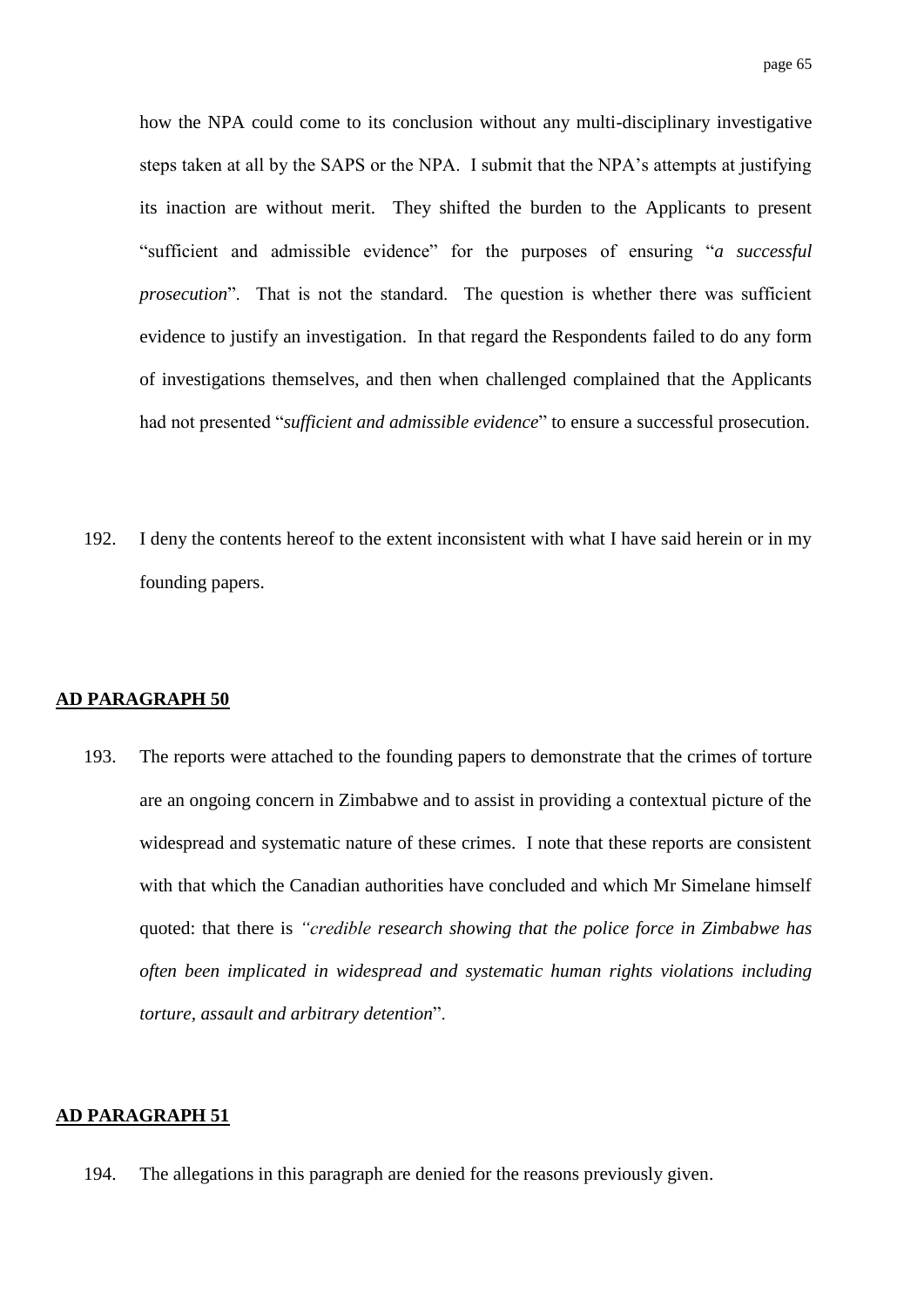## **AD PARAGRAPH 52**

- 195. The contents of this paragraph are denied, again for the reasons previously given.
- 196. I submit that the Applicants cannot be expected to keep the Respondents abreast of every single report issued regarding the widespread violence in Zimbabwe, and would in any event have expected the Respondents – seized with the matter – to be aware of the ongoing situation in Zimbabwe. I submit that a proper investigation by the Respondents would have revealed these reports, had they chosen to comply with their investigatory obligations.
- 197. It is most ironic for Mr Simelane to make the complaint that he does in his paragraph, it being recalled that elsewhere in his affidavit he contends that the reports are meaningless and inadmissible in a criminal trial (which the Applicants dispute).

## **PARAGRAPH 54**

198. I deny the contents of this paragraph and stand by my submissions made in the founding papers. I stress that on a proper interpretation of the NPA Act and SAPS Act, dealt with in the introductory section of this affidavit, the NPA's involvement in investigations is, "*authorised by law or consistent with local practice*".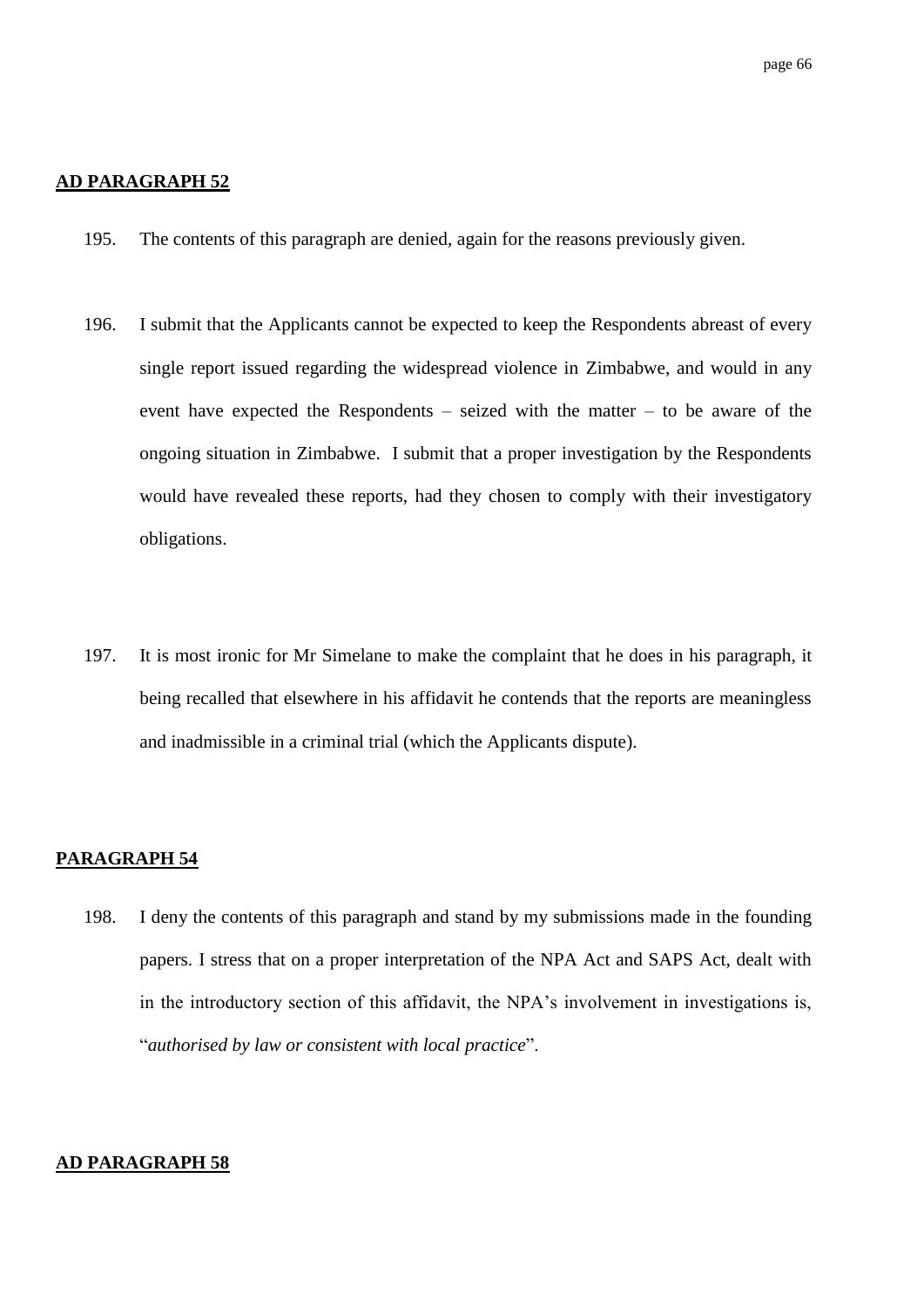- 199. I deny the contents hereof to the extent inconsistent with what I said earlier herein or in the founding papers.
- 200. I note that Mr Simelane does not tell this Court whether the Respondents have taken any steps subsequent to their receipt of the Torture Docket to initiate discussions with the Government of Zimbabwe around rendering assistance to South Africa regarding any proposed investigation, whether under section 31 of the Act or through other informal mechanisms. I also note that Mr Simelane does not tell this Court whether the President considered or was asked to consider entering any agreement with Zimbabwe under section 27 of the Act to enable the South African authorities to investigate crimes against humanity in Zimbabwe.
- 201. Mr Simelane has pointedly failed to tell this Court what, if anything, the Respondents have considered doing in an effort to investigate priority crimes in Zimbabwe, and instead has contended himself merely with pointing out each and every apparent legal or practical impediment to such investigation.

# **PARAGRAPH 59**

202. I deny that the Applicants misinterpreted "*a jurisdiction founding provision as being one that makes investigations/prosecutions mandatory*".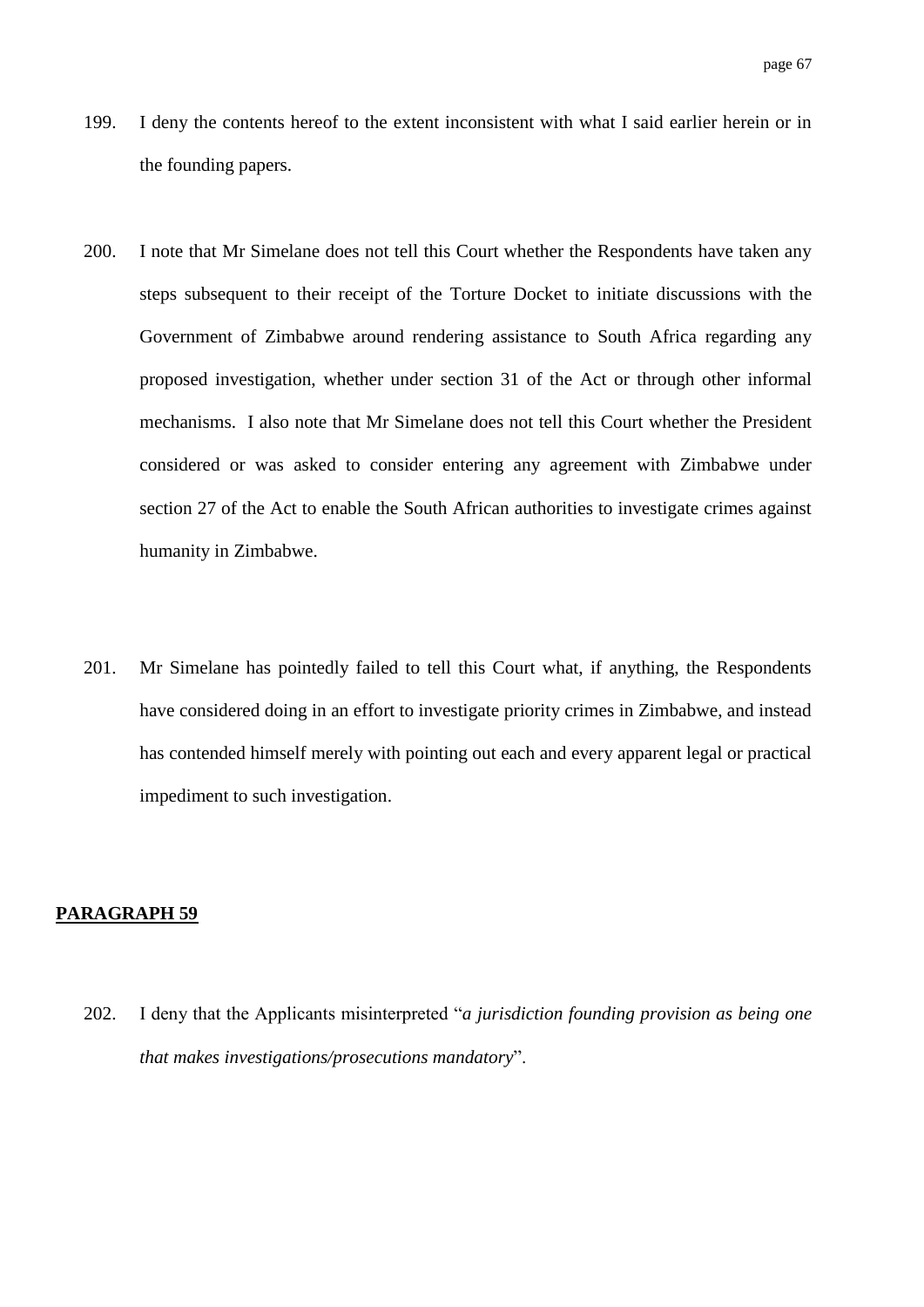203. I maintain that in the present case the Respondents were presented with an opportunity to begin their investigation intra-territorially by interviewing witnesses in South Africa. I contend however that the obstacles referred to by the Respondents could only justify a refusal to initiate an investigation if those obstacles were shown to be insurmountable. No such obstacles were raised with the Applicants or debated with them for their input. And other than the attempts by the Respondents to ex post facto raise a number of apparent obstacles to the investigation of these crimes, there is no evidence from them to demonstrate what steps, if any, were taken to overcome the obstacles. This Court and the Applicants (and, for that matter, the Respondents) simply do not know the true nature of these challenges because in truth the Respondents have simply assumed the insuperability thereof. I therefore submit that none of the Respondents have demonstrated that an investigation and prosecution in South Africa is not possible. All they have done is convince themselves that it will be difficult. If difficulty were the touchstone for whether or not to investigate priority crimes of whatever nature, then I respectfully submit that the bulk of priority crimes would not be investigated.

### **AD PARAGRAPH 60**

204. I deny the contents of this paragraph. I am advised that legal argument will be made in respect of the issues raised.

## **AD PARAGRAPHS 61 AND 62**

205. The averments made in these paragraphs are denied. I have been advised that legal argument will be presented where necessary.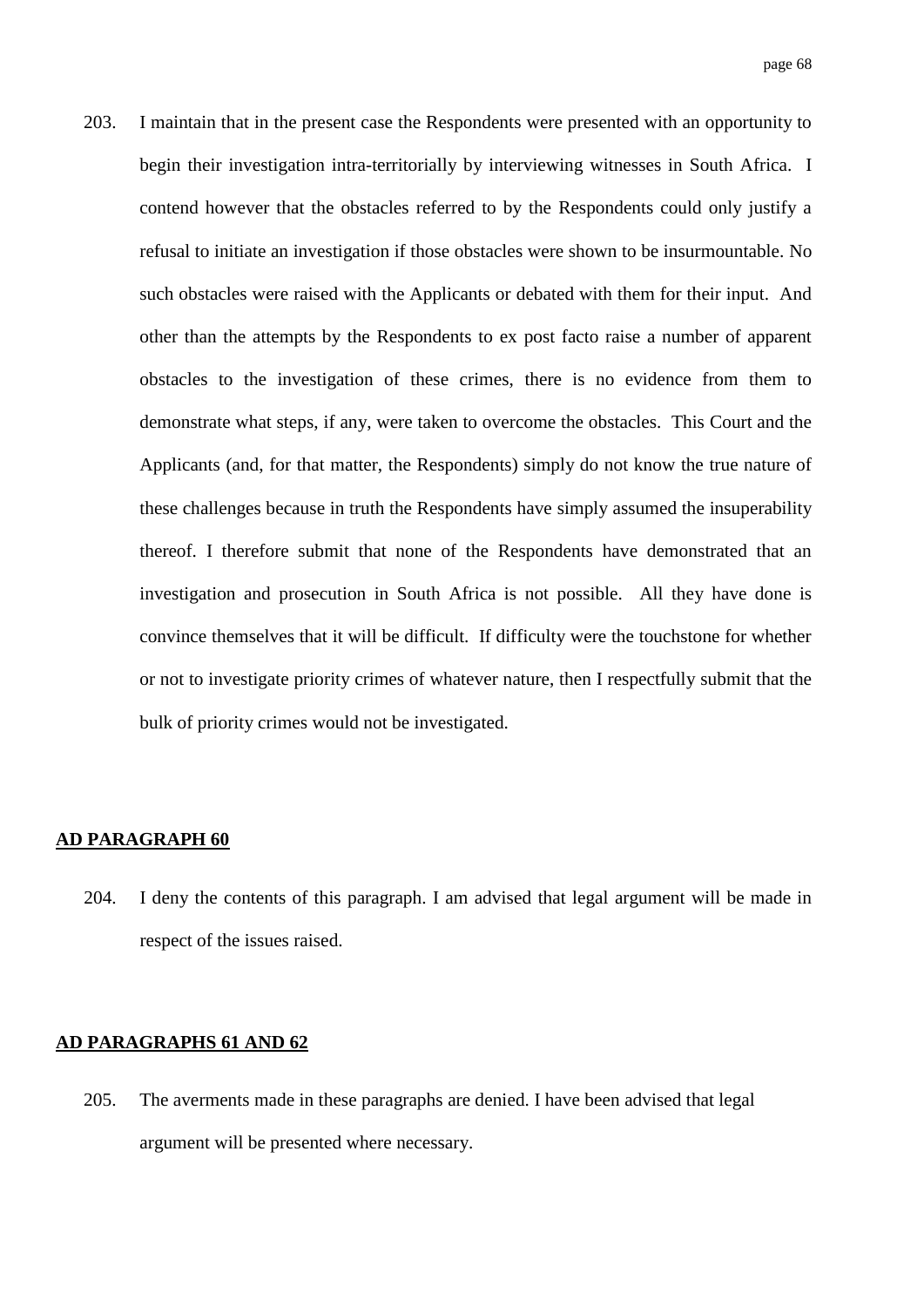# **Answering Affidavit of the Fourth Respondent**

# **AD PARAGRAPHS 5 TO 16**

- 206. The contents of these paragraphs are noted.
- 207. I note in particular that it was only on 5 January 2009 that the Fourth Respondent received a letter dated 15 December 2008 from the First Respondent informing the Fourth Respondent of the allegations in the Torture Docket that "*require further investigation*".
- 208. I further note that by 5 January 2009 the Fourth Respondent had not received the Torture Docket (see paragraph 7, record 1096); nor by 7 January 2009 (see paragraph 8, record 1097). I also note that because of the First Respondent"s delay in providing the Docket to the Fourth Respondent, the Fourth Respondent says that his office was afforded "*little time … to deal with the contents thereof*" (see paragraph 7, record 1097).

# **AD PARAGRAPHS 17 TO 27**

209. I deny the contents of these paragraphs and note with concern the narrow interpretation afforded by the Fourth Respondent to section 38 of the Constitution. As has been demonstrated in the introductory section to this replying affidavit, and in my founding and supplementary affidavits, I maintain that both the First and Second Applicant have the necessary standing to bring this application. I am advised that further legal argument will be presented in this regard.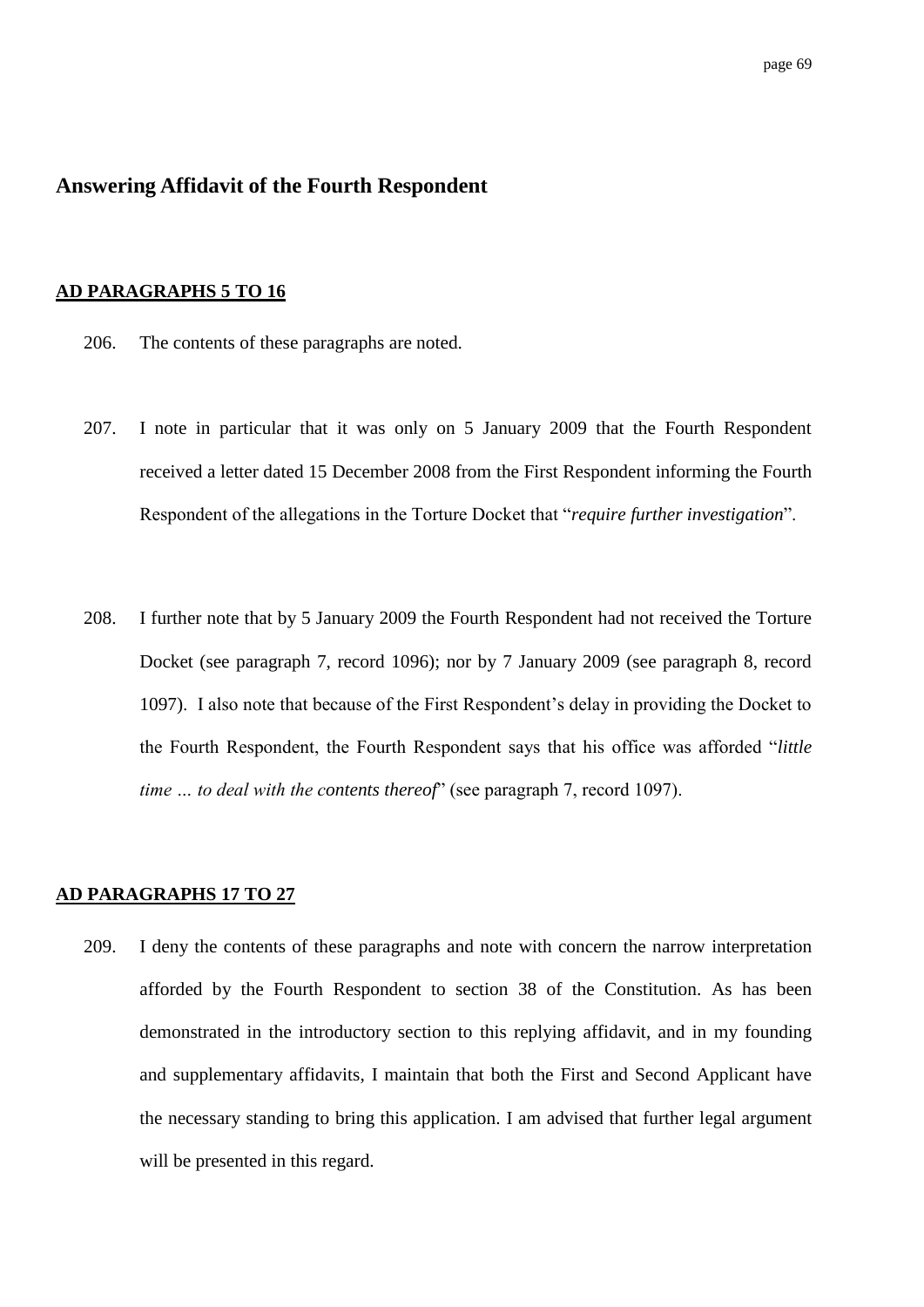#### **AD PARAGRAPH 28**

210. The content of this paragraph is noted and I reiterate that the request was broadened to include the Fourth Respondent once the First Respondent (belatedly) informed the Applicants that the requested investigation fell within the mandate of the SAPS.

#### **AD PARAGRAPHS 29 AND 30**

211. I note the contents of these paragraphs.

## **AD PARAGRAPHS 31 TO 33**

212. I deny the legal conclusions sought to be drawn by the deponent in these paragraphs. I have already dealt with the rights implicated by the decision not to institute an investigation and the effect of the decision in the introductory section to this replying affidavit. I am advised that legal argument as to the applicability of PAJA to the impugned decisions will be presented at the hearing.

## **AD PARAGRAPH 34**

213. I dispute the contents of this paragraph. I submit that the Fourth Respondent has misunderstood the Applicants' request and has inappropriately and incorrectly suggested that before the Respondents" duties were triggered the Torture Docket material had to be sufficient to ensure a successful prosecution. That is not so, since this case is about whether the evidence contained therein was sufficient to trigger a duty on the Respondents' to initiate an investigation. The Applicants' request has been dealt with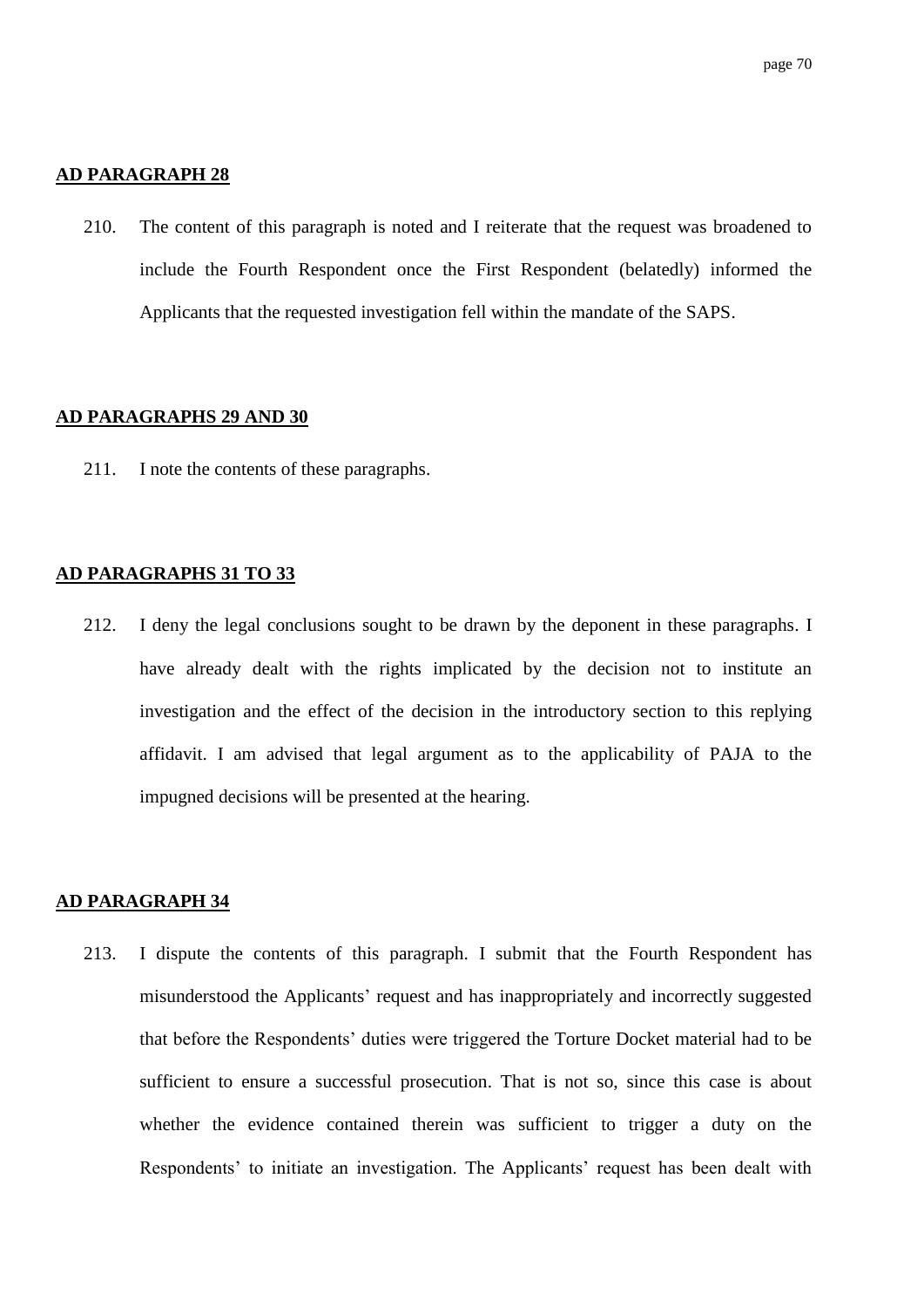fully in my founding and supplementary affidavits. The Applicants were justified in submitting their request for an investigation and prosecution to the First and Second Respondents. I submit that on this basis the Respondents have perpetrated a further material error of law in believing that the test in issue is whether the material in the Torture Docket constituted sufficient evidence to ensure a successful prosecution.

214. It must be stressed that it was the First Respondent and Second Respondent that deemed it necessary to refer the Applicants' request, for investigation, to the Fourth Respondent. The decision not to initiate an investigation means that a prosecution cannot follow and the Fourth Respondent's decision therefore has a direct external legal effect.

# **AD PARAGRAPH 35**

215. I deny the contents of this paragraph and I am advised that full legal argument as to the reviewability, in terms of PAJA, of the impugned decision will be made. In the event that PAJA is found not to be applicable I submit that the decision is reviewable in terms of the principle of legality.

#### **AD PARAGRAPHS 36 TO 41**

- 216. I submit that the establishment of the Zimbabwe Human Rights Commission ("*the ZHRC*") has no relevance to this application and was not "conveniently" or "inexplicably" or otherwise overlooked by the Applicants.
- 217. Firstly the ZHRC was only sworn in on 31 March 2010. Section 100R(8) of Amendment 19 requires an Act of Parliament to confer power on the ZHRC. The Fourth Respondent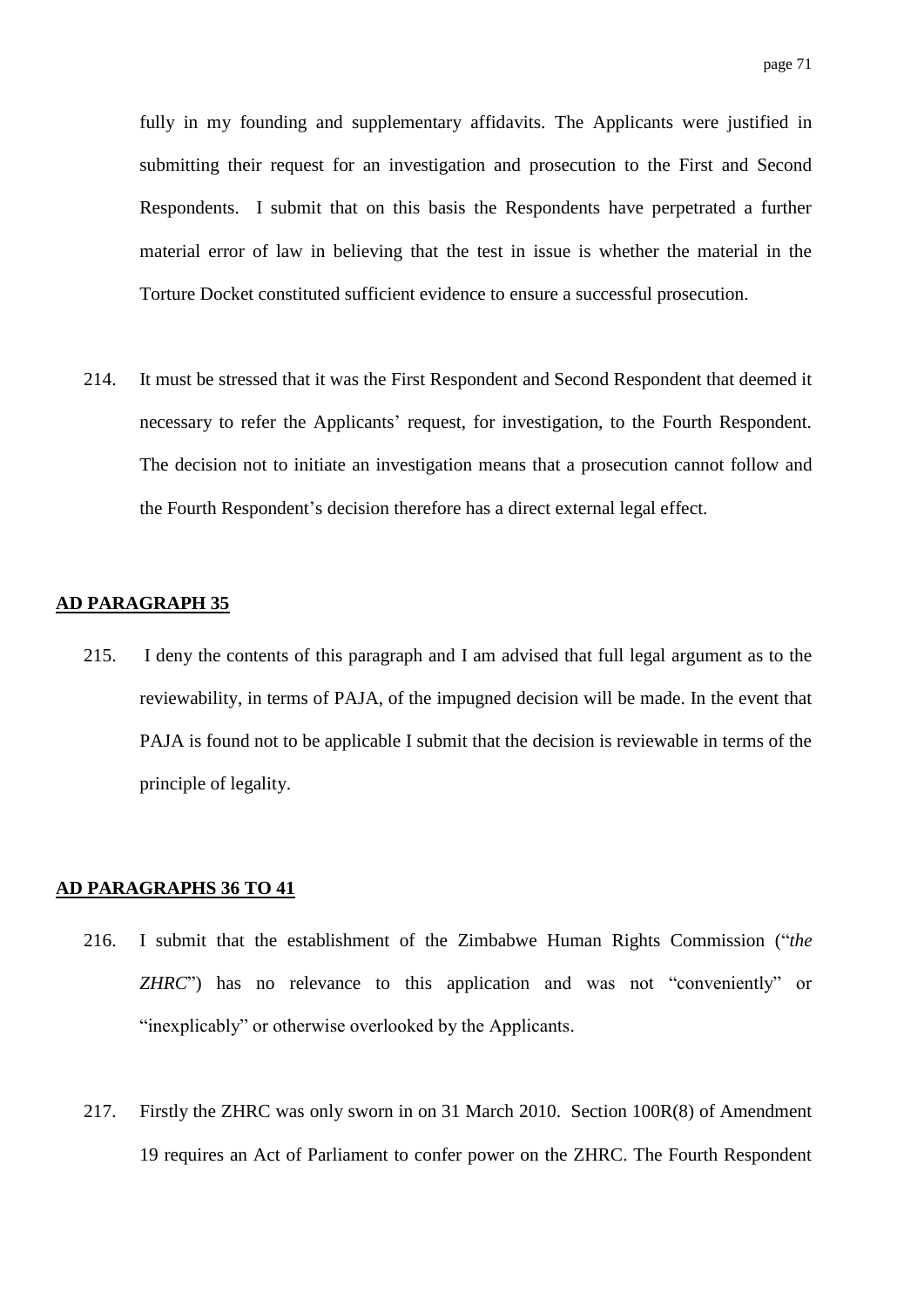neglects to mention that the Act conferring power on ZHRC has not been passed. To date only the ZHRC Bill has been prepared. No legislative framework in which the ZHRC is to carry out its functions is currently in existence.

- 218. Furthermore reports in the media indicate that the ZHRC will not investigate human rights abuses that occurred prior to December 2008. The Zimbabwean Minister of Justice and Legal Affairs, Patrick Chinamasa, was quoted saying, "*[t]his commission will not have powers to investigate human rights violations ... before the enactment of the amendment number 19, unless such violations have continued after the amendment 19."*. I attach a number of media and civil society reports to this effect hereto marked Annexure **NFreply2**. The Torture Docket documents acts of torture committed in 2007 and would therefore not be eligible for investigation.
- 219. I submit that on the Fourth Respondent"s own version in answer he has demonstrated a failure to properly consider the facts relevant to this application; alternatively has pressed into service irrelevant and inaccurate facts in an attempt to resist the relief sought by the Applicants. What is more, even if the Fourth Respondent"s version were accurate (which is denied), there is no explanation at all for why the question of the ZHRC was not raised with the Applicants prior to the launching of this application. Had it been, the Applicants might have been able to disabuse the Respondents' of their misunderstanding regarding the ZHRC.
- 220. I note with concern that the contents of these paragraphs further illustrate the Fourth Respondent's failure to properly consider the Torture Docket and his lack of appreciation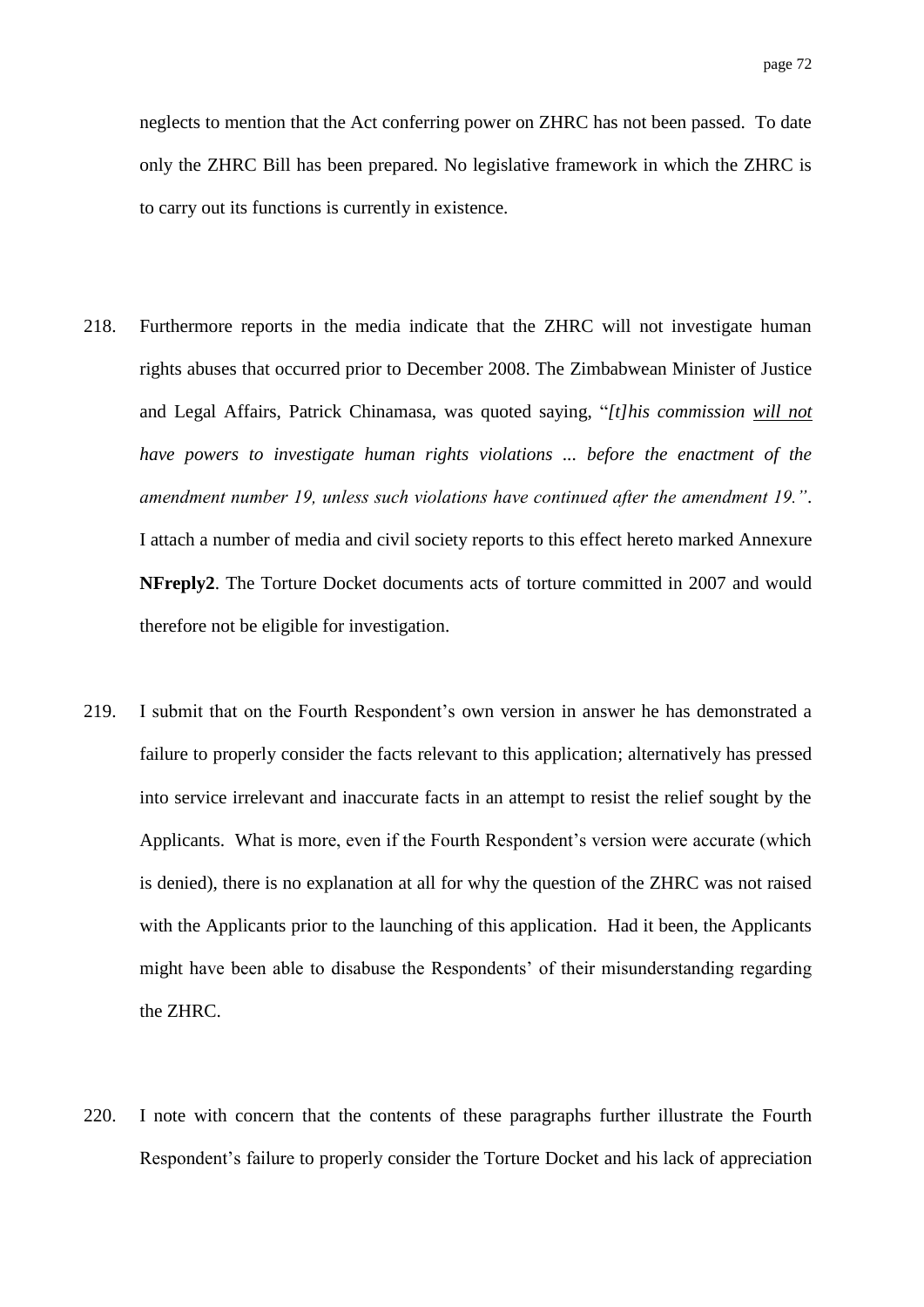for the gravity of the crimes in question. Even if the ZHRC were permitted to investigate the complaints made in the Torture Docket, it is inexplicable why the Fourth Respondent is of the view that the establishment of ZHRC precludes the application of the ICC Act. I have already expressed my concern at the Respondents' failure to appreciate the purpose and objectives of the Rome Statute and the ICC Act in the introductory section of this affidavit. It is also troubling that the Fourth Respondent would (in paragraph 40 record 1124) equate the international crime of torture to a mere "predicament".

221. In light of the Fourth Respondent"s misunderstanding of the true facts regarding the ZHRC, I take exception to the various slurs directed at the Applicants in these paragraphs for their alleged failure to refer to the ZHRC in this application or to draw its existence to the attention of the Respondents.

#### **AD PARAGRAPH 42**

- 222. The Fourth Respondent"s submission that the requested *mandamus* not only negates "*the provisions of the amendment of the Zimbabwean Constitution but also international treaties dealing with human rights*" is, with respect, nonsensical and I cannot meaningfully respond thereto. Furthermore the Fourth Respondent's assertion that the torture victims "*have sufficient remedies in Zimbabwe to address their concerns*" is unsubstantiated and no evidence has been provided to indicate such availability. The only mechanism proffered by the Fourth Respondent is the ZHRC.
- 223. However as indicated above the ZHRC is precluded from assisting the victims in the present case. In any event, even if it were there is absolutely no basis for the Fourth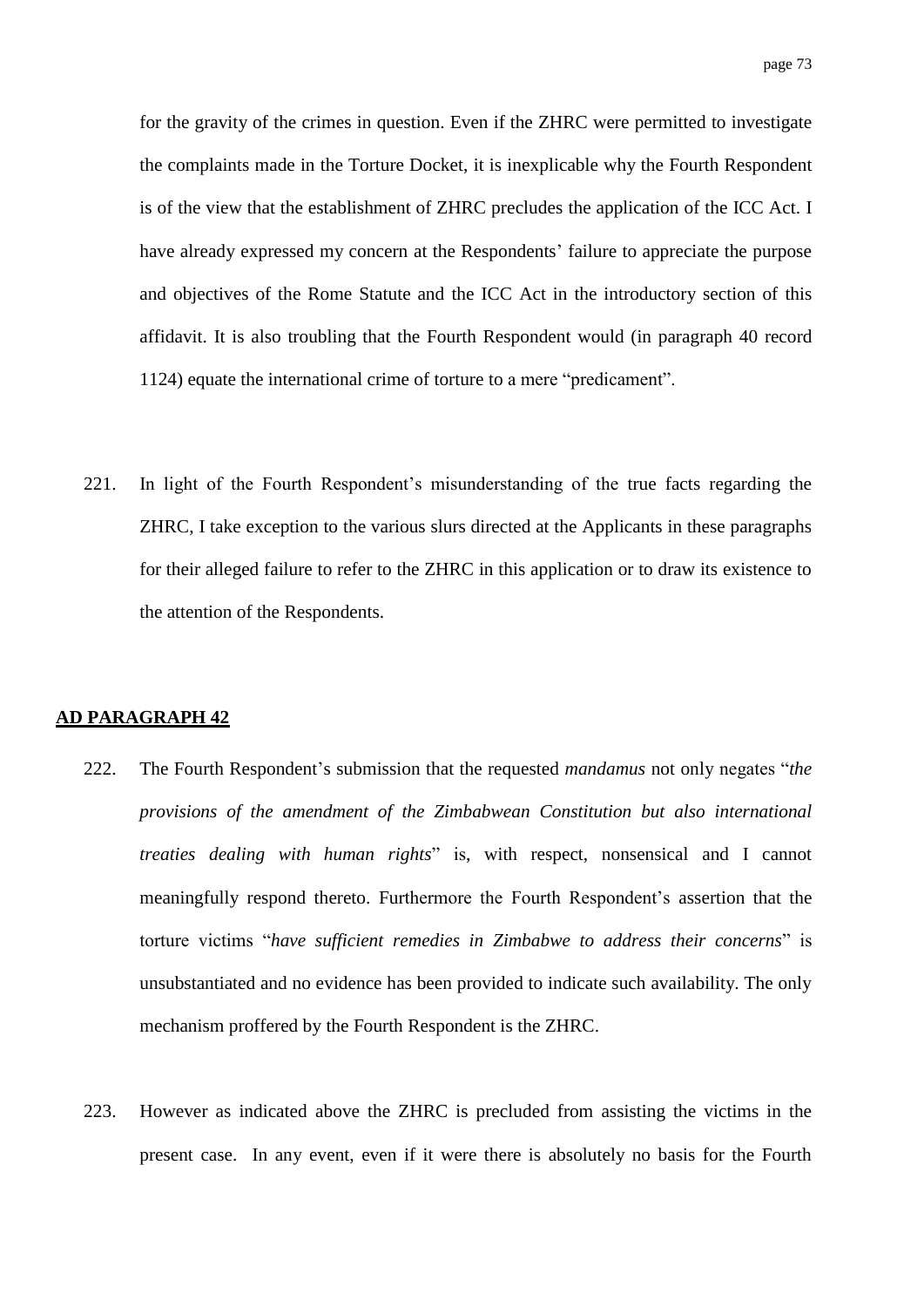Respondent to allege that the existence of the ZHRC would be a bar to the Applicants making a request to the Respondent for an investigation under the ICC Act. There is nothing in the ICC Act or any other law which suggests that the mere fact of an alternative "justice" or "reconciliation" mechanism is a trump to the exercise of jurisdiction by South African authorities over individuals accused of priority crimes.

# **AD PARAGRAPHS 44 AND 46**

- 224. I deny the averments herein where inconsistent with what I have said herein or in the founding papers.
- 225. I deny the submissions made by the Fourth Respondent in these paragraphs. Section 205 describes, in general terms, the objectives, role and function of the SAPS. Section 205 requires national legislation to establish the powers and functions of the SAPS. Section 205 is therefore not, contrary to the Fourth Respondent"s contention, the only source of the SAPS" powers and functions.
- 226. I also do not understand why the Fourth Respondent denies any possibility of extraterritorial police investigations but then goes on to discuss the mutual legal assistance instruments identified in my supplementary affidavit in this application. Clearly these instruments do envisage extraterritorial investigations. One of the objectives of the SAPS is to prevent, combat and investigate crime. The ICC Act criminalises the act of torture as a crime against humanity and goes further by deeming the crime of torture, regardless of where it is committed, to have been committed in the territory of South Africa. As indicated in the introductory section of this affidavit, the SAPS Act also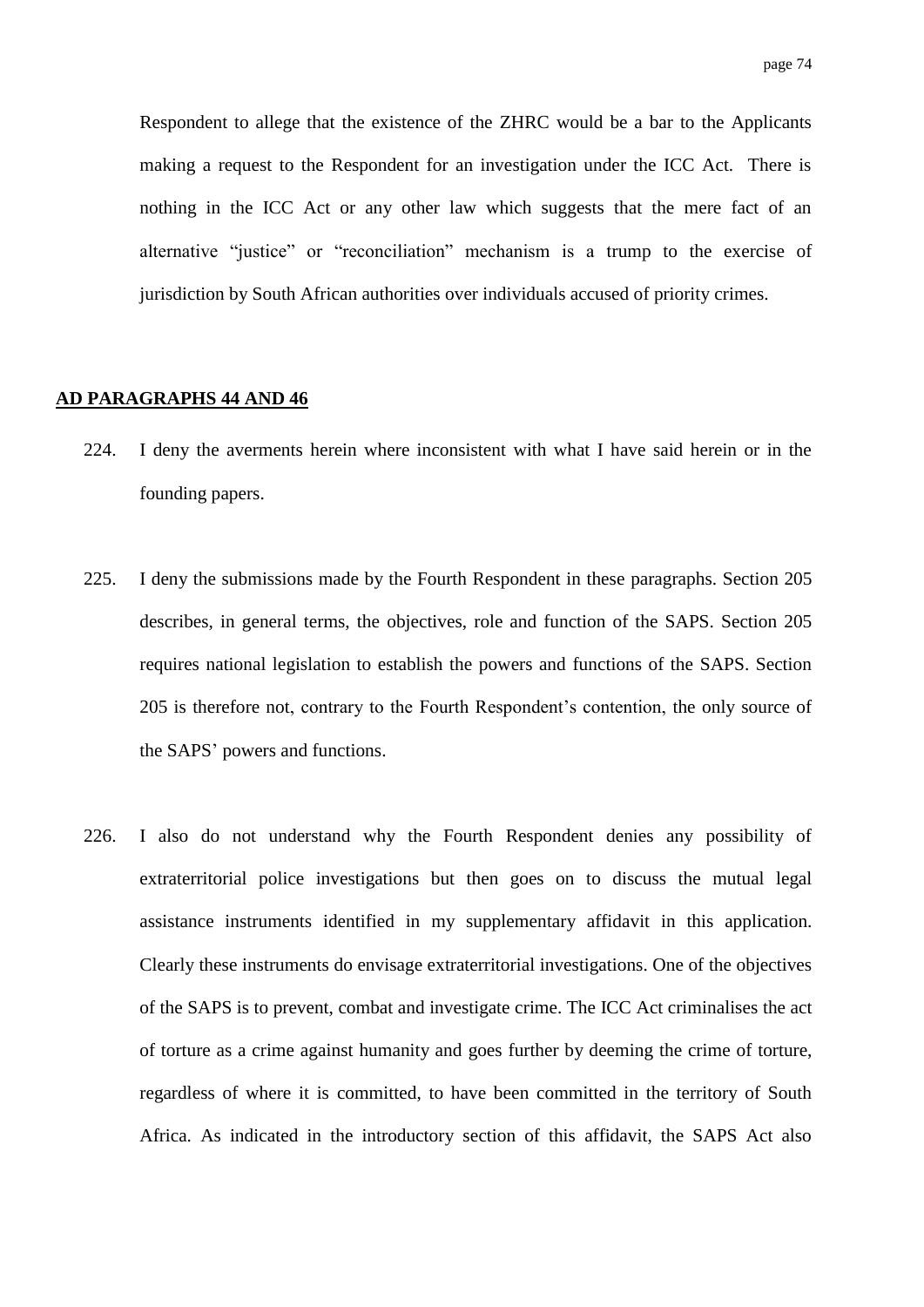established an investigative Directorate to deal with priority crimes which include crimes against humanity.

#### **AD PARAGRAPH 46**

- 227. The contents of this paragraph are noted. I note that Mr Dramat in his confirmatory affidavit confirms that his Directorate was mandated to investigate acts of torture such as those in the Torture Docket from 6 July 2009. His unit was accordingly not in existence at the time that the First Applicant made its request to the South African authorities for investigation of the Torture Docket.
- 228. However, what is relevant is that after this application was launched he was apparently approached on 2 February 2010 (see para 6, record 1204) for an opinion on the incorrect and irrelevant question whether the docket constituted a complete court directed investigation; and that he then appointed Brigadier Marion to perform that task. It is telling that on the Respondents" own version the type of investigation and analysis that has now been done by Brigadier Marion was not effected until after the application was launched and clearly, with respect, as an attempt to resist the relief sought by the Applicants in their notice of motion. In any event, for the reasons given earlier I deny that Brigadier Marion's conclusions are correct or that he was asked the right question.

#### **AD PARAGRAPH 47**

229. In light of what has been stated elsewhere in this affidavit I deny the contents of this paragraph. In any event, the Applicants did not suggest that the SAPS are "clothed" with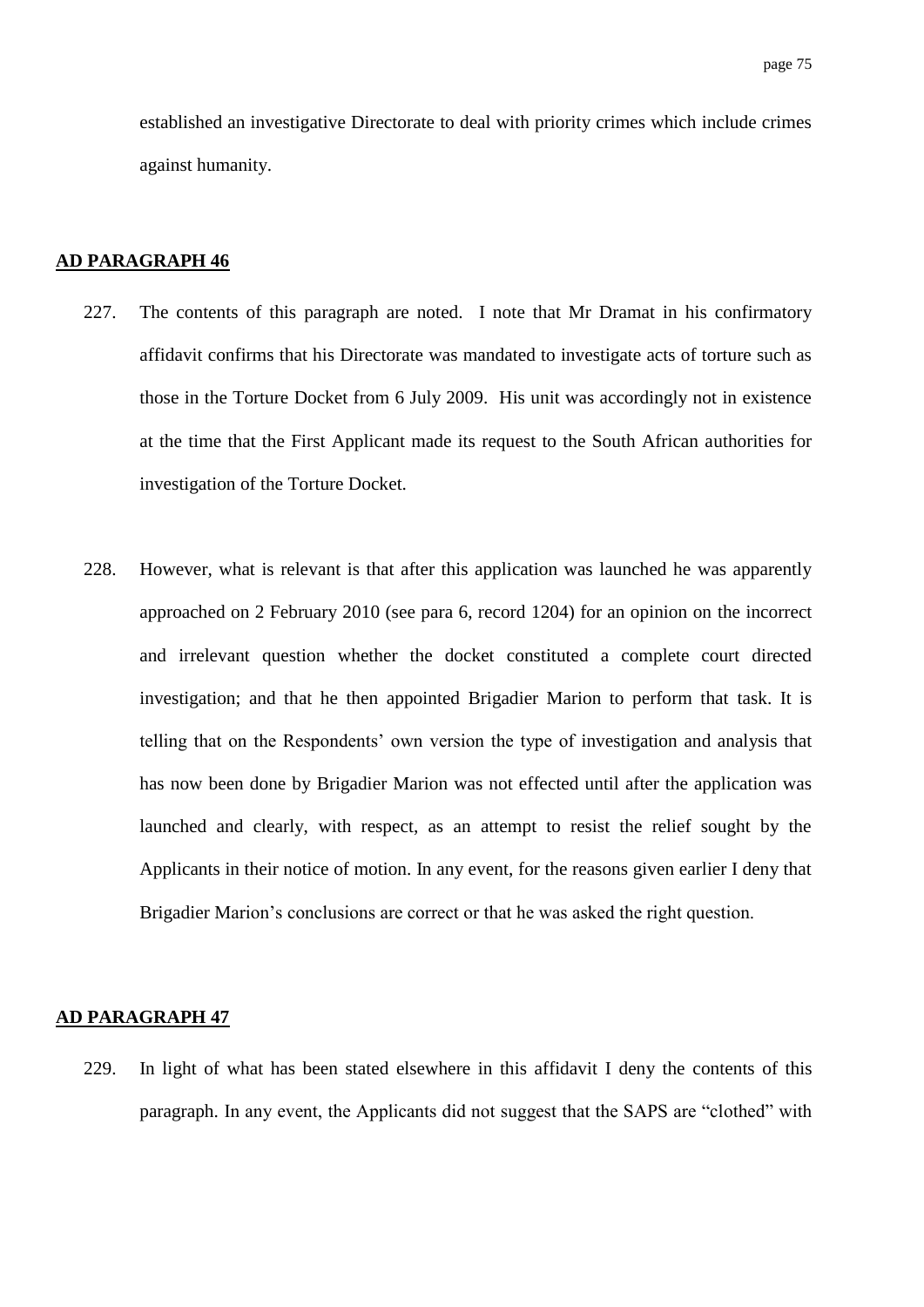extra-territorial powers to be exercised in a foreign state. There are, however, clearly mechanisms available to facilitate an investigation of this sort.

### **AD PARAGRAPHS 49 AND 50**

- 230. I deny the contents of these paragraphs and submit that the averments herein are an attempt by the deponent (or his legal representatives) to remedy the difficulties arising from what the Fourth Respondent previously said in his reasons under rule 53.
- 231. The Fourth Respondent's characterisation of the Applicants' argument in terms of section 4(3)(c) of the ICC Act as "*specious*" again reflects a misunderstanding of the purpose and objectives of the ICC Act. I have dealt with section  $4(3)(c)$  elsewhere in this affidavit and my founding and supplementary affidavit and it is not necessary to repeat myself. I do however stress that section 4(3)(c) of ICC Act deems a crime identified in the ICC Act to have been committed in the territory of South Africa and the crime in question must be treated as such and would therefore fall within the ambit of the MLA Act.
- 232. I submit that on the Fourth Respondent"s own version he has confirmed that he is labouring under a material error of law worthy of this Court's correction.

#### **AD PARAGRAPH 51**

233. I stand by what I said in my supplementary founding affidavit. Therein I noted that while South Africa has signed and ratified the SADC Protocol, Zimbabwe has merely signed. The point is that Zimbabwe is alive to the possibility of MLA and may well have responded to a request for assistance, given the importance of the SADC Protocol within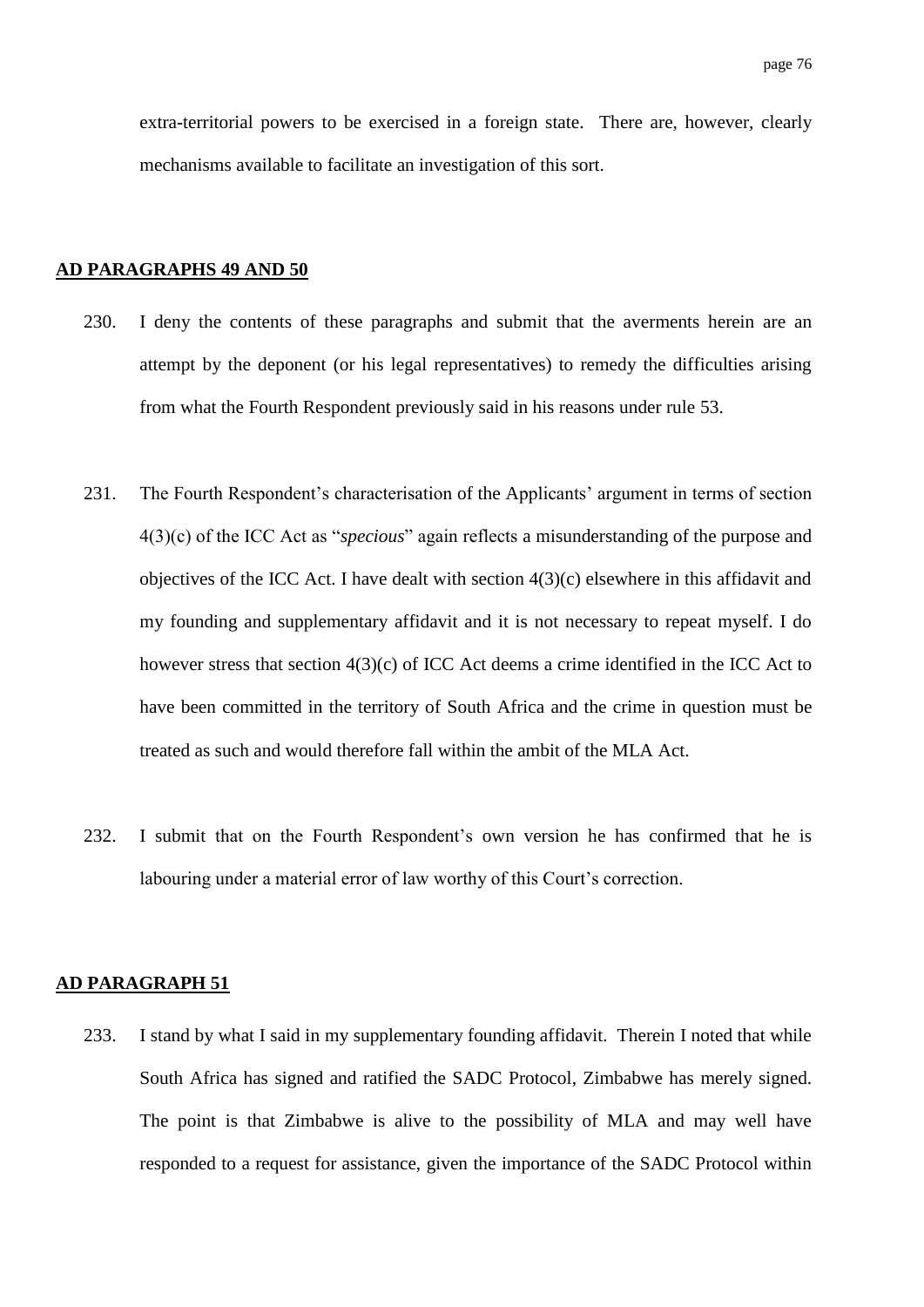the region. As I stated, it was incumbent on the Respondent at the very least to make a request. If the request is not answered or is declined that is a different matter, but to simply presume non-cooperation as a reason for not investigating constitutes a lack of good faith.

### **AD PARAGRAPHS 52 TO 55**

- 234. The Fourth Respondent has highlighted another mechanism available to SAPS. However, its failure to pursue this tool is premised on the untested assumption that cooperation by the Zimbabwean authorities will be withheld on the basis of some or other assumed "political nature" of the offence or investigation, without ever approaching Zimbabwe.
- 235. I in any event deny that the crime in question is of a political nature. Further legal argument will be directed in this regard at the hearing of the matter.

#### **AD PARAGRAPHS 57 AND 58**

236. I deny the contents hereof for the reasons given earlier and stand by my assertion that the Respondents have misunderstood the Applicants' case. In any event, it was only after this application was launched that the Respondents took the time to consider the Torture Docket and to thereafter (in an attempt to resist the relief sought by the Applicants) compile a list of apparent inadequacies in the Torture Docket. None of those inadequacies were drawn to the Applicants" attention prior to the application being launched, which is not surprising given that it was only after the application was launched that the Respondents performed the exercise. In any event, for the reasons given earlier, those inadequacies are an attempt to focus on the wrong question: the issue is not whether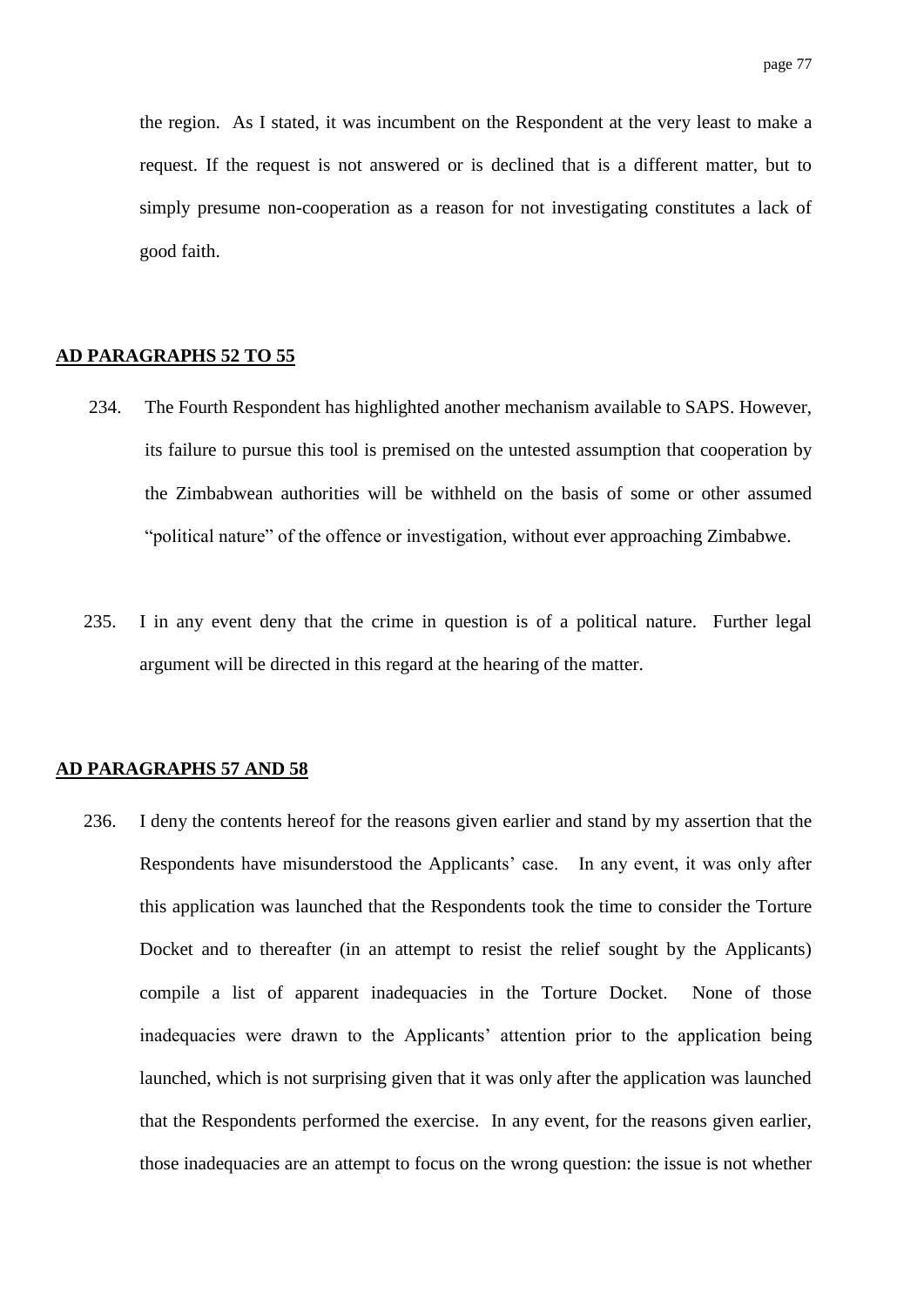the material was sufficient for a successful prosecution, but whether the material was a proper basis for an investigation to be opened into crimes against humanity.

### **AD PARAGRAPHS 59 TO 61**

- 237. I draw attention to the significant statement (para 59, record 1137) that it was only after having been served with the application that Dramat was approached for an opinion on the Torture Docket. There is no explanation for why it took that long for him to be approached or why he was not approached before the application was launched.
- 238. I further note the deponent"s view (para 59, record 1137) that in a "*comprehensive supporting affidavit Brigadier Marion sets forth all the deficiencies in the docket which still have to be investigated in order to properly submit a dossier to the First Respondent to consider whether he would be able to institute a prosecution which has a reasonable prospect of success*".
- 239. I stress that on the Respondents' version they continue to ask the wrong question regarding a successful prosecution when the real issue is whether there was a sufficient basis for an investigation. In any event, there is no explanation for why the ostensible deficiencies in the docket that were still to be investigated were not previously drawn to the Applicants' attention prior to the application being launched and notwithstanding repeated attempts by the Applicants to engage the Respondents on the progress or otherwise being made in relation to the Torture Docket.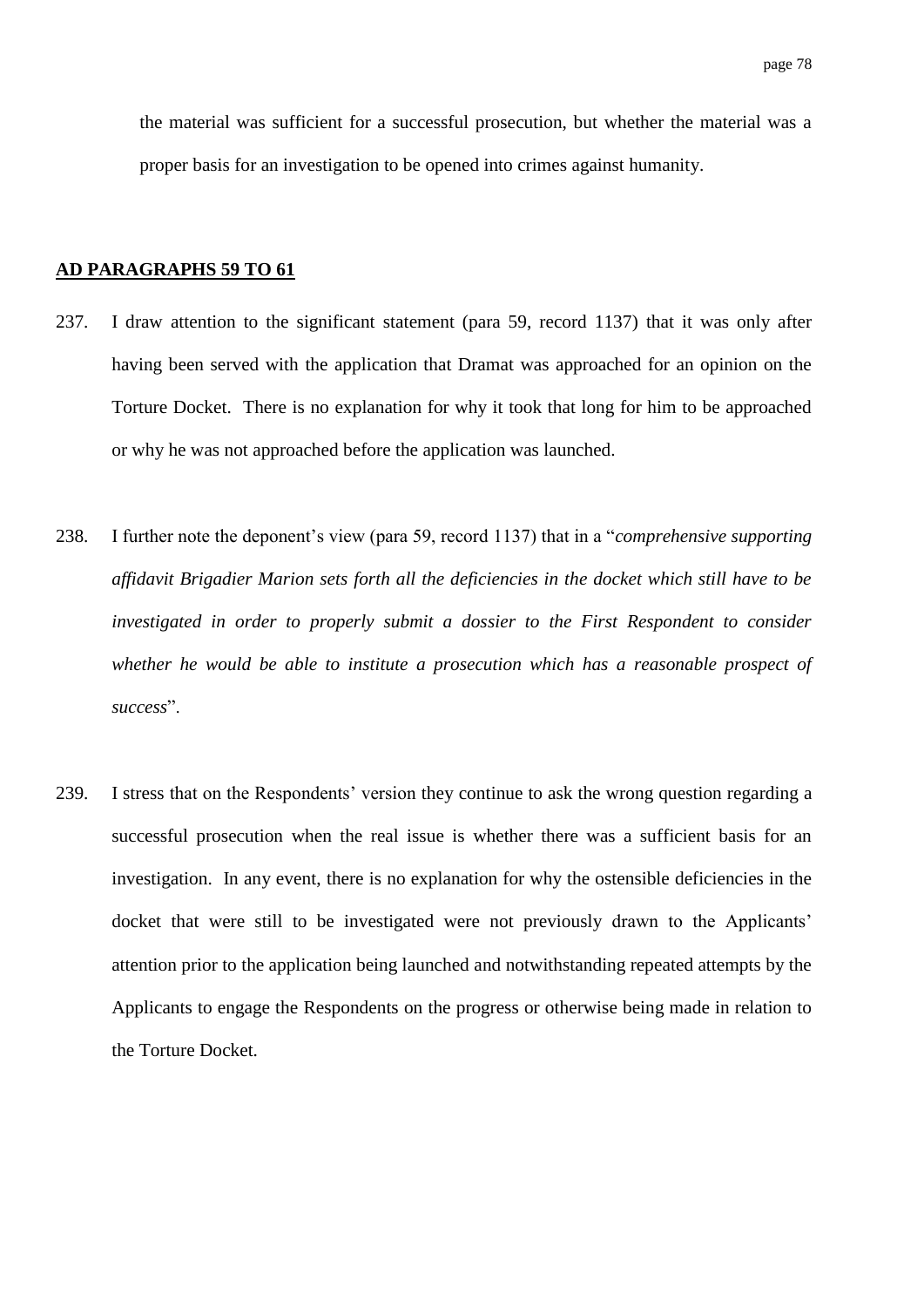- 240. I furthermore deny the contents of these paragraphs insofar as they purport to draw conclusions based upon the affidavit of Brigadier Marion. I have already dealt with the supporting affidavit of Brigadier Marion in the introductory section of this affidavit and the misplaced reliance thereon by the Respondents.
- 241. I furthermore deny the averments made in paragraphs 60 and 61. Further legal argument will be addressed thereon at the hearing of this matter.

### **AD PARAGRAPHS 62 TO 64**

242. The contents of these paragraphs are noted. I note that on the deponent"s own version the reasons he gave for the impugned decision are those given in Annexure NFsupp2; and I note that it was only thereafter that he apparently took his "*composite decision*" whether "*the SAPS would have been entitled lawfully to initiate and conduct an investigation into the allegations made in the docket*".

### **AD PARAGRAPHS 65 TO 67**

243. The content of these paragraphs is noted. I submit that the assertions made are not relevant to this application.

### **AD PARAGRAPHS 68 TO 69**

244. As indicated in my supplementary affidavit no evidence showing that an investigation in Zimbabwe would have a "*detrimental and prejudicial effect between the various police forces of SADC countries if it was disclosed that South Africa was contemplating an*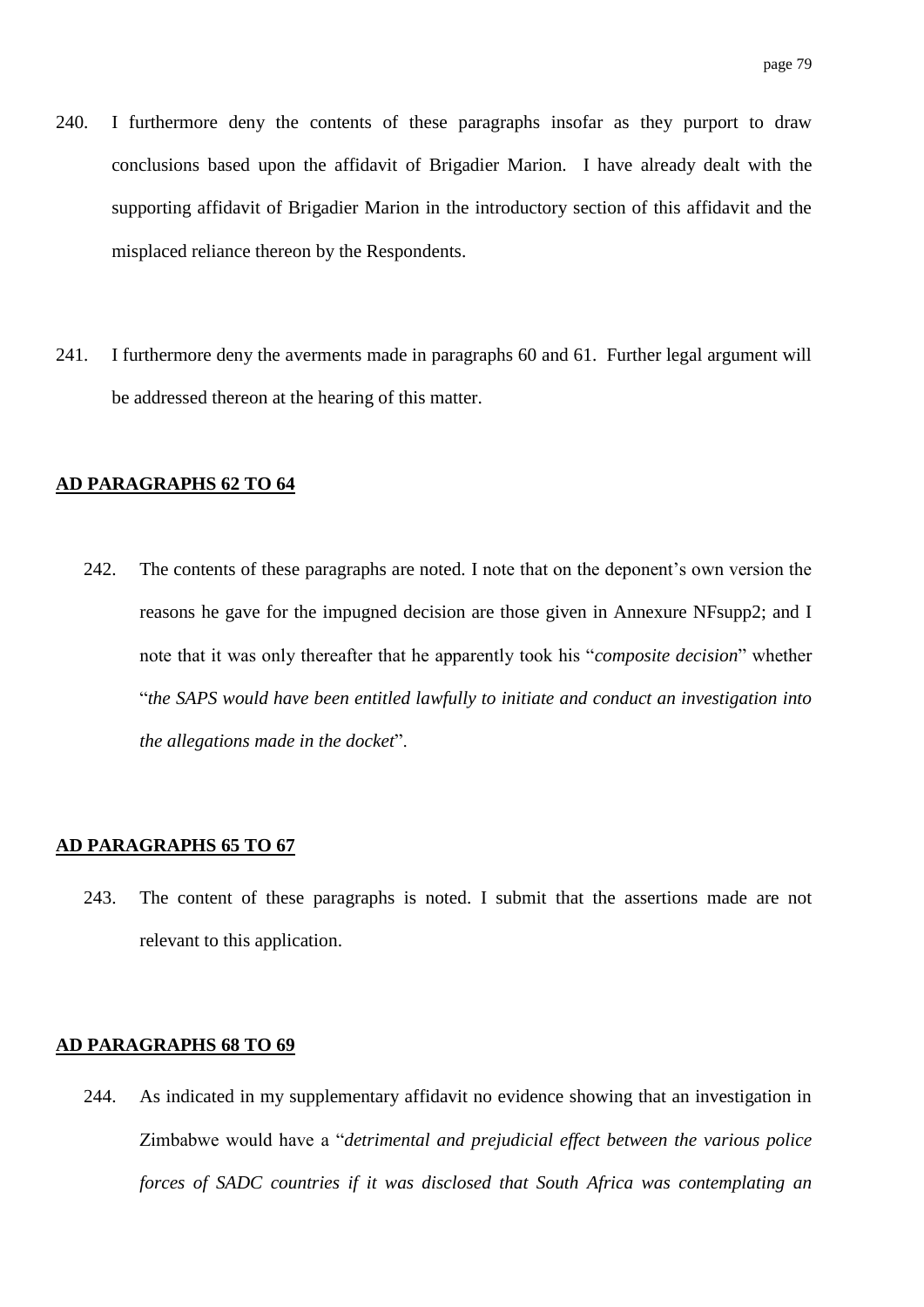*investigation*" and on "*the cooperation between the respective police forces of Zimbabwe"* and South Africa has been presented. I therefore submit that this assertion is mere speculation on the part of the Fourth Respondent presented as an ex post facto justification to avoid the relief sought by the Applicants.

245. In any event, the effect of the averments by the Fourth Respondent is that any attempts by South Africa to investigate international crimes committed by rogue policemen, no matter how substantial the evidence, will never be possible because of the consequences that may entail for cooperation between the respective polices forces of South Africa and Zimbabwe. I submit that on the Fourth Respondent"s version the ICC Act has become a nullity and impunity has been secured for those members of the Zimbabwean police that are implicated in international crimes.

### **AD PARAGRAPHS 70 AND 71**

- 246. I deny the contents of these paragraphs for reasons given herein and in the founding papers.
- 247. In particular I refer the Court to the content of our offer of support outlined in my supplementary affidavit in this application. Furthermore I submit that the reasons proffered by the Fourth Respondent for refusing to initiate an investigation, specifically its concern for South Africa"s relations with Zimbabwe, demonstrates a lack of objectivity and independence on the part of SAPS. The SAPS, in carrying out its functions, is required to act objectively and impartially and should not abrogate its duties on the basis of speculative reactions of other Ministries in deciding how to proceed. The SAPS are enjoined to carry out their functions within the parameters of the law, the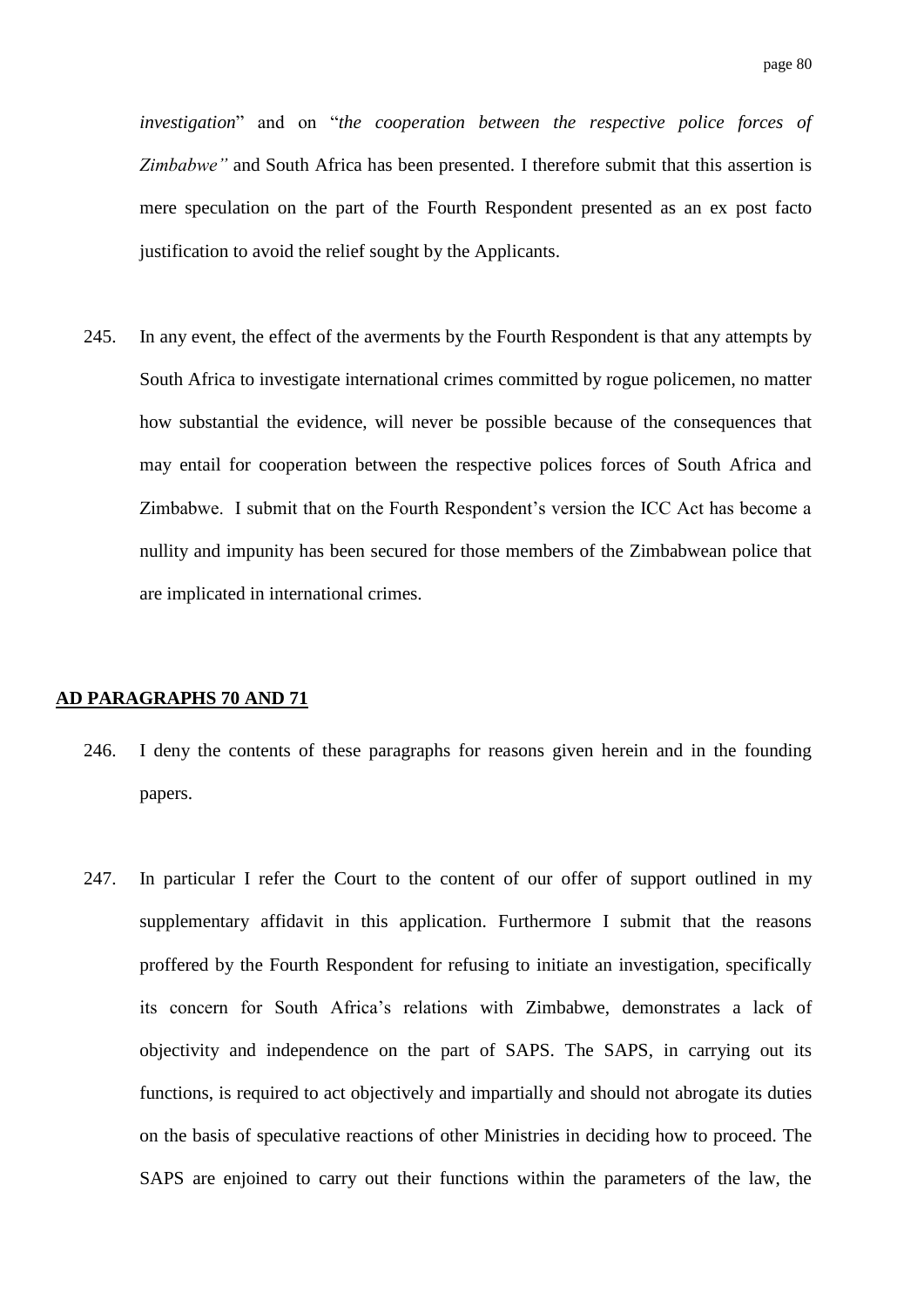considerations alluded to are not relevant and do not justify the Fourth Respondent"s refusal to initiate an investigation.

### **AD PARAGRAPH 74**

248. I have already dealt with issue of *locus standi* elsewhere in this affidavit.

#### **AD PARAGRAPH 75**

249. While I deny that the Applicants' legal arguments are not correct I note the remainder of this paragraph.

### **AD PARAGRAPHS 76.1 TO 76.3**

- 250. The contents of these paragraphs are denied. Ample evidence has been presented to this effect and it is difficult to know what the Fourth Respondent means when he says that the evidence given about the state of crisis in Zimbabwe should be viewed against the facts he mentions.
- 251. I have already dealt with the establishment of the ZHRC and maintain that its establishment is not germane to this application, save to confirm my view that the Fourth Respondent has failed to properly consider the Applicants' request.

# **AD PARAGRAPH 77**

252. The content of this paragraph is noted.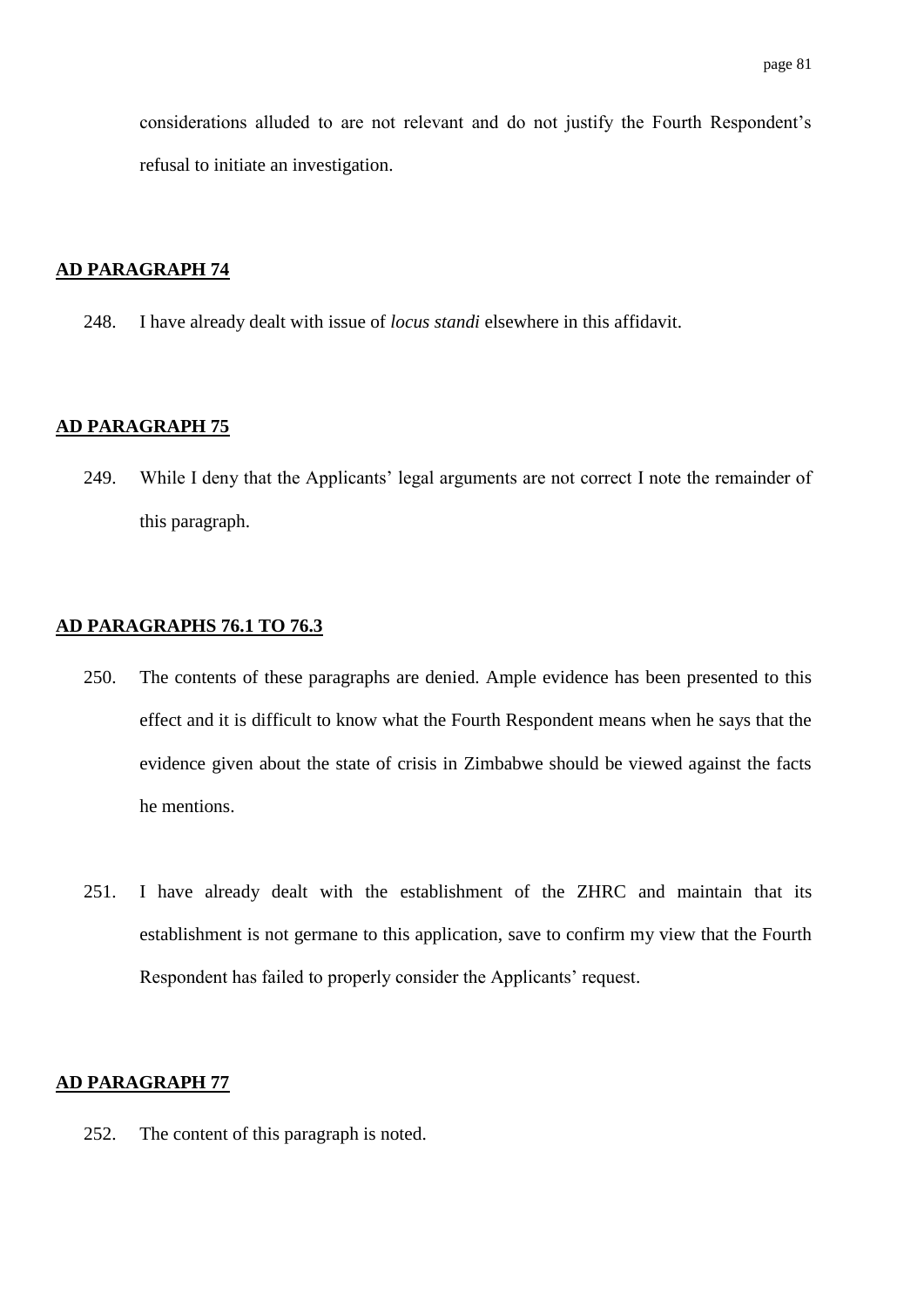#### **AD PARAGRAPHS 78 AND 79**

253. The issue of *locus standi* has been dealt with elsewhere in this affidavit.

### **AD PARAGRAPHS 80 AND 82**

254. The content of this paragraph is noted.

#### **AD PARAGRAPH 82**

255. In paragraph 17 of my founding affidavit I did not submit that the "*alleged perpetrators fled Zimbabwe and are presently residing in South Africa*". I refute the assertion that "*with the advent of the new Human Rights Commission in Zimbabwe all the Applicants' fears will be allayed by the implementation thereof*". I again stress that the ZHRC has been precluded from investigating and acting on matters that occurred prior to December 2008.

# **AD PARAGRAPH 83**

256. The content of this paragraph is denied. I have already dealt with the applicability of PAJA and the *locus standi* of the Applicants elsewhere in this affidavit.

# **AD PARAGRAPHS 84 TO 92**

257. To the extent that these paragraphs are inconsistent with what I have said previously herein or in the founding papers, I deny them.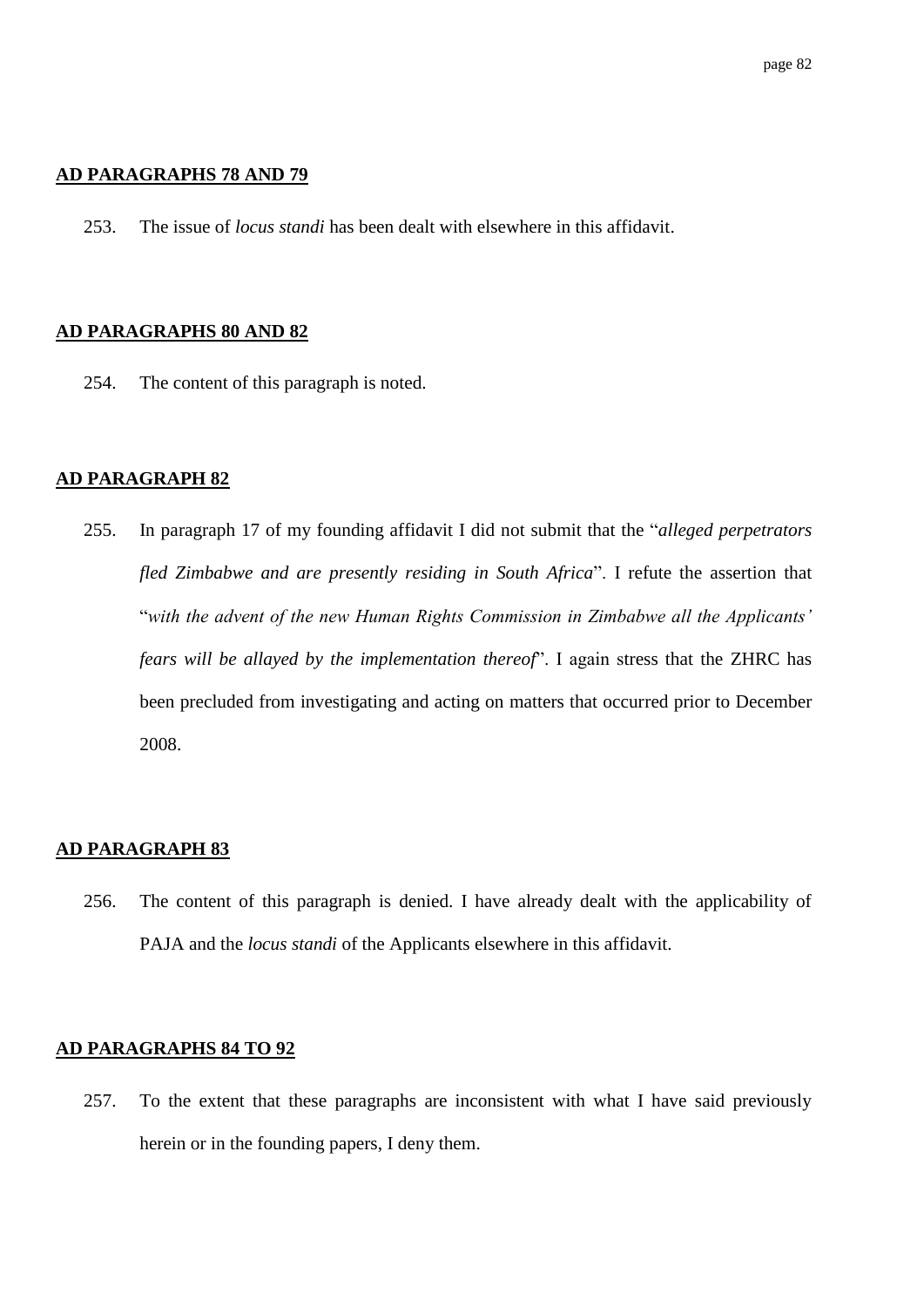### **AD PARAGRAPHS 93 AND 94**

258. I deny the contents of this paragraph. I refer to the portion of this affidavit dealing with submissions made by Colonel Bester and Brigadier Marion in their supporting affidavits and the applicability of PAJA to the impugned decisions.

#### **AD PARAGRAPH 95**

259. In response to the submissions made in this paragraph I reiterate my submissions regarding the applicability of the principle of anticipated presence. I accordingly deny the contents hereof and further legal argument will be addressed in respect thereof at the hearing.

#### **AD PARAGRAPH 99**

260. I reiterate that the First Applicant is not a deep-pocketed and specially-trained investigative unit. There should thus be no surprise that it took a number of months to painstakingly and carefully gather the evidence that it did in the Torture Docket. In addition thereto, it took the step of seeking independent legal advice on the best means by which to lodge its request. What is more, unlike the First Respondent, the First Applicant is not held to the constitutional standard of ensuring prompt and effective compliance with obligations.

#### **AD PARAGRAPHS 100 TO 154**